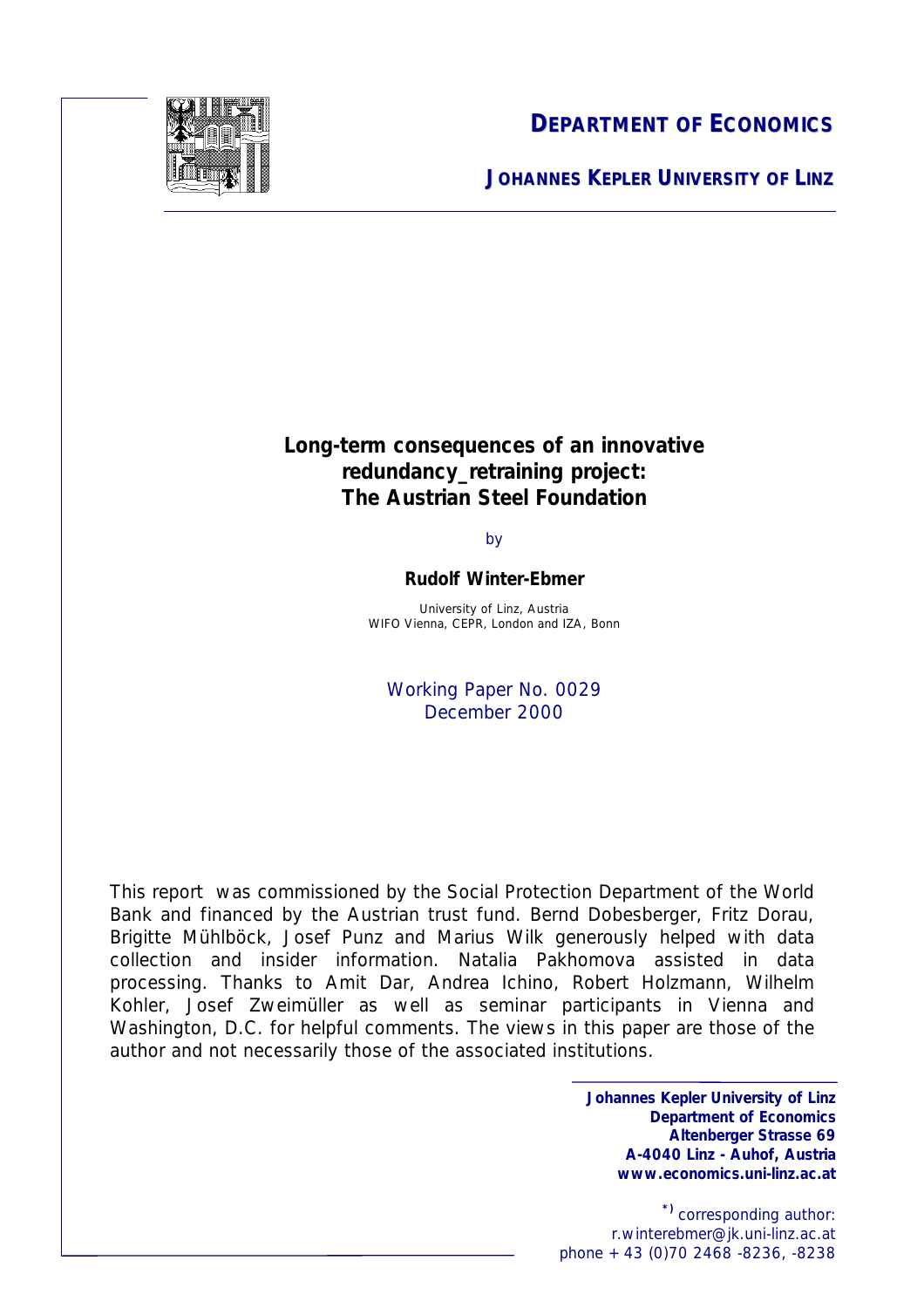### **Abstract**

In the late 1980s privatization and down-sizing of nationalized steel mills and related firms in the metal industry have lead to large-scale redundancy plans. A special Steel Foundation was created as part of a social plan. This foundation acted like an independent training center, where displaced workers would spend relatively long training periods (sometimes several years), obtaining personality and orientation training, as well as formal education. The last step of the integrative program was placement assistance as well as assistance for creating one's own business. The foundation was financed by (higher) contributions from unemployment insurance funds, by the previous firms themselves, as well as by a collectively-bargained special tax on the remaining workers in the steel firms. Moreover the trainees themselves would have to support the foundation by giving up the interest accruing to their redundancy payments.

I use combined data from Austrian social security records and from the Employment Service to look at participation decisions and on post-foundation economic performance, i.e. days worked and wage growth. As a control group I take all displaced workers from the firms who formed the foundation, using Instrumental Variables to solve the selection problem. The results show considerable wage gains – even for a period of five years after leaving the Foundation –as well as improved employment prospects. Finally, a cost-benefit analysis is performed to assess the long-term success of the Foundation.

JEL: H43, I21, J53, J65, J58.

Keywords: Labor market programs, evaluation, cost-benefit analysis, instrumental variables.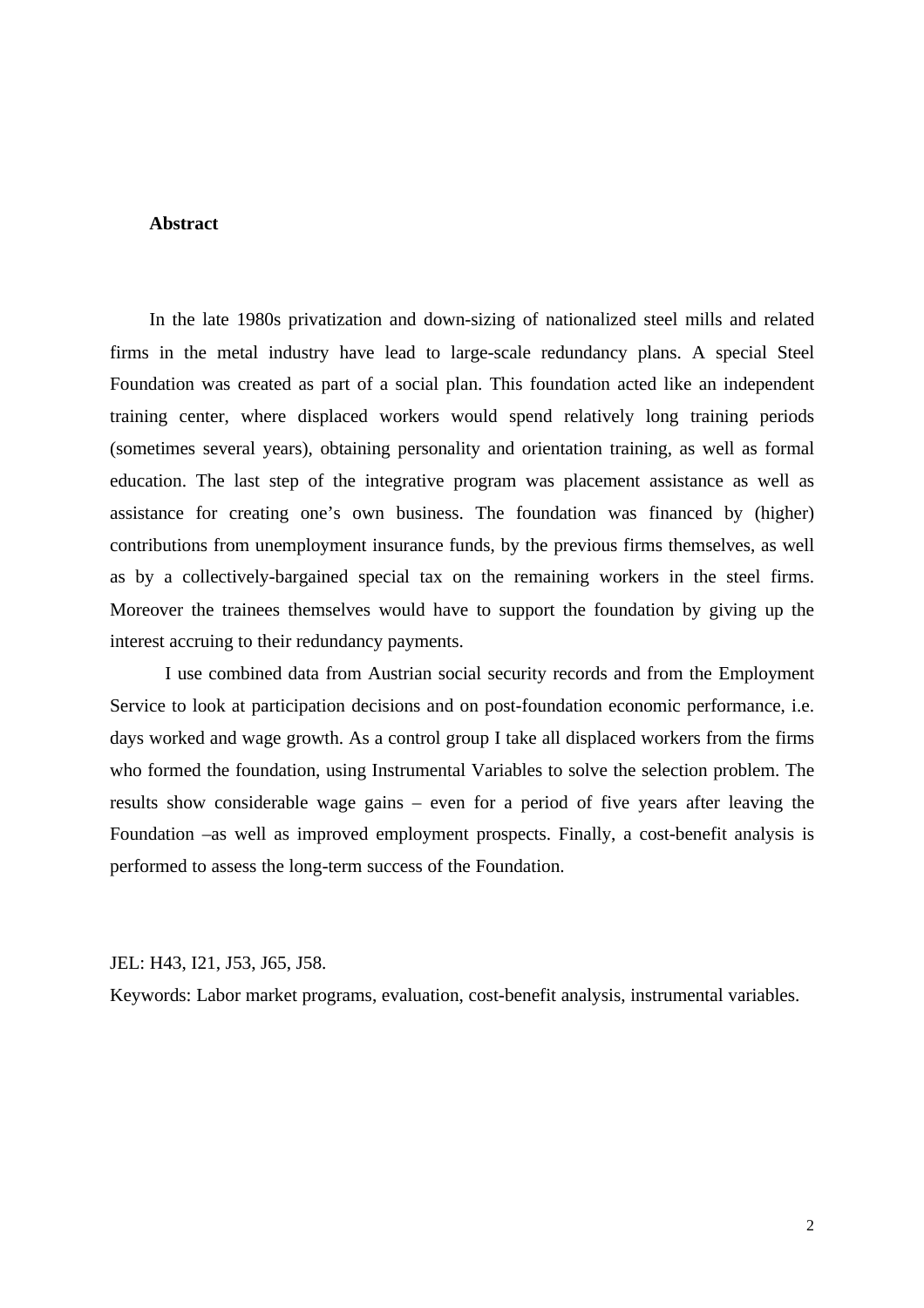### **1. Introduction**

Structural change in industries often leads to mass redundancies. If these layoffs are concentrated geographically and affect groups of workers with very specific human capital, serious problems in local labor markets can arise. Governments and firms typically design special plans to cope with such problems.

A good case in point are steel-workers. Steel as well as iron production has decreased considerably in the last two decades in most Western European countries. Employment of steel workers in the European Community decreased by 45 % in the period 1974 - 1985 (Irsigler, 1990, p. III) and by 23 % in Austria. Moreover, steel workers are characterized by a strong regional concentration and a particular specificity of knowledge and training.<sup>1</sup>

Considering possible policy measures, one has to distinguish between reactions to transitory and structural overmanning. Both transitory as well as permanent shock can be seen from an equity or an efficiency point of view. Efficiency considerations for transitory shocks might be concerned with excessive costs of workers' moving back and forth between industries and regions, whereas in the case of permanent shocks firms might want to avoid the cost of delaying adjustments. Distributional considerations in both cases rely to displaced workers social hardships.

In the case of transitory overmanning it can be hoped that the redundant workers can find a similar job in the near future. Typical policy measures would include temporary layoffs, cuts in working hours with partial compensation, or even reductions in pay. Within Europe unilateral reductions in the contractionally negotiated wage are only possible in Spain (Toharia and Ojeda, 1999). In Germany and Switzerland a similar option is "Änderungskündigung" which means dismissal of (all) workers with the option of altered conditions in employment (Heseler and Mückenberger, 1999). In France, and especially in Italy, the arrangement of temporary short-time work has long been a dominating policy measure. In the eighties Italian expenditures for short-time earnings compensation have always been higher than expenditures for unemployment benefits themselves (Carabelli et al., 1999, p. 342).<sup>2</sup>

Policies for permanent redundancies have to be different, because due to the underlying structural shifts, the fall in employment prospects is lasting. Typical measures include early retirement, social plans, as well as retraining programs and placement assistance. Whereas the

<sup>&</sup>lt;sup>1</sup> See Davis et al. (1996, p. 112 f) for a picture of the restructuring process in the U.S. steel industry.

 $2^2$  See also Mosley and Kruppe (1996) for an evaluation of short-time schemes.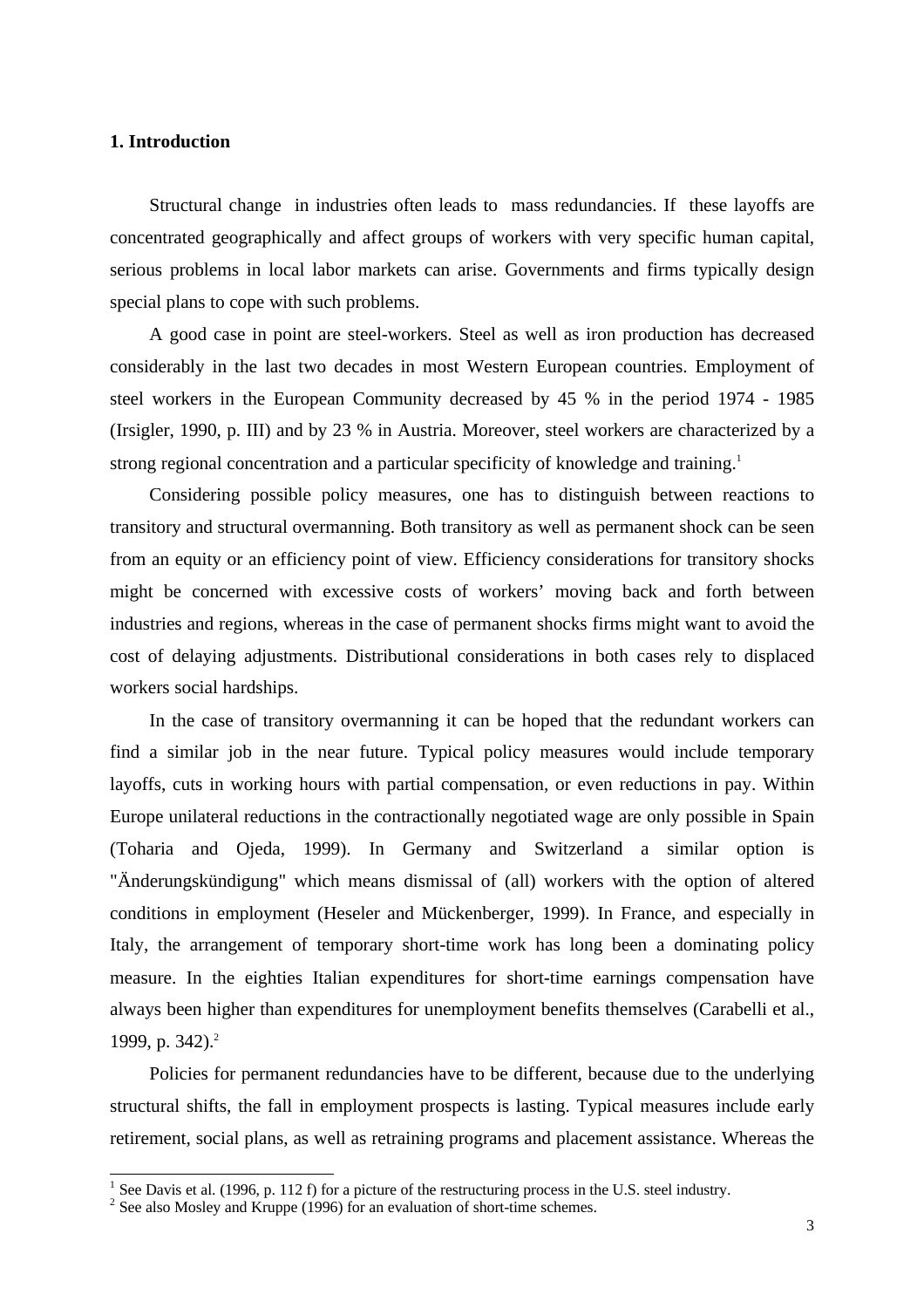former policies can be considered as passive measures, the latter try to improve the functioning of the local and regional labor market.<sup>3</sup>

In this paper I portray an innovative policy measure for structural employment problems: the Austrian Steel Foundation, which started to operate in 1987. The Foundation is unique in its purpose. It tries to combine job-search assistance with psychological counseling, retraining and occupational re-orientation. It is also unusual in its broad-based financial structure. Aside from public money, part of the financing comes from trainees themselves, from the displacing firm as well as from the remaining part of the work force. Moreover, the Steel Foundation serves as a role model for other firm-specific regional or industry-specific foundations that spread out in the 1990s all over Austria. By 1998 more than 90 - mostly small - foundations had been formed. During the year of 1998 a total of 5596 persons were at one point of time members of such foundations, most of them only for a short time. The yearly average was 3011 persons (AMS, 1999, 29).

In the next section labor market institutions in Austria are presented, with a special emphasis on rules governing displacement as well as on social programs towards alleviating impacts of the severe steel crises on workers. In section 3, the organization of the Steel Foundation is presented focusing on the funding of the Foundation as well as the training concept, which stresses the longer-term view. Section 4 discusses previous evaluations of the Foundation and describes the data to evaluate the labor market effects of the Foundation. Improvements in employment and wages relative to a control group of displaced workers from the steel firms are used as the evaluation target. Section 5 aims at a cost-benefit analysis of the Foundation and section 6 concludes and points towards some deficiencies of the analysis.

### **2. Institutions in Austria and labor market policies**

In the aftermath of World War 2 the Austrian steel industry - together with major other parts of industry and banking - was nationalized, in part to prevent expropriation by the Russian Army. As late as 1987, Austrian nationalized industries employed 18% of all manufacturing workers (Irsigler, 1990, p. 22). Steel production was heavily concentrated in the city of Linz and in several places in the province of Styria. Starting in 1975 mounting

<sup>&</sup>lt;sup>3</sup> The U.S. Trade Adjustment Assistance (TAA) program, available since 1962, is one of the first comprehensive policy measures which combines job search assistance with re-training for a very specific group of workers (Decker and Corson, 1995).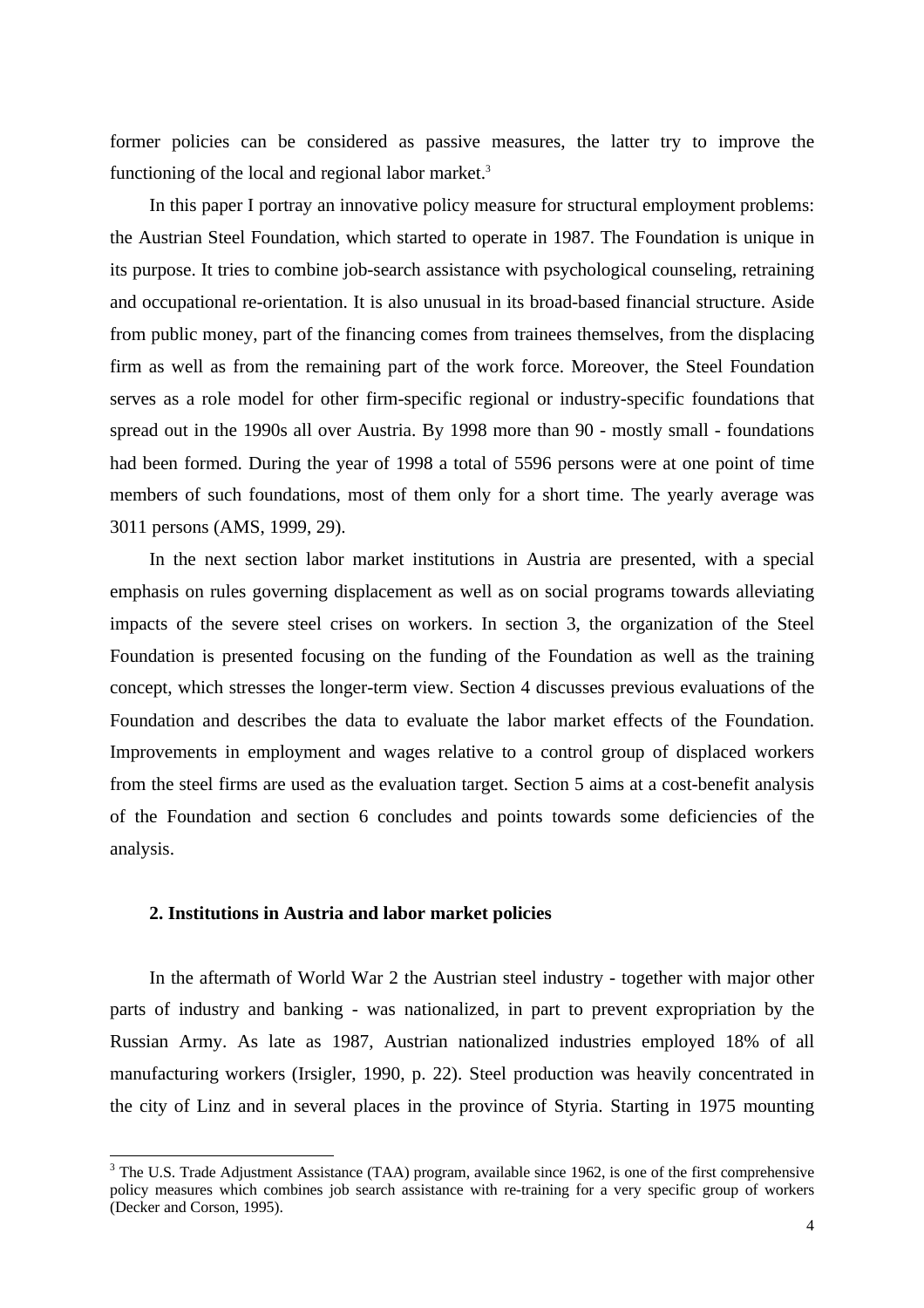financial losses became a problem, especially in 1984 and 1985 with losses of one billion Dollars each (Kodré and Buchegger, 1998, p. 33). After a new management took office considerable and almost permanent re-organization in the firm structure started in 1986, although substantial privatization of the steel industry (VÖEST-Alpine) did not occur until 1994.

Employment in all nationalized industries in Austria decreased between 1987 and 1991 by 32% - from 95.000 to 64.800 workers (Steininger, 1993, p. 3). In the steel industry itself the number of employees was reduced by 23% between 1986 and 1988 alone. Relative job losses were concentrated in the steel centers: job losses in the steel industry in Linz between 1974 and 1994 amounted to 10% of jobs at large (Neuhofer, 1996, p. 465).

The combination of a nationalized firm with heavy influence of politics and the unions, and a high regional and occupational concentration of the structural crisis made coping with the necessity of downsizing difficult.<sup>4</sup> This explains the large number of passive and active labor market policies, which have been applied in this case. Moreover, job security provision is highly regulated in Austria.<sup>5</sup>

The rules for individual layoff distinguish between cases involving criminal acts and gross misconduct, on the one hand, and cases based on economic conditions like redundancy and the professional suitability of the employee, on the other hand. The former category generally allows summary dismissal without compensation. The latter category involves statutory procedures, which have to be followed. The Protection Against Dismissal Law applies to all firms with at least 5 employees and requires the approval of the works council in case of a layoff. Wrongful termination lawsuits are seldom and mostly result not in reinstatement but in the payment of a financial compensation. General severance pay in the case of layoff – which was available only for white-collar workers before - has recently also been introduced for blue-collar workers and is determined by length of service and the wage level.

Rules for mass redundancies require 30 days of notification to the employment office. In general, this obligation exists for a layoff of more than 5% of the workforce, but is more compelling for larger firms; specifically for firms with more than 1000 workers, any redundancy concerning more than 50 persons has to be notified. Mass dismissals have increasingly been accompanied by a social plan agreed upon between management, unions

<sup>&</sup>lt;sup>4</sup> See Kerz (1991) for an analysis of firm strategies in the U.S. and European steel industries concerning subsidy levels, personnel policies and the occurence of social plans.

<sup>&</sup>lt;sup>5</sup> Following Emerson (1988) it is amongst the most highly regulated countries in Europe.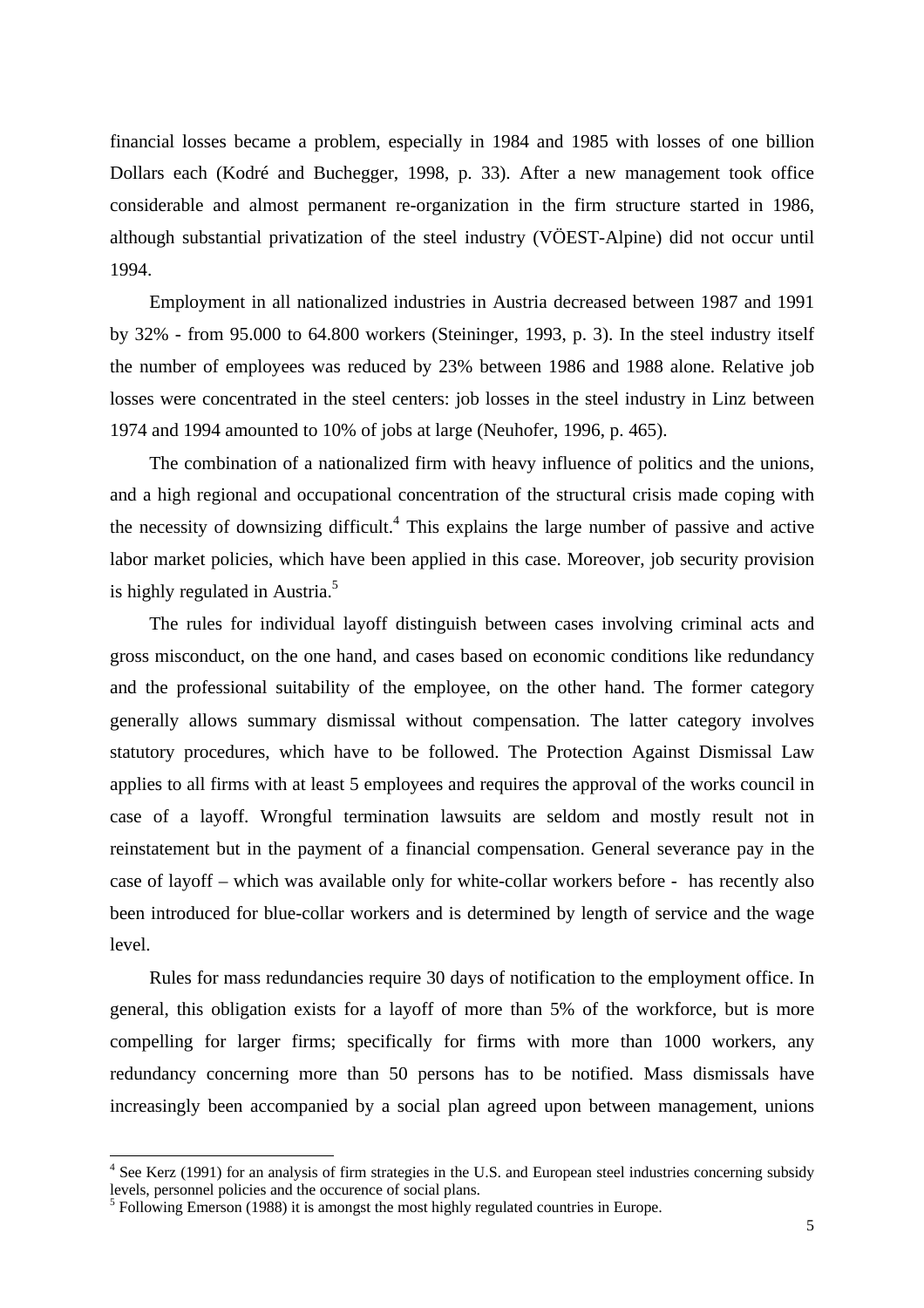and sometimes the government. For firms with more than 200 employees, a special arbitration body has been established for the case of disagreement of management and works council.<sup>6</sup>

These relatively rigid labor relations called for a concerted action, i.e. an agreement between the management, the unions and eventually the government. Up to the early 1980s displacement of workers in Austria's nationalized industries was very uncommon, temporary overmanning problems were typically resolved by a combination of voluntary turnover e.g. exits into retirement, and temporary recruitment stops. From 1983 onwards, special early retirement programs were designed. Males (females) working in the metal industry - and in mining - could claim early retirement pensions already at age 57 (52). Due to the acute steel crisis in 1986 and 1987, the age limits were even reduced to 55 for men and 50 for women. In exchange for this "publicly-financed social plan" the management had to hire young workers in a certain proportion (Kodré and Buchegger, 1998, p. 34).

These measures can be seen as company-specific legislation and are therefore - besides its very high costs for the old-age pension system - highly debatable in terms of politicking and equity considerations. The following measure tried to avoid these problems by designing a more general applicable program. Starting in 1988 workers who were above age 50 and have lived and worked in so-called "crises-counties" could claim unemployment benefits for a larger period as compared to other job seekers. Their maximum benefit duration was extended from 52 to 209 weeks. Although this measure was certainly planned and designed as a further relief program for the restructuring of Austrian nationalized industries, its wider applicability made it more prone to abuse. In fact, it can be shown that employers - also outside the steel industry - took advantage of this program by displacing elderly workers by a larger scale (Winter-Ebmer, 1996, 1998) - which contributed not only to a significant temporary rise in unemployment rates of the elderly, but also to the final abolishment of the law in 1993.

## **3. Organization of the Steel Foundation**

Following the example of a similar German foundation in Saarland (Saarstahl Völkingen, 1987) the Steel Foundation was founded in 1987. The organization and the financial structure of the Foundation were negotiated extensively between management and the works council. This corporatist character can be seen in subsequent agreements concerning wage bargaining, but also in the management of the Foundation itself. Three

 6 See Winter-Ebmer (2000) for an analysis of displacement risk by firm type.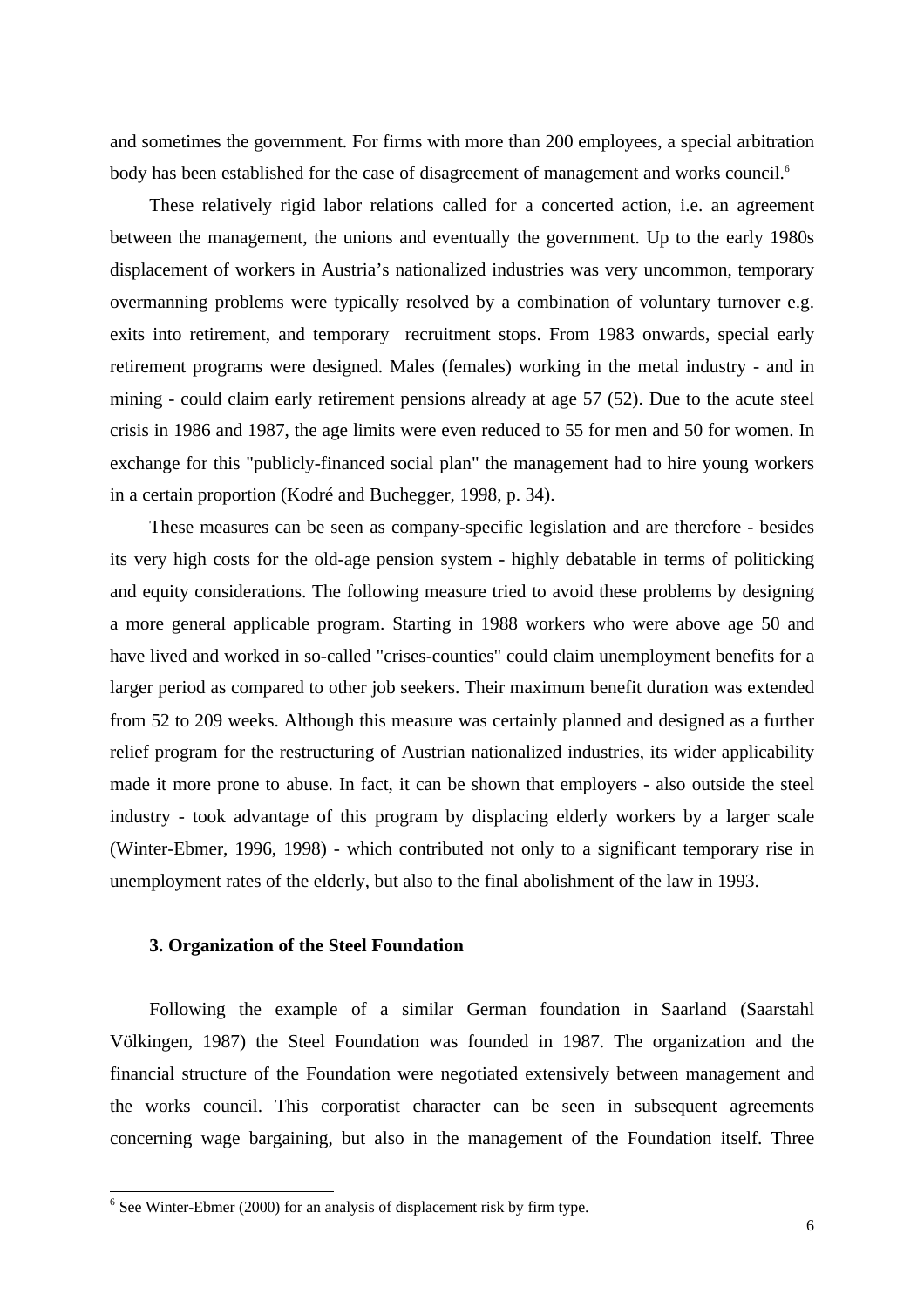members of the works council together with three managers from the steel firms form the executive board of the Foundation.

Already in 1987 twelve firms joined the Foundation, by 1988 22 firms had joined. Owing to restructuring and outsourcing processes, many new firms were founded in the next decade, so that by 1998 58 firms had participated, some of which are not active any more.<sup>7</sup>

## **3.1 Funding and financial organization**

The financial organization of the Foundation is unique in a sense that all associated actors participate in funding: this includes the trainees themselves, the firms and the remaining workers in these firms as well as the local government. This complicated financial structure can be understood as a structure to alleviate incentive problems of the associated groups. For instance, the financial participation of the remaining workforce can be interpreted as an efficient bargaining of the unions, they accept lower wages in exchange for an employment guarantee – not necessarily on the shop floor but including the workers in the Foundation. The firms obviously have an incentive to deviate from this efficient bargaining solution – back to the labor demand curve; they do not do so, because the involvement of the local government, as well as the labor office make deviations very visible.

The steel firms contributed a one-time grant of ATS 10 Millions (\$ 710,000), a yearly allowance (see below), as well as a subsidy-in-kind: training facilities and machinery at the shop floor, as well as educated trainers together with the personnel of the Foundation as such.

Trainees themselves had to deposit 50% of their contractual severance pay - up to a maximum of ATS 100,000 (\$ 7,100). The interest thereof fell to the Foundation. The remaining workers in the steel firms paid 0.75% (up from 11/1989 only 0.25%) of their gross wages into the Foundation. Moreover, the firms themselves augmented these "solidarity contributions" by 50% as a matching grant. (Steininger, 1993, p34).<sup>8</sup> The early reduction in the contributions of the remaining workforce was caused by the relatively low number of trainees in the first years – which led to significant reserve funds. These contributions of the

<sup>&</sup>lt;sup>7</sup> Bernd Dobesberger, Steel Foundation, personal communication.

<sup>&</sup>lt;sup>8</sup> This matching is sensible, because the firms save on the employers' contributions to social security funds, which are approximately of this order.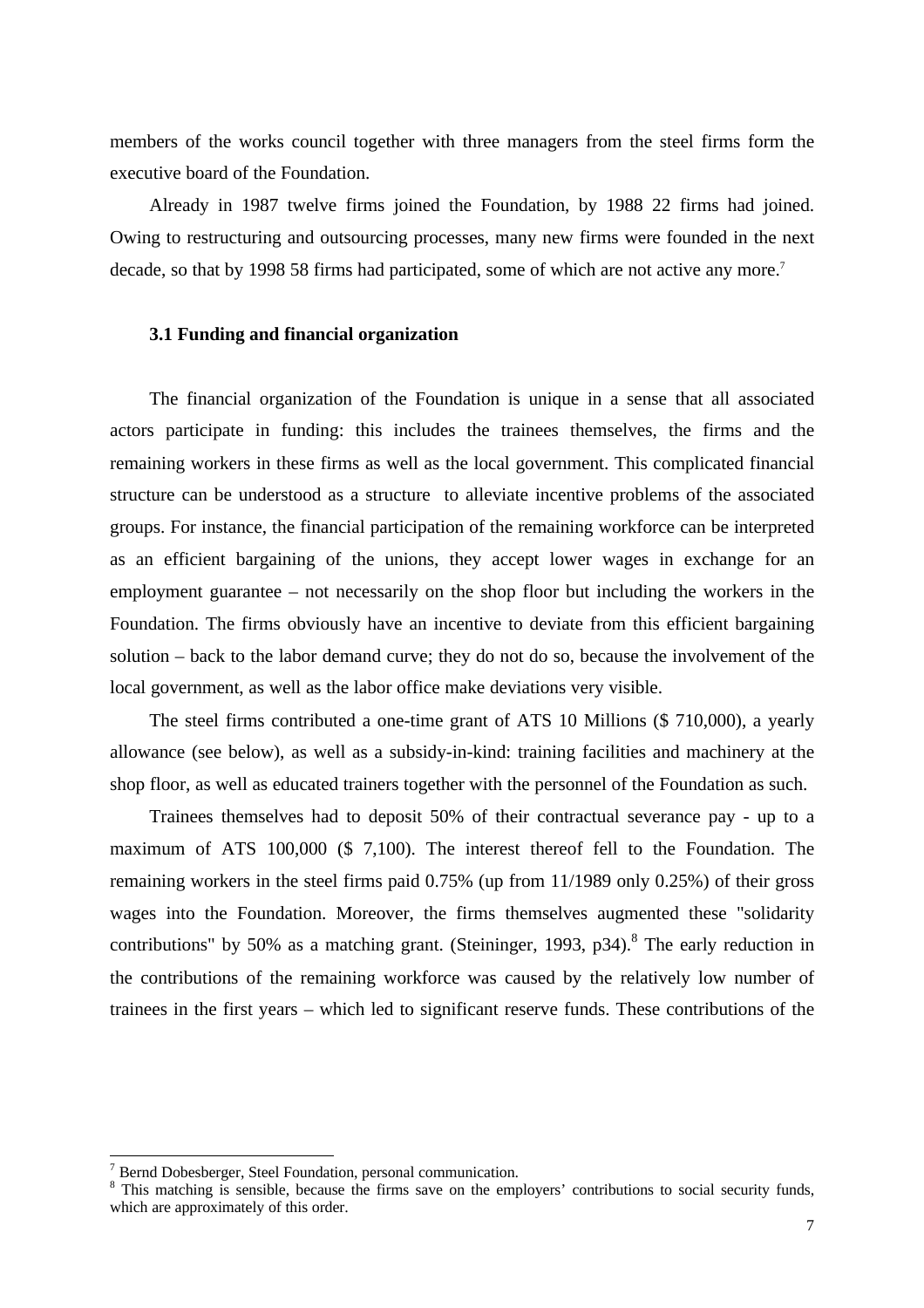remaining workforce were negotiated in a collective bargaining agreement, which is binding for all workers.<sup>9</sup>

On the other hand, the trainees are allowed to collect unemployment benefits for a longer period of time while being a member of a foundation. A new law in 1988 has increased potential unemployment duration from 20, 30, 39, 52 weeks - the maximum duration given a certain work experience - to a period of 3 years (later 4 years). This extended duration is possible only for trainees who are members of a foundation, which is formally licensed by the labor office. On top of this extended benefit duration, trainees receive a special scholarship, which initially amounted to ATS 2,900 (\$ 207) per month. Due to an initiative of the Steel Firms' management, in 1993 the scholarship was increased to ATS 5,800  $(\$ 414)$  a month.<sup>10</sup> The reason was that the management wanted to give incentives also for highly qualified workers to join the Foundation – which would lead to voluntary quits of more experienced and therefore highly-paid workers.

Apart from interest from reserves and contributions from the local government, 43% of the budget in 1998 was contributed by the firms, only approximately 2-3% by the trainees themselves. 36% came from the solidarity wage restraint by the remaining workers. The rest (18%) is paid again by the firms, but it corresponds roughly to saved social security contributions of the employers – owing to the lower wage sum.<sup>11</sup>

Total costs per trainee and year in 1998 were ATS 66,000 (\$4,700) for scholarships and family allowances plus ATS 80,000 (\$ 5,700) as other costs (infrastructure, trainers, seminars, etc.). These calculations do not include the prolonged duration of unemployment benefits. The additional costs of trainees in terms of additional unemployment benefits are difficult to assess: trainees stay on average 18 months with the Foundation. The mean unemployment benefit (AMS 1999) amounts to ATS 9000 (\$ 640, plus 24.5% as contribution to the social security funds) per month. To calculate the additional costs one would have to estimate the potential unemployment duration of trainees had they not participated in the Foundation. This is not done here. A simple comparison of mean Foundation duration (18 months) and mean unemployment duration of workers coming from the manufacturing sector (5 months) results

 $9$  In fact, in 1987 collective bargaining in the metal industry resulted in a wage raise by 1.75%. For workers in the Steel Foundation firms this raise was reduced by a special contract between management and works council to 1.0%.

<sup>&</sup>lt;sup>10</sup> A ceiling guarantees that all payments - unemployment benefits, scholarship and a small family allowance are below 100% of the previous take-home pay. A further ceiling requires benefits plus six seventh of the scholarship to be below 80% of previous take-home pay.

 $\frac{1}{11}$  Financial report of the Foundation, 1998.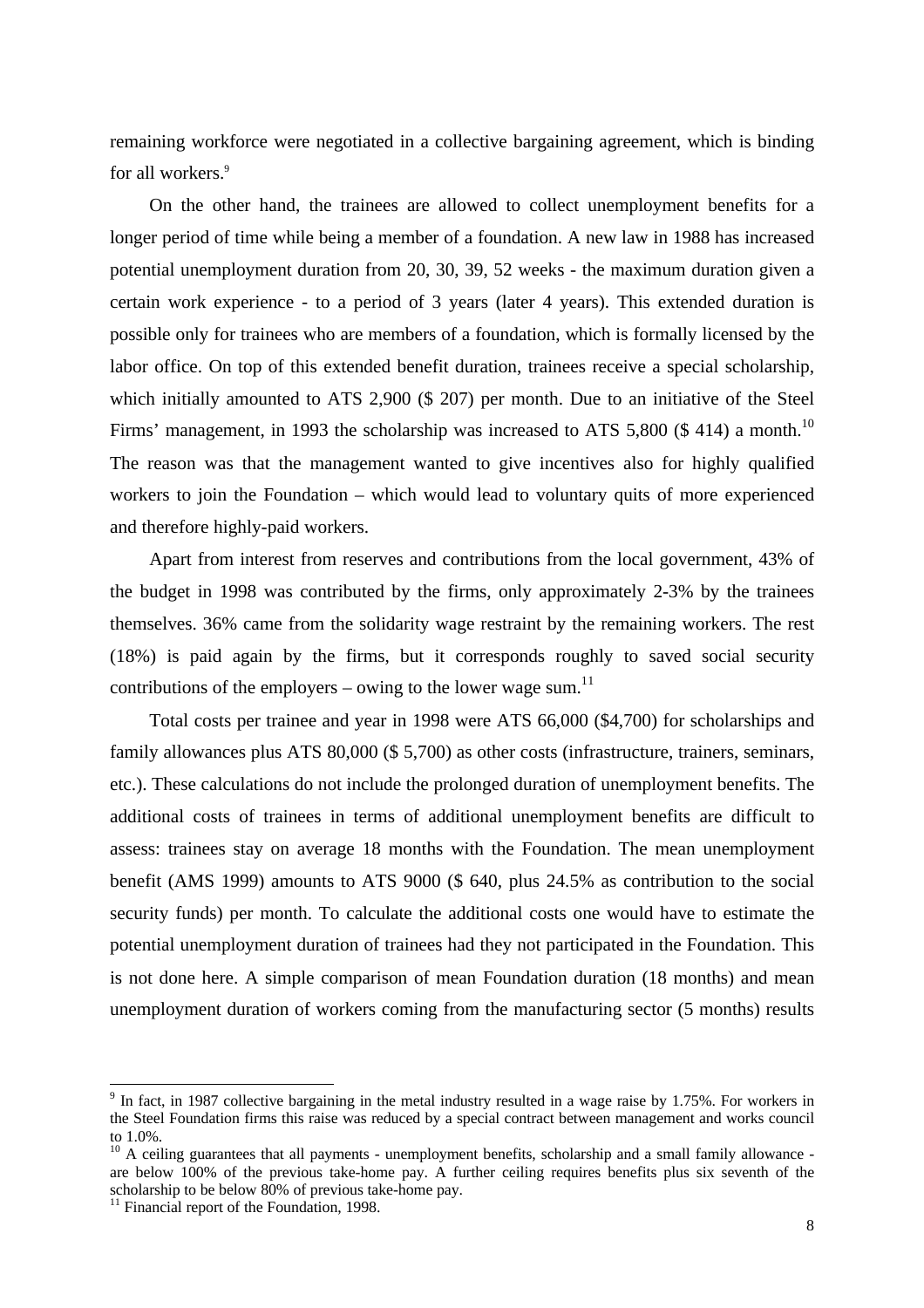in 13 additional months, which would bring the total cost of one trainee – during his stay in the Foundation – to ATS 365,000 (\$ 26,100).

It is interesting to see that trainees, on the one hand, contribute money to the Foundation, but, on the other hand, they obtain a scholarship. Financially, the contribution of trainees can be considered largely as symbolic. At an interest rate of, say, five percent they pay at a maximum ATS 5,000 (\$ 360) per year, but will receive ATS 35,000 (\$ 2500, they received ATS 70,000 = \$5000 after 1992). There are some distributional effects, which are still financially rather minor: more tenured and higher-paid workers can expect higher severance pay, which will lead to a larger contribution. On the other hand, financial benefits of the Foundation are bigger for low-income individuals - because of the flat-rate scholarship and an upper ceiling for unemployment benefits.

Having said this, it is always financially profitable for all workers to join the Foundation, once they loose their job. Why are only a small percentage of workers actually joining? I will give an answer to this question in section 4.2 as well as in the conclusions.

#### **3.2 Training and re-qualification**

Apart from the financial attractiveness for potential trainees, the Foundation has a rigid structure. Laid off workers who are accepted must commit to a full-time re-training program and obey the rules of the Foundation - otherwise they risk to get expelled. One of the rules is compulsory attendance in all training courses, which are in principle  $38.5$  hours a week.<sup>12</sup> Other rules govern the choice - and possibly changes - of the educational and professional plan for the trainee; i.e. a trainee cannot unilaterally choose a professional goal, if the Foundation's management considers the goal as not marketable. The major difference between the Steel Foundation and other retraining programs is the sophisticated and long-term oriented view of re-qualification and occupational reorientation of workers. This is an important point regarding the permanent and regionally highly concentrated loss of jobs. Simply adding marginal improvements to the highly specialized skills of redundant steel workers seems inappropriate in such a situation (Steininger, 1993, 70).

The timing of a typical trainee in the Foundation can be described along the lines of Figure 1. All workers entering the Foundation undergo a six-week occupational orientation seminar, which should clarify the further steps: either direct outplacement and job-search,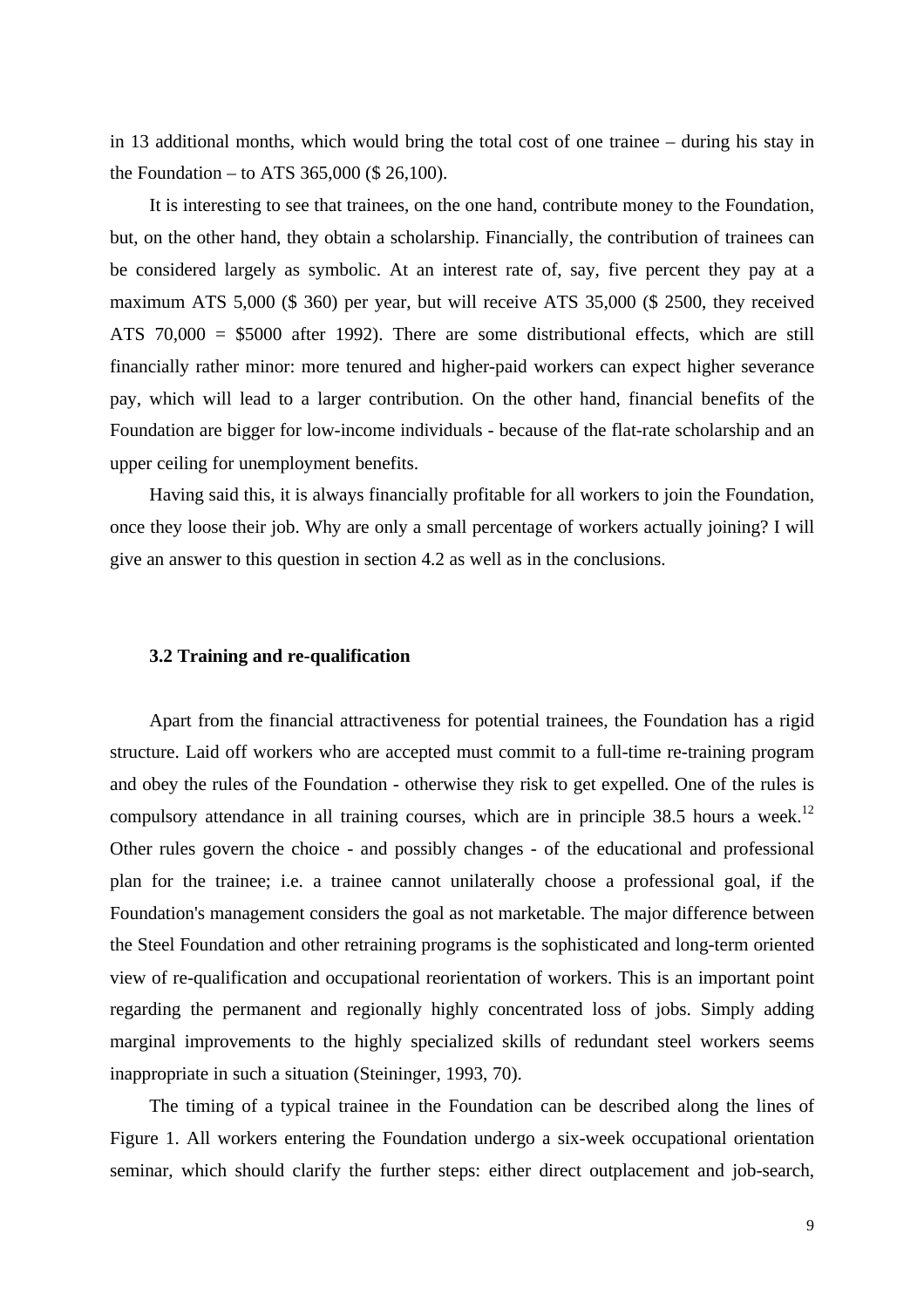formal education or a project to start a new enterprise. Only 17% of trainees leave the Foundation very early or opt for outplacement without training. 49% of trainees choose occupational qualification, whereas 29% start (or continue) a formal education in schools or universities. Around 3.4% try to start a new firm (see Table 1).

Special features exist for workers above age 50 and those who are hard-to-place because of health problems. The support from the Foundation can last up to 4 years. Qualification measures are targeted towards the elderly. It can include practical training in firms, but retraining is not necessarily full-time – as it is for younger workers. Moreover, the placement strategies are more often revised. Elderly and hard-to-place workers have also the option to return to the Foundation in case they loose a temporary job they have taken.

### **3.2.1 Occupational orientation seminar**

The first six weeks are spent in small groups of 10-15 trainees together with a professional trainer, in most cases psychologists or counselors. The idea is to motivate the participants to take initiative and define - together with the trainer - an occupational and educational plan, which will be the basis for a new professional career. This task is challenging because almost 50% of trainees are above age 30, and have therefore already a fixed job profile, which is often difficult to change. Moreover, coming from a nationalized firm with de facto job guarantee might reduce initiatives for re-orientation.

With continuous psychological help - also from external institutions - the seminar starts with communication and social skills. Self-consciousness and self-esteem is trained, exercises in introspection and self-knowledge shall help to analyze what the individual wants to do. Socio-psychological tests for occupational competence, together with an analysis of the past career and external labor market trends, shall provide the participant with a clearer view about his possible second career.

Within these six weeks the participant must present a detailed and formal occupational and educational plan to the group and to officials from the labor office, which can in turn be corrected and changed by the Foundation's managers, but is binding from then on. The plan can mean immediate outplacement, re-qualification or the formation of a new business.

#### **3.2.2. Training programs**

1

 $12$  See Irsigler (1990, App 8) for the rules of the Foundation.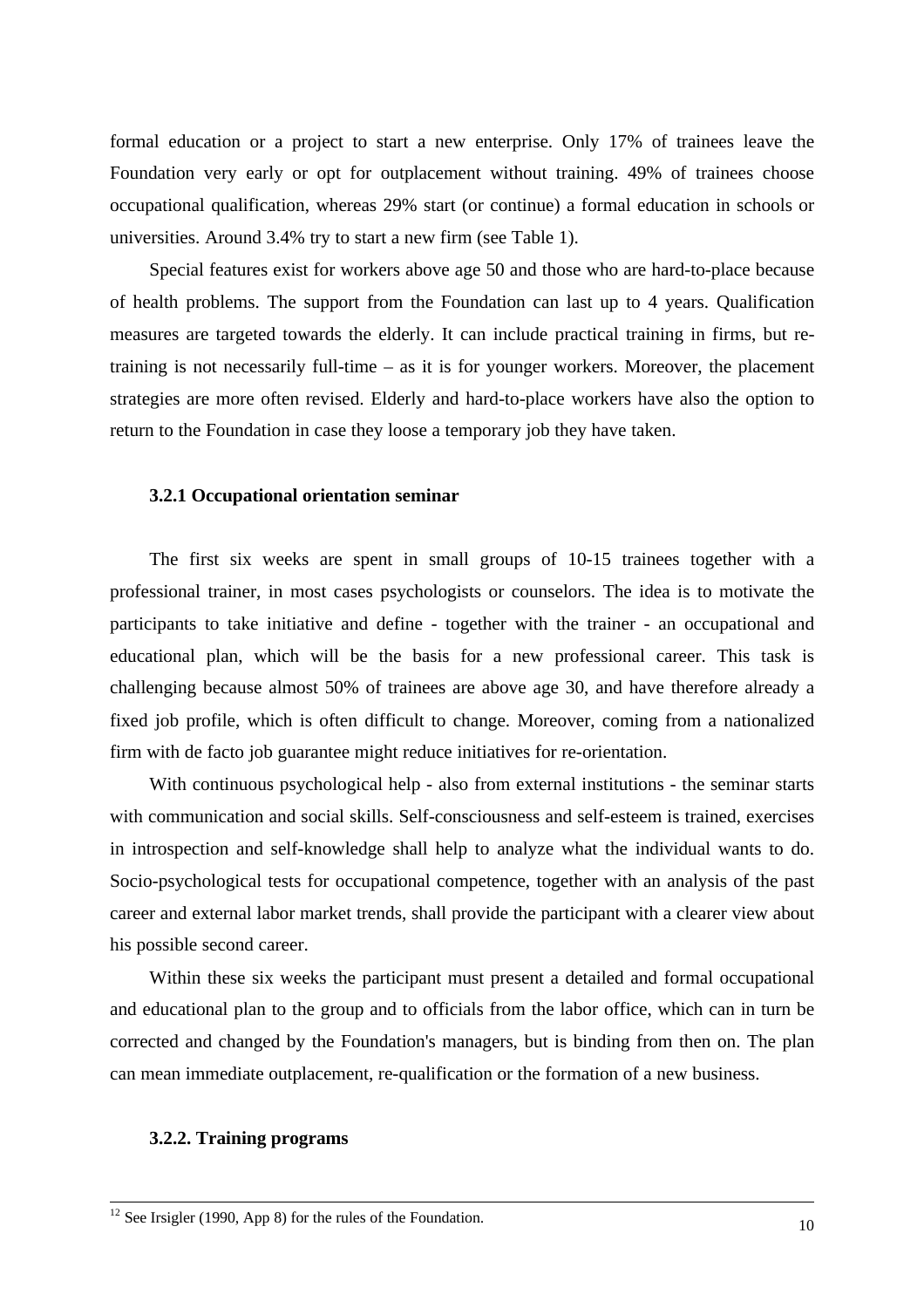Qualification can mean higher qualification in the previously practiced occupation or a complete re-orientation in a new field. The trainees can choose courses offered by the Foundation itself – mainly shorter language skills, mathematics, software and communication and presentation techniques. On the other hand, trainees can attend courses at established training organizations and also formal education at schools (evening school) and universities. All training courses must be full-time training and require strict attendance and documentation in form of certificates. (Steininger, 1993, p115f). For some qualification measures – i.e. apprenticeship training – training-on-the-job is required. In these cases training places in firms on a voluntary basis are organized. Training – especially technical training as an apprentice - is also possible in the apprenticeship-training center of the original steel firm.

Of those who do make a training plan, 65% choose occupational qualifications, whereas 35% take up formal education (Table 1). The vast majority of those in occupational retraining receive training in technical occupations, followed by commercial ones. Similarly, most of those in formal education take up secondary technical schooling.

## **3.2.3. New firm formation**

If a trainee designs a project for a new firm, (s)he will benefit from special assistance in the project planning and project management phase. The concept will get counseling from internal and external experts, it has to be presented at meetings with the employment office and the Foundation managers, who can decide on the implementation of the project. The trainee can obtain special training measures necessary for firm formation, i.e. in the case a trade license is necessary, etc. The Foundation itself hosts a project center, where basic infrastructure like telecommunication services and administrative facilities are available.

Until 1998, 108 projects have been started; among them 44 have been successful (Table 2). Most of the projects are in the field of consulting and services, but some concern also machinery and energy and environmental technology. A proper assessment of the success of the firm formation program is outside the scope of this report.

#### **3.2.4. Outplacement**

The outplacement phase can come after a formal education or training or immediately after the occupational orientation seminar, if the individual does not want to change his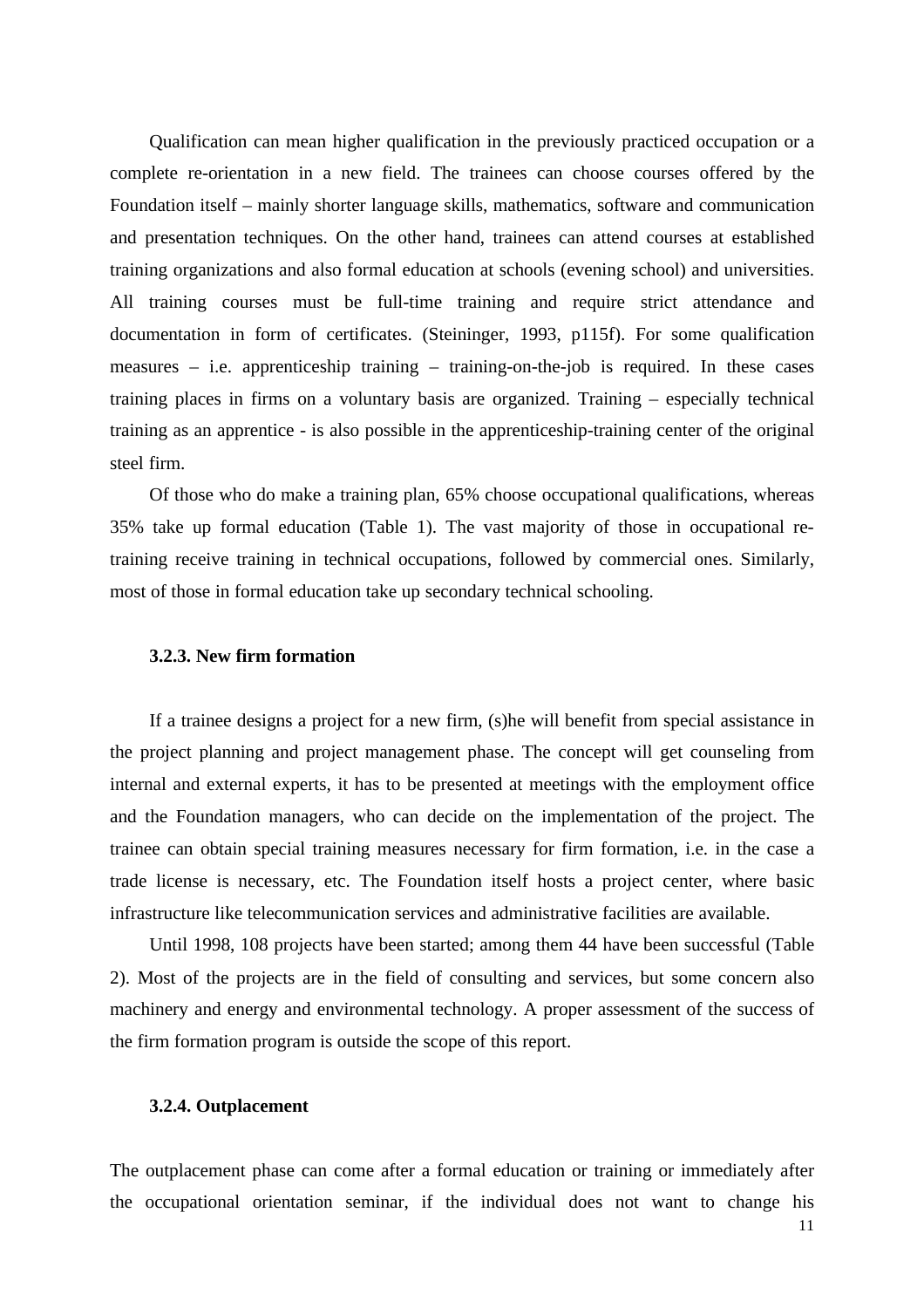occupational profile. It can last for up to four months; if no job is found, the individual has to redefine his target or leave the Foundation. In the outplacement phase assistance is given for regular job-search activities, which reach from software assistance for writing CVs and application letters to trade directories, access to lists of vacancies and the like. Presentation, communication and the use of new communication technologies is trained, IQ tests as well as personality tests are made and analyzed. Moreover, recruitment situations and job interviews are simulated and analyzed by video recording (Steininger, 1993, p98f). <sup>13</sup>

## **4. Evaluation of the Foundation**

-

The evaluation will concentrate on direct impacts of the Foundation on employment and wages of participants. Other aims of the Foundation are not assessed. For instance, the management of the ongoing steel firms is also,, or primarily interested in the Foundation in order to assure a smooth process of restructuring and downsizing, which is unhindered by labor disputes and strikes<sup>14</sup>. This is especially valuable because these firms are formerly nationalized firms with implicit job-guarantees. As any other social plan, the Foundation alleviates large downsizing programs, which was the motivation for the management to discuss the Foundation concept in the first place. These aspects, as well as feedback effects on the local labor market, are very difficult to assess and are not investigated here.

The central problem of evaluation research is the counterfactual nature of the situation.<sup>15</sup> The researcher wants to know what the wage or employment situation of the trainee would have been, had s(he) not taken place in the training program. As the trainee cannot be observed in this state, a suitable control group has to be used. In the literature, different control group concepts have been used: the trainee himself before the training (pre-postcomparison), a group of other comparable workers (classical control group approach) or completely matched trainee-control groups in a real social experiment framework.<sup>16</sup>

 $13$  See Davy et al. (1995) on the effectiveness of formal outplacement strategies.

<sup>&</sup>lt;sup>14</sup> See e.g. the statement of a steel manager (Dipplinger, 1991, p.81), see also Seckauer (1997) who conducted interviews with unionists, members of the chamber of commerce and managers at the local employment office. On the other hand, union officials complain that downsizing will be too easy for firms and no strikes are possible any more (Seckauer, 1997, p. 53).

<sup>&</sup>lt;sup>15</sup> See Heckman, LaLonde and Smith (2000) for a discussion of basic issues, as well as a survey on the effectiveness of labor market programs in the U.S. See Dar and Gill (1995) for an assessment of transferability of retraining programs to countries in transition and Winter-Ebmer and Zweimüller (1996) for an evaluation of training programs in Austria.

<sup>&</sup>lt;sup>16</sup> In accordance with the literature, feedback effects on local labor markets – especially indirect effects upon members of the control group are neglected. This procedure seems to be valid, given the relatively small number of trainees in each year as compared to the local labor market. See e.g. Heckman, Lochner and Taber (1998) who find big general equilibrium effects for a universal program in education.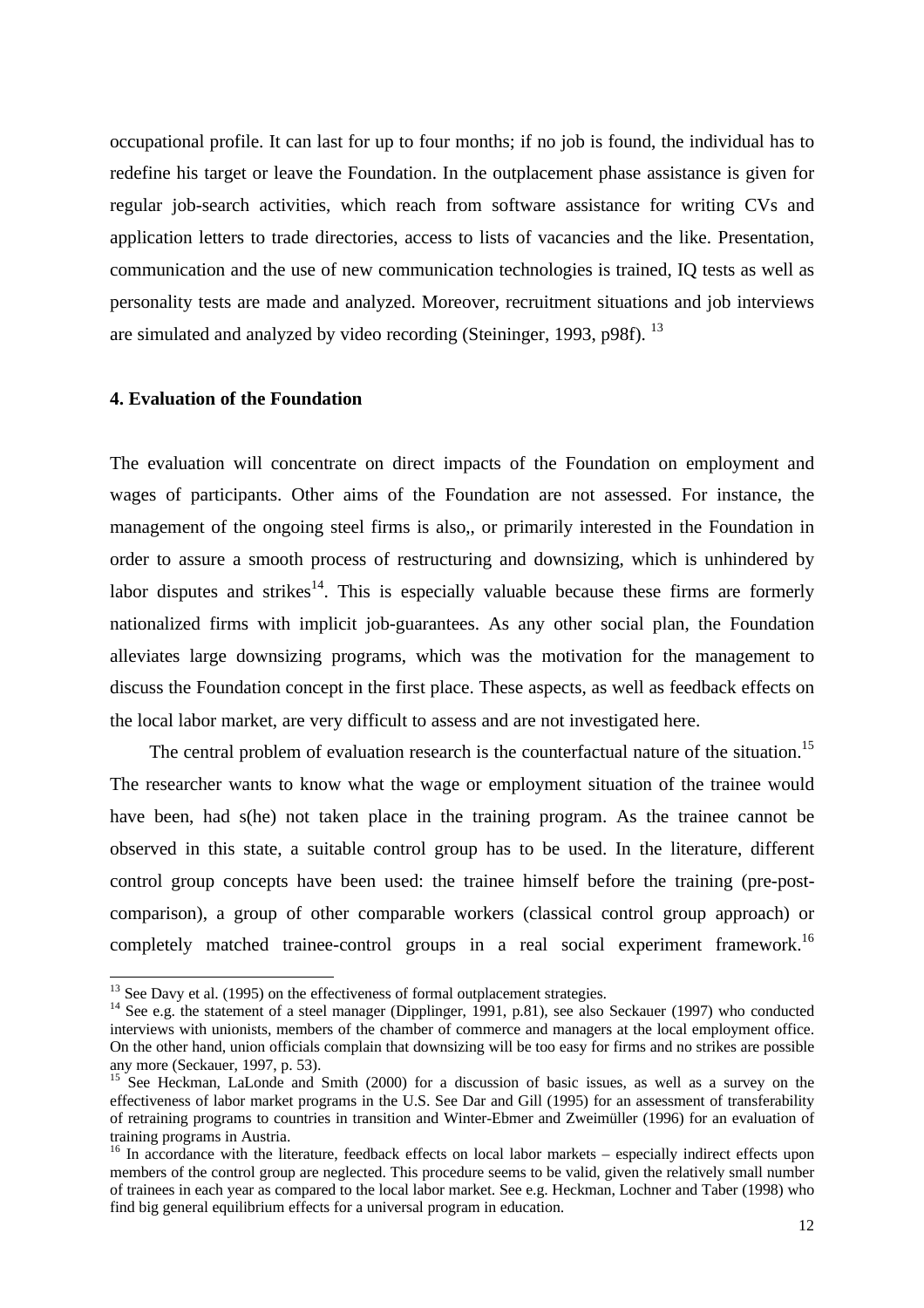Moreover, with the exception of a perfect social experiment, selection into the program is a prime issue: participants can be expected to join the program exactly because they expect higher returns from the program than non-participants – which will bias the evaluation results.

Although many evaluations of the Steel Foundation have been done in the last 10 years, none of these has used a proper control-group setting. Some evaluations have looked only at the expectations of trainees at entry into the Foundation (Nigsch, 1991, 1995). Most other publications as well as official bulletins of the Foundation use the immediate exit status of trainees as a success criterion (Eder, 1997, Voest-Alpine Stahlstiftung, 1998): 72% of trainees find a new job directly after leaving the Foundation. This measure can be problematic from an external point of view. It looks only at one point in time. Moreover, the duration of trainees in the Foundation is variable, and it ends by definition if the trainee finds a new job.

Lechner and Reiter (1991) collected questionnaire information on 120 former trainees, who were asked about their current situation as compared to their pre-training situation in the steel firm.<sup>17</sup> Only 4% of interviewees were unemployed at the time of the interview. 27% of trainees experienced a drop in incomes, whereas 29% reported rising wages by more than 10%<sup>18</sup> Losers were predominantly workers above age 35, who had to change their occupation. Whereas in other situations the pre-training careers of trainees themselves may serve as a valid control group, in this case, this is highly improbable. Due to high unionization in the nationalized firms, wage levels in the steel firms were generally relatively high, so that a displaced worker from one of these firms must expect considerable wage cuts if he starts a job with a firm in the private sector. Therefore, reliable assessments of the contribution of the Foundation on wage growth can only be made if an appropriate control group is used.

### **4.1. Data**

-

In the following analysis I use all available data on trainees in the Steel Foundation from 1987 to 1998. Due to data anonymity procedures, the collection and matching of data turned out rather complicated. Basic information on members of the Steel Foundation was received from the Foundation itself, corresponding employment histories were collected from the Social Security Administration (Hauptverband der Sozialversicherungsträger) and information

<sup>&</sup>lt;sup>17</sup> In a similar project, Gerich (1997)collected 256 interviews with trainees from other foundations in Upper Austria.

 $18$  From the report it is not clear, whether nominal or real wages were asked. The proportion of winners is somewhat lower in a later interview in 1994 conducted by the Foundation itself (90 persons). Given the figures I report in Section 4.4, it seems evident that many persons reported nominal wage increases.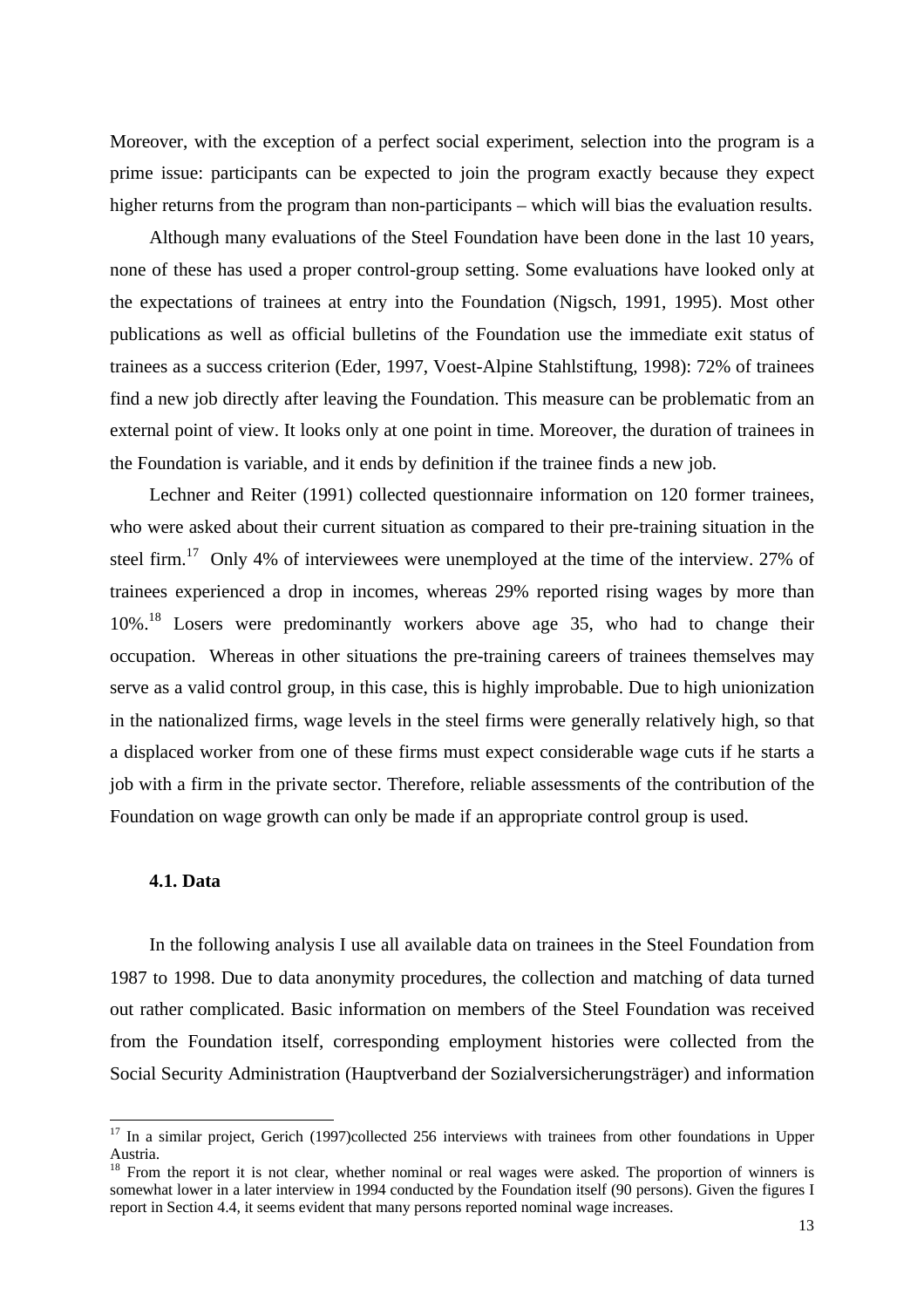about unemployment spells as well as educational attainment was received from the Austrian Labor Office (AMS). I could use information for 2098 individuals (trainees), 38 persons of the original data could not be matched because of inconsistent social security numbers. As practically all data – except the information on specific training programs for the trainees – come from administrative data sources, high reliability can be assumed. These employment and income data serve the purpose of either being the basis for old age retirement pensions or the basis for the calculation of unemployment benefits in case of unemployment, which will reduce possible measurement errors. On the other hand, demographic information could only be gained by the matching of the two administrative data sources.

The control group consists of all workers who worked with one of the Steel Firms, left them after 1986 and fell unemployed in the same or the next year. A unique firm identifier serves to collect these workers from the Social Security Administration files. Unfortunately not all firm identifiers could be received from the different local Social Security Administrations, because some small firms were not active anymore.<sup>19</sup> Therefore I ended up with workers from 36 firms participating in the Foundation. 15,293 persons build the control group.

This control group is not the only possible choice. I could have used all workers having been dismissing by one of the participating firms. I excluded those workers who did not claim unemployment benefits right after leaving these firms, i.e. those who found immediately a new job. Those who never fell unemployed are supposedly a positively selected group, whereas the value of the Steel Foundation – similar to any other labor market program should be judged against the experience of those who are unemployed at some point in time.<sup>20</sup> Figure 2 serves as a guideline as to which workers were included in the control group and which were not. As the data contain only the sum of workdays and unemployment days during a calendar year, but not the exact dates during the years, I chose the following procedure: Workers who did not claim unemployment benefits (person 4) in the year after loosing the job with the steel firm were excluded, whereas those who did so at least in the following year (persons 1 and 2) were included. This procedure mitigates the previously mentioned effect somewhat: workers who were displaced and never fell unemployed in the current and the next year were excluded from the control group, whereas those who succeeded to find a job immediately but lost it over the next year are part of the control group.

 $19$  The problem was somewhat aggravated because all identifiers had to be anonymously transferred between 5 different institutions.

<sup>&</sup>lt;sup>20</sup> For those who never fell unemployed crucial information about education, family situation and occupation is not available in any case.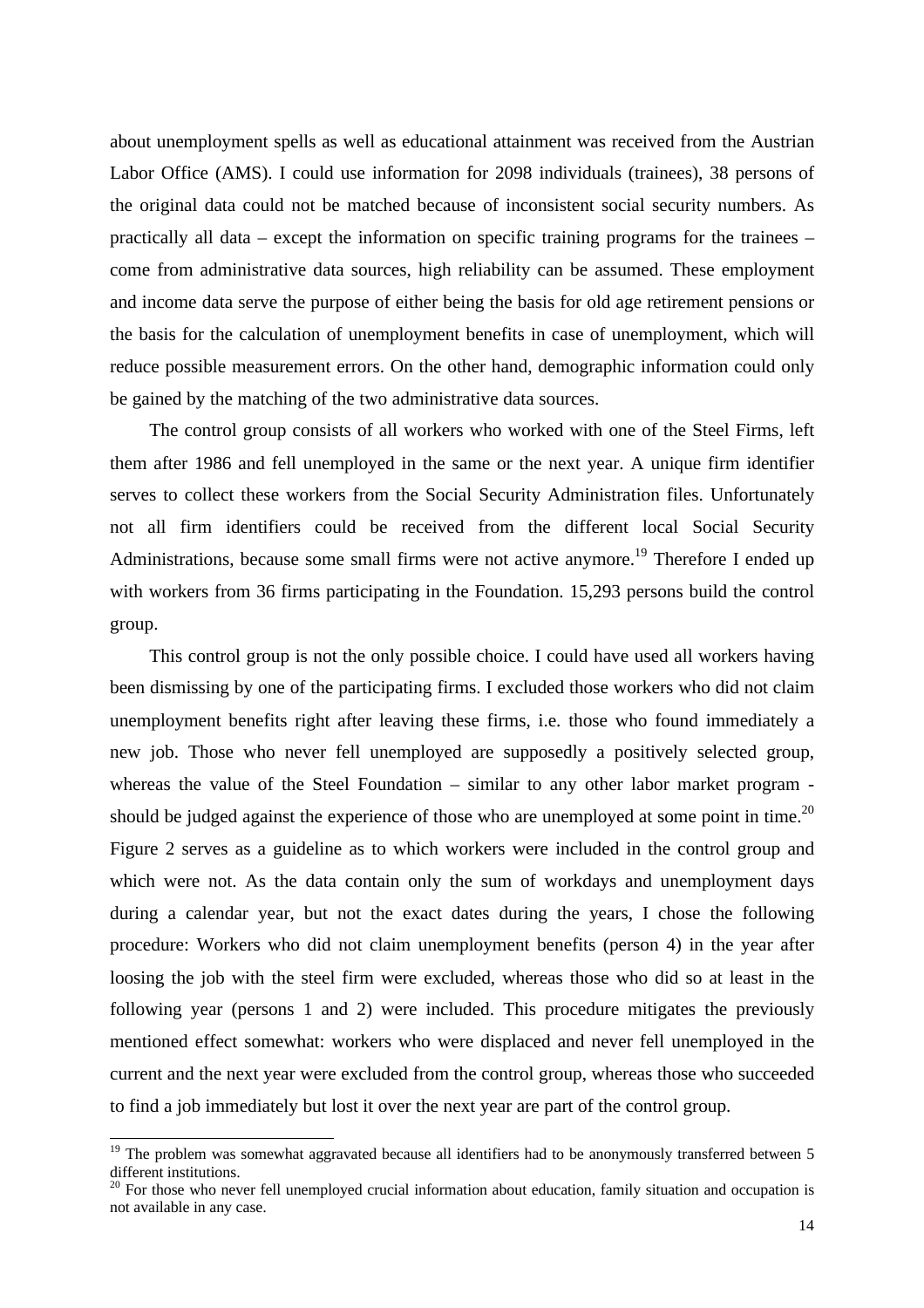How do I judge the success of the program? Most program evaluations look at the time spent unemployed or being in a program as the prime success indicator. This point of view is not appropriate for a longer-term oriented training and occupational reorientation program such as the Steel Foundation. Here, the main intention is not to provide jobs for trainees as quickly as possible, but to assure long-term job prospects. Therefore, the evaluation must concentrate on labor market indicators *after* leaving the Foundation and disregard the immediate exit from the Foundation as a success indicator. I define the calendar year following exit from the Foundation as the first year to start the evaluation process (year t+1 in Figure 2). Accordingly for controls, year t+1 will be the year after the first unemployment spell after leaving the Steel Firm. In order to properly address these long term aspects, I construct a five-year observation period for trainees and controls in such a way (see again Figure 2).<sup>21</sup> In all evaluations to come I compare outcomes in year t+i (I=1-5) for trainees with outcomes in year t+i for controls.

A further argument concerns the comparison of the Steel Foundation with other training programs in Austria - which are in most cases less expensive. In fact, this would be the appropriate cost-benefit analysis. Unfortunately, it was impossible to find comparable other training programs, which concerned also steel workers highly concentrated in specific regions of the country.

Table 3 presents basic statistics of the trainees and controls. Trainees are on average younger than displaced workers who did not join the Foundation. They have the same tenure in the steel firm. Trainees on average spend 18 months in the Foundation. The social security administration records only monthly incomes, up to the social security contribution ceiling.<sup>22</sup> If workers are employed for less than a month in a firm, the administration calculates a hypothetical monthly income. If a worker has worked for several firms in a year, I use only the highest wage. Wages shown in Table 3 are real wages based on 1986 ATS. For the presentation of wages I used the same selection as used in Section 4.4. Low wage workers and those above the social security contribution ceiling were excluded (see below); also workers below age 17 at the time of redundancy were excluded from the sample.

<sup>&</sup>lt;sup>21</sup> One problem of this kind of analysis is that controls might be unable to find a job in year t+1, my first evaluation year, whereas trainees – who are taken out of the labor market for one and a half year on average – will have enough time and assistance to locate a job immediately after the end of the Foundation's guidance. One can argue that this guidance is exactly the purpose of the Foundation – and should be checked correspondingly. This argument is less problematic, once I compare job market outcomes in year t+3 and t+4 following the training. Moreover, I also performed some sensitivity checks where I systematically postponed year t+1 by one year for the control group only with the argument, that year  $t+1$  for controls would be not comparable with year t+1 for trainees. Regression results – which did not change the results qualitatively are available upon request.

<sup>&</sup>lt;sup>22</sup> App. 5% of displaced workers have wages above the social security contribution ceiling.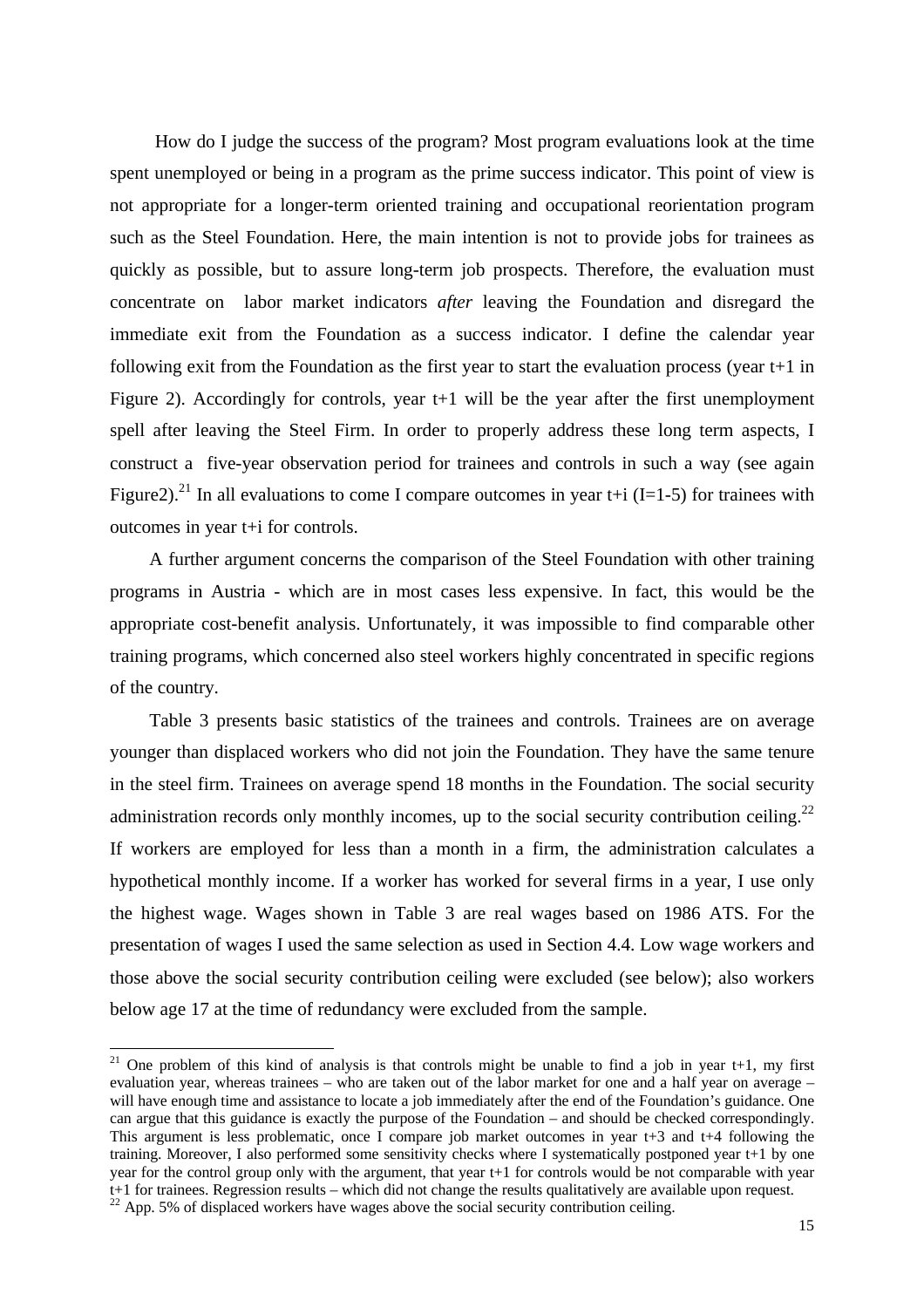There is some indication of selection processes as can be seen by previous wages. Trainees have considerably higher wages before redundancy as well as after. For both groups wages drop in the first year after the redundancy, but regain lost ground later on. The number of employment days with different firms over a year was summed up to give an employment indicator. As all workers were employed yearlong in the Steel firms before the redundancy only employment and unemployment days after redundancy are shown. Again, trainees have considerably higher employment days in all five years after separation. Likewise their number of unemployment days is significantly lower.

In the next section I will explore the participation decision, whereas the following sections will investigate employment and wage effects of the Foundation for its members.

### **4.2. Participation in the Foundation**

As there are high financial incentives to join the Foundation, it is astonishing that only 12% of eligible displaced workers actually did join. One reason may be the requirement for full-time retraining which may discourage some workers who do not want to reorient their occupational position. The empirical model for entry into the Foundation can be written as follows:

$$
F_i^* = a X_i + e_i
$$
  
(1)  

$$
F_i = 1 \text{ iff } F_i^* \ge 0
$$
  

$$
F_i = 0 \text{ iff } F_i^* < 0
$$

corresponding where  $F_i$  is 1 if the individual joins the Foundation and zero else.  $F_i^*$  is

the latent variable,  $X_i$  is a vector of individual characteristics and  $\alpha$  is a vector of parameters to be estimated. Assuming that the error term  $\varepsilon_i$  is standard-normally distributed, equation (1) specifies a probit model.

Results for the entry probabilities are contained in Table 4 for men and women separately. Mean entry rates for females are slightly lower as compared to men's. Age is an important factor. For males the age with the maximum entry probability is 31 years, for females 33. Males at age 20 have approximately 5 percentage points lower probability, those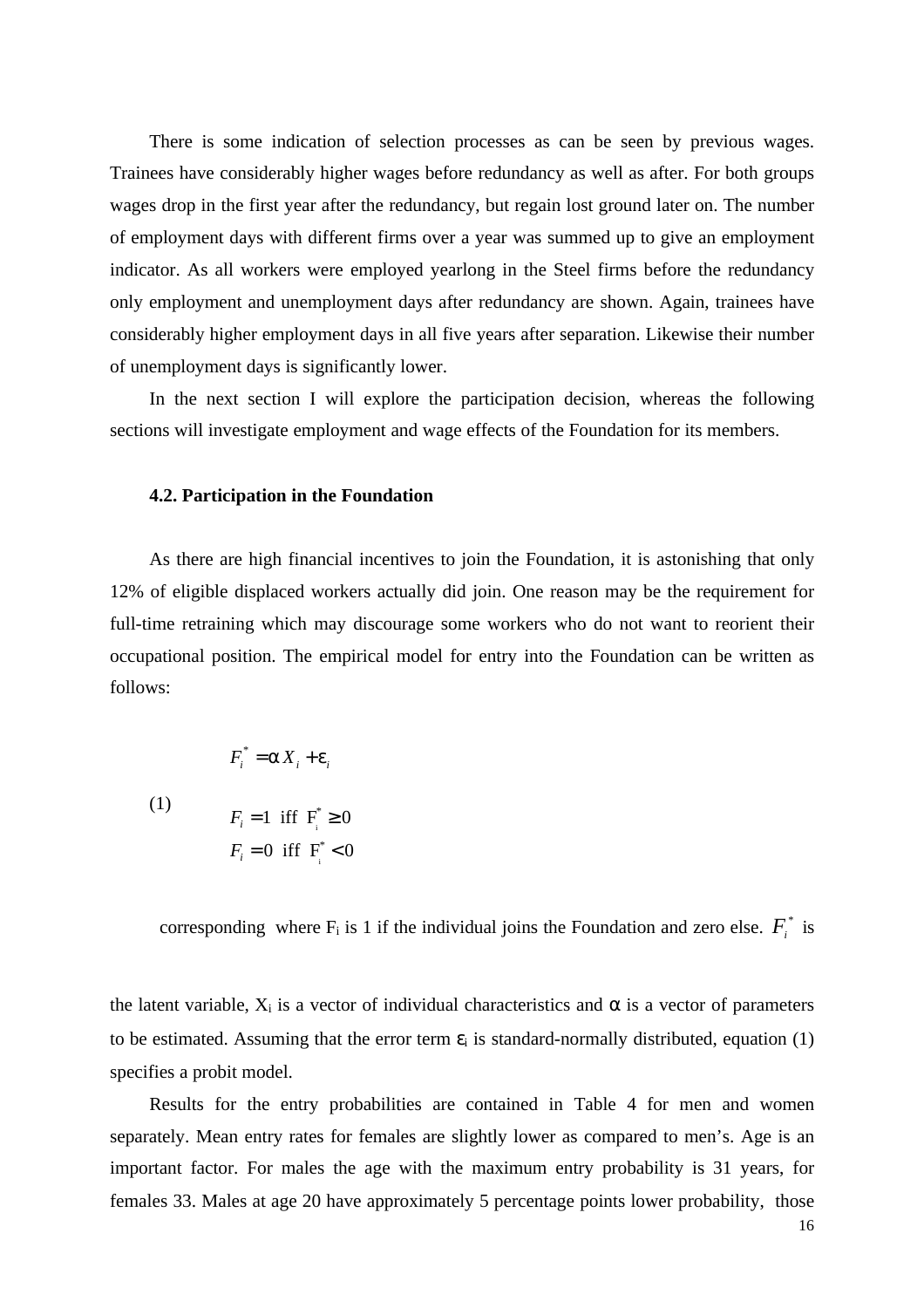at age 45 have again a 8 percentage points lower probability to join as compared to workers aged 31 at the time of displacement. More tenured male workers join the Foundation more frequently, as well as white-collar workers. Workers holding a technical or commercial middle school, but also those with a general High school as well as apprentices are most likely to join, whereas those with only elementary school are the least likely among the males. Foreign citizens are less likely to join whereas workers in metal occupations have the highest probabilities. Workers with health problems are less like to join the Foundation. These demographic characteristics of trainees correspond closely to those of trainees in publiclyfinanced trainee programs: young men, holding an apprenticeship from metal occupations are over-represented among trainees as compared to the unemployment pool at large (Blumberger et al. 1993, p. 96).

Nigsch (1991 and 1995) has investigated expectations and socio-demographic characteristics of the participants in the Foundation.<sup>23</sup> More than 50% of trainees in both cohorts entered the Foundation because they wanted to start a new education or re-training, most of them expected primarily to get assistance in occupational re-orientation and education.

Out of 337 persons asked in 1995, 49% got their first information on the Foundation by colleagues in the previous firm, 10% by a company newsletter and further 24% by shop stewards (Nigsch, 1995, p. 66). In rare cases they got information from outside the firm or from the labor office. Many workers complained that their actual displacement was not announced before the legally required date and that they got no – or only very late and hesitant – information about the Steel Foundation (Lechner and Reiter, 1991, p.30). Moreover, in the early years local shop stewards did not accept the Foundation unequivocally. Unequal promotion and acceptance of the Foundation can mean that information channels were different in the various firms who were part of the Steel Foundation and in turn entry rates among displaced workers were different.

This observation gives us an idea for an Instrumental Variables strategy: As far as the previous affiliation with a specific firm has no influence on job market prospects in the future – as can be expected because these firms basically grew out from one big enterprise – the firm identifiers can serve as a possible instrument to predict membership in the Foundation in order to cope with the crucial selectivity problem. Therefore, I add 32 firm identifiers as dummy variables in the entry equation. These firm dummies increase the explanatory power of the entry regression in Table 4 considerably – for males and for females.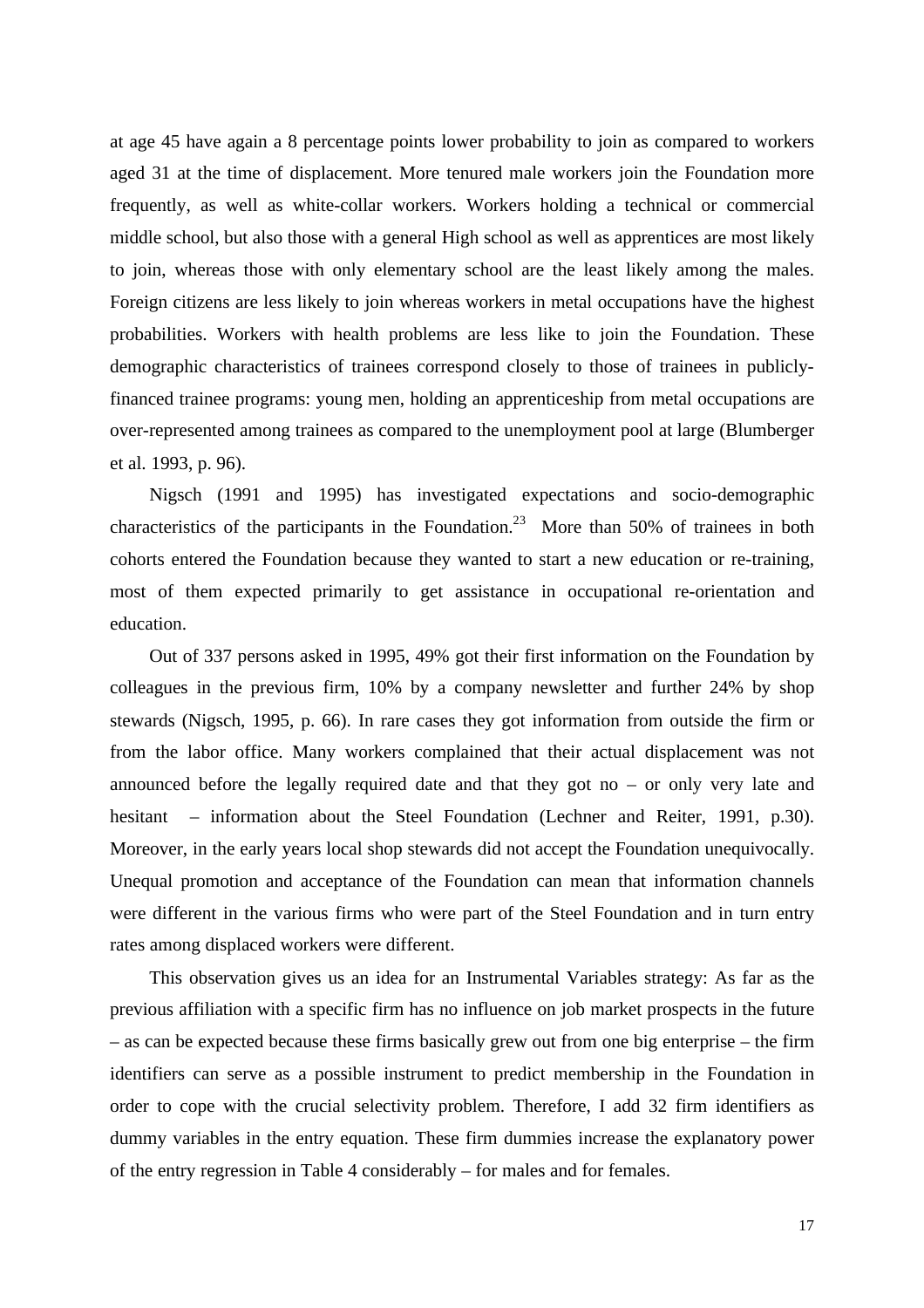Another possible instrument is to rely more directly on information channels. Prospective Foundation entrants will get their information from former colleagues, who left the firm one period ago and joined the Foundation. Following this argument, I include the proportion of redundant workers in each firm and each year who joined the Foundation as an instrument for individual entry rates. As the firm entry rate in a period is just added up by the individuals' entry rates from the same period, I lagged the instrument by one year. Note, that this instrument varies by firm identifier and year.

#### **4.3. Employment effects**

For the actual evaluation I restrict my sample to workers above 16 and below 53 years of age. Moreover, Foundation members who started a self-employment career were excluded, because self-employed days are not registered in the data file.

Employment effects of the Foundation will be checked in the five years following exit from the Foundation. Due to the setup of the data set (see Figure 2) – where employment days per calendar year are known, but not the exact dates during the year – I took as the first posttraining year the year that followed exit from the Foundation, the first post-displacement year for controls was defined as the first year following displacement from the steel firm. The dependent variable is the number of employed days  $(Y_i)$  per calendar year, which will be explained by affiliation with the Foundation  $(F_i)$  and a vector of other explanatory variables, which are basically demographic and occupational characteristics measured at the previous firm  $(X_i)$ , see footnote to Table 5). Due to lower (0) and upper censoring (365) a Tobit model is appropriate, where  $Y_i^*$  is the underlying latent variable.

$$
Y_i^* = \mathsf{b}_0 F_i + \mathsf{b} X_i + \mathsf{h}_i
$$

(2) 
$$
Y_i = Y_i^*
$$
 if  $0 \le Y_i^* \le 365$   
\n $Y_i = 0$  if  $Y_i^* < 0$   
\n $Y_i = 365$  if  $Y_i^* > 365$ 

<sup>&</sup>lt;sup>23</sup> Unfortunately, no corresponding study on non-participants was done.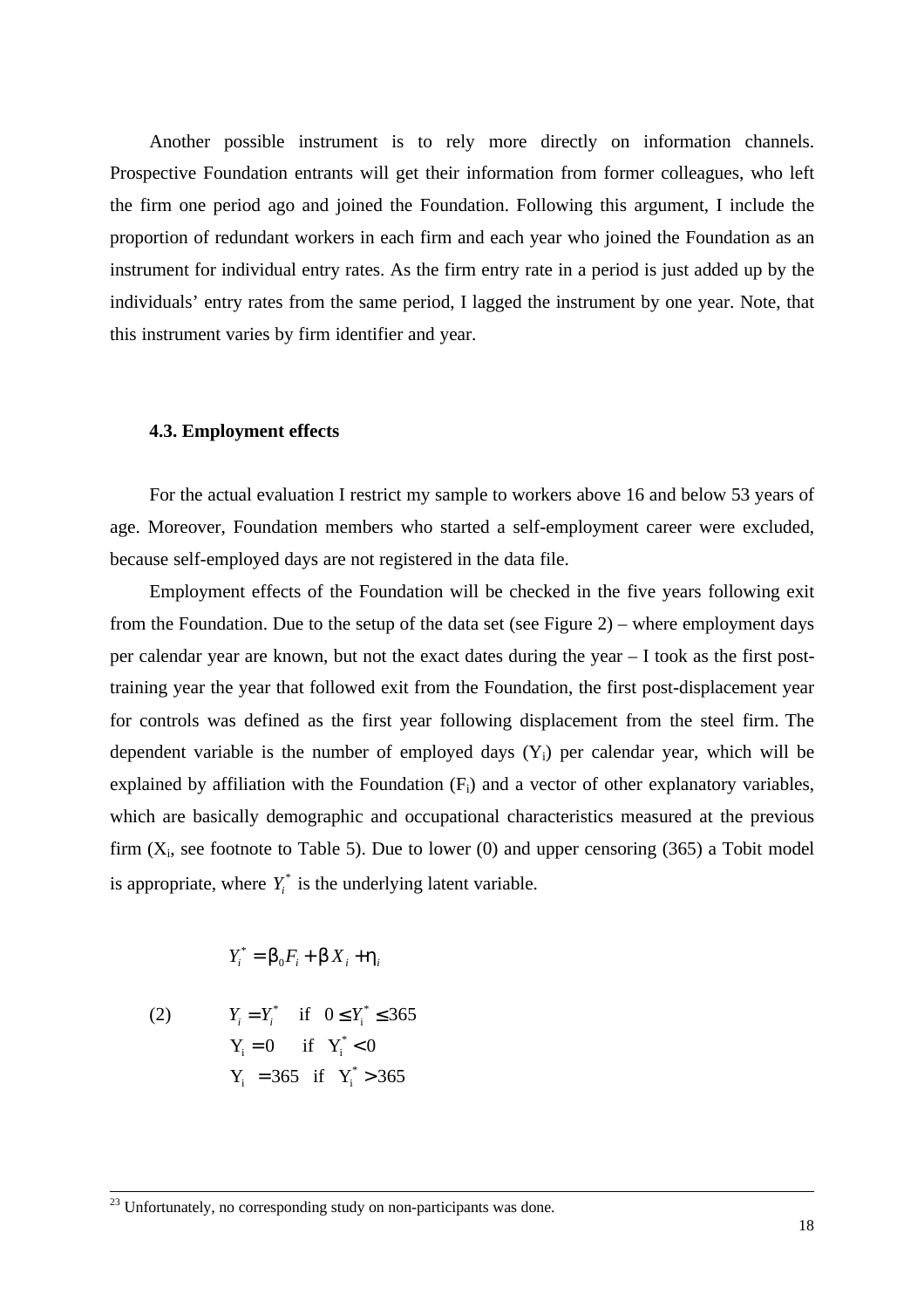A prime concern in this kind of evaluation is the selection into the Foundation. Only around 12% of eligible displaced workers choose to participate. In principle they will do so, if their expected returns from participation exceed their expected costs. In practice, different arguments are possible why participants are not randomly selected among the displaced workers, and more importantly, why participants may have different post-training careers as non-participants would have had. Participants may have higher motivation to be re-trained and pursue further education. On the other hand, those who think they can easily find a new job may not take advantage of the Foundation in the first place and search for a job on their own. This group might as well be a group with better job market prospects.

As discussed in the last section, information about and assessment of the Foundation were different in the various firms whose displaced workers were eligible to join. Therefore, I use two Instrumental Variables strategies, i) 32 firm identifiers as dummy variables and ii) the proportion of redundant workers joining the Foundation in each firm and year – lagged one period. These instruments influence entry significantly, whereas no impact of affiliation with a specific firm on subsequent job market careers should be expected.

Heckman, LaLonde and Smith (2000, p.93) argue that an instrumental variables approach will be invalid, if individuals base their participation on idiosyncratic gains from the treatment. They frame their critique for the example of using distance-to-college as an instrument for schooling (Card, 1993). If returns to college are heterogeneous among students, the instrument distance-to-college will shift participation, but, on the other hand, those who do go to college from more distant places are those who have relatively large returns to college, large enough to offset the higher cost of participation. This argument would therefore invalidate the instrument. For our case of better information in different firms, this argument should not be important, because those who have less information do not have higher costs of participating in the Foundation. Insofar as those who have less information about the Foundation do need a higher motivation or higher expected returns to join anyway, returns by IV methods will be biased upwards.

In Table 5 employment gains of trainees versus controls are presented using the simple Tobit as well as the two instrumental variables  $T \circ b i t^{24}$  models. As I can observe up to five years after completion of the training episode, I merged all observations, which gives an average impact of the Foundation in the years one to five. Dummy variables for year t+i are added as well as year dummies for the year of exit from the Steel Firm. Differential impacts in the first five years after training are investigated in Table 6. For the interpretation of the Tobit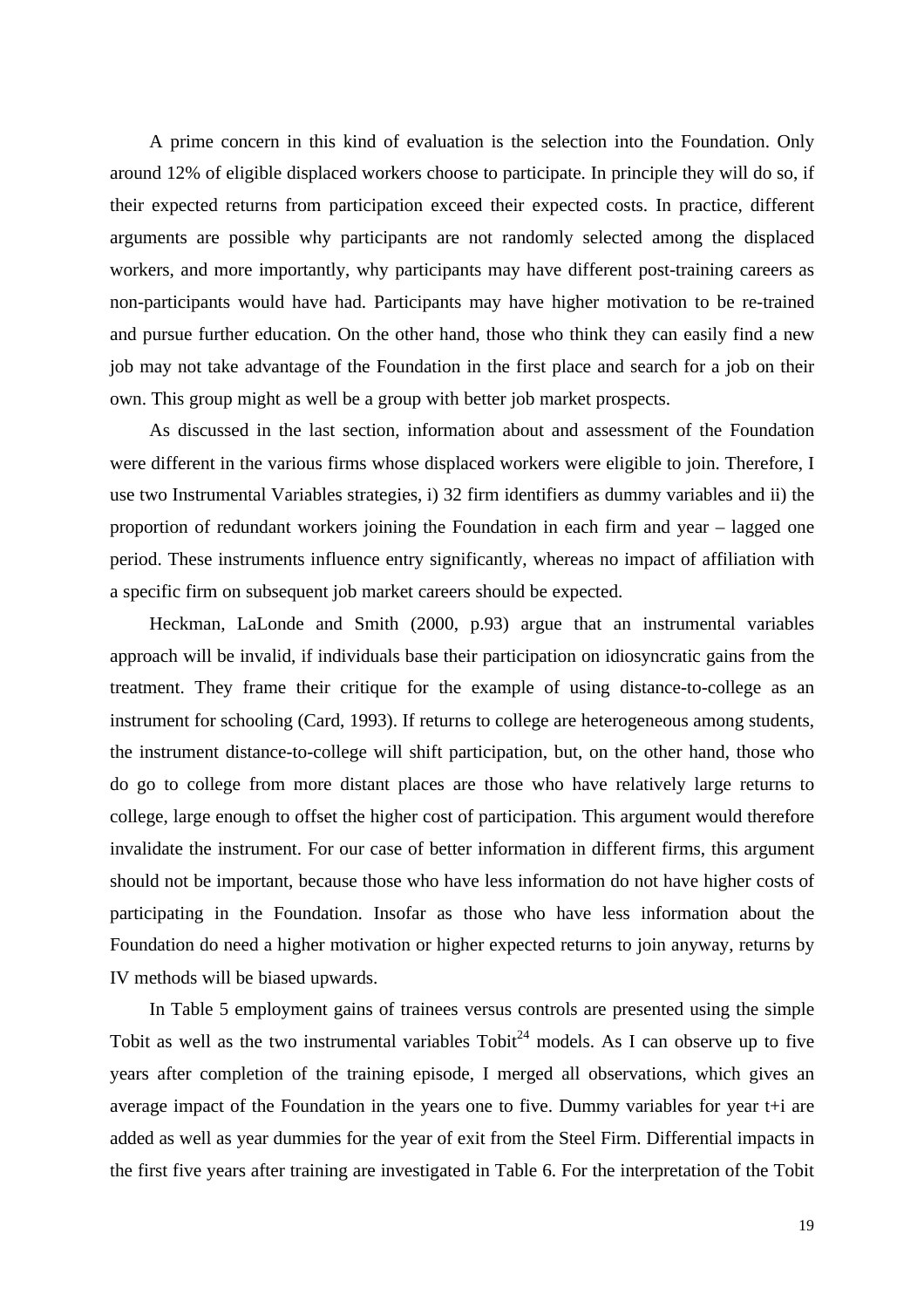coefficients it must be noted that the change in the censored outcome  $Y_i$  is relevant here, because workers cannot possible work more than 365 days or less than one day per year. The change in actual days worked due to participating in the Foundation  $F_i$  is given by (Long, 1997, 209)

(3) 
$$
\frac{\partial E \langle Y | X \rangle}{\partial F} = \Pr \langle \text{Uncensored} | X \rangle \mathsf{b}_{o}
$$

 In the simple Tobit estimate employment of trainees is 45 days higher as compared to the control group. This must be seen as an average effect over the first five years after exiting the Foundation. The program impact is even higher if the instrumental variables approach is used. Irrespective what Instrumental Variables strategy is chosen, trainees work 70-80 days longer per year than controls. As the sample is mainly comprised of men, the impact for men only is rather similar. For females program impacts are more imprecisely estimated: Whereas the simple Tobit impact is significant with 35 days, the two IV estimates range between 5 and 57 days. These inconsistencies can arise because fewer women are in the sample and even fewer participate in the Foundation. Generally higher impacts for the IV regressions suggest that the trainees are selected from the a-priori less successful workers.

As the primary sample is rather big, we can look at differential impacts of the Foundation on different population groups. I present results for age groups and income classes by quartiles. An interesting age pattern arises: the youngest workers gain the least, whereas workers above 27 have the highest employment gain from the training in the Foundation. For workers below age 27 the simple Tobit results are indeed positive and significant, but not the IV results. This suggests that younger workers have less problems in re-orienting their occupational career, whereas workers above age 27 need more assistance – most probably they had also higher tenure with the steel firm in the first place, i.e. a more firm-specific human capital. Here the difference between Tobit and Tobit-IV results suggests, that among the young workers, trainees are positively selected, whereas among the older workers, a negative selection into the Foundation takes place.

In terms of past incomes, the results are more similar. Most training coefficients are positive and significant (except one negative insignificant coefficient). There is no obvious pattern by income quantiles, if ever the effect is smaller for the third quantile.

 $2<sup>24</sup>$  I used the STATA module kindly provided by Jonah Gelbach (Univ. of Maryland, College Park).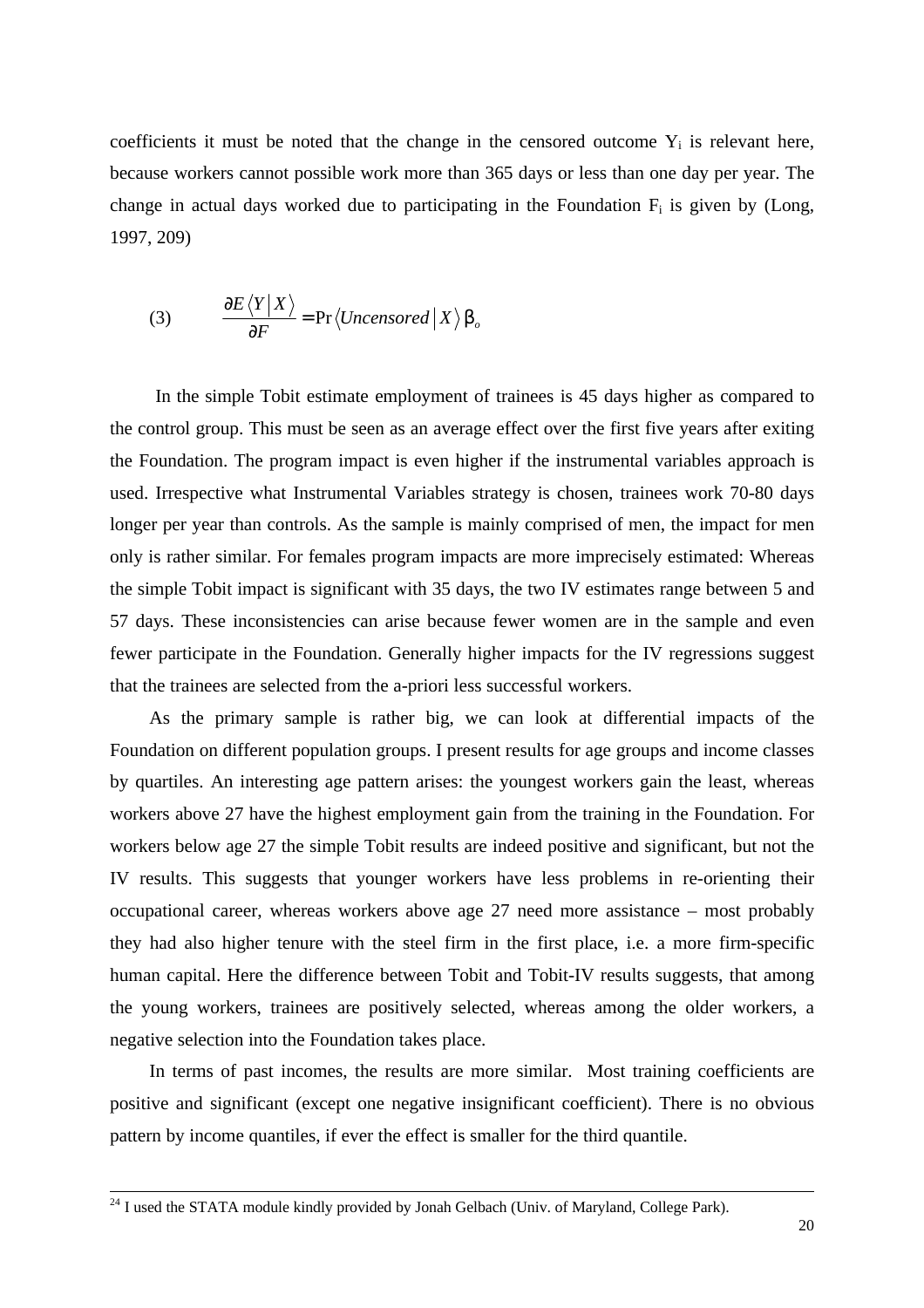Due to the long duration of the Foundation and the richness of the data, it is possible to look at medium-term effects of the training measures. Table 6 differentiates training impacts separately for the first five years after completion of the Foundation. All fifteen regression coefficients are significantly positive, which means that the trainees profited from the comprehensive support from the Foundation even five years after leaving. The effect is only slightly declining over time, when the Tobit or Tobit-IV-1 estimator is used, but not in the case of Tobit-IV-2.

## **4.4. Income effects**

-

After inquiring the employment effects of the Foundation I turn now to income effects. As is typical for administrative data, only monthly incomes are available. The only information about working hours is a part-time indicator, which is used as a control variable in the earnings regression. Given the use of monthly earnings, the following results have to be interpreted with care, because possible impacts of the Foundation on earnings could be caused by higher productivity as such, which is reflected in higher hourly wages, but also by an increase in labor supply, i.e. hours per week. The problem seems to be less problematic for men, who work predominantly a 38.5 hours week. Moreover, part-time work for males in the steel industry is extremely rare. Nevertheless to reduce biases by having workers with reduced hours or apprentices, I eliminated workers who had a base monthly income below ATS 8000 (in 1986 real ATS), which is approximately 3% of the sample<sup>25</sup>. Of course, workers with zero employment days in a year had to be eliminated, too.

Incomes have to be seen relative to past incomes in the steel firms. Therefore I use wage growth as a performance indicator. Again, there is a problem of censoring. For those, who were above the social security contribution ceiling before displacement, wage growth is impossible to calculate. Therefore I restrain the analysis to workers whose wages were lower than 2% below the contribution ceiling in the old firm – to allow for some measurement error. For these workers I can construct earnings growth between period  $t+k$  and period  $t$  as  $(w_{t+k} - w_t)/w_t$ :

 $25$  Apprentices could not join the Foundation immediately after completion of their apprentice training, but they could in principle be part of the control group. This earnings limit should also eliminate apprentices from the control group.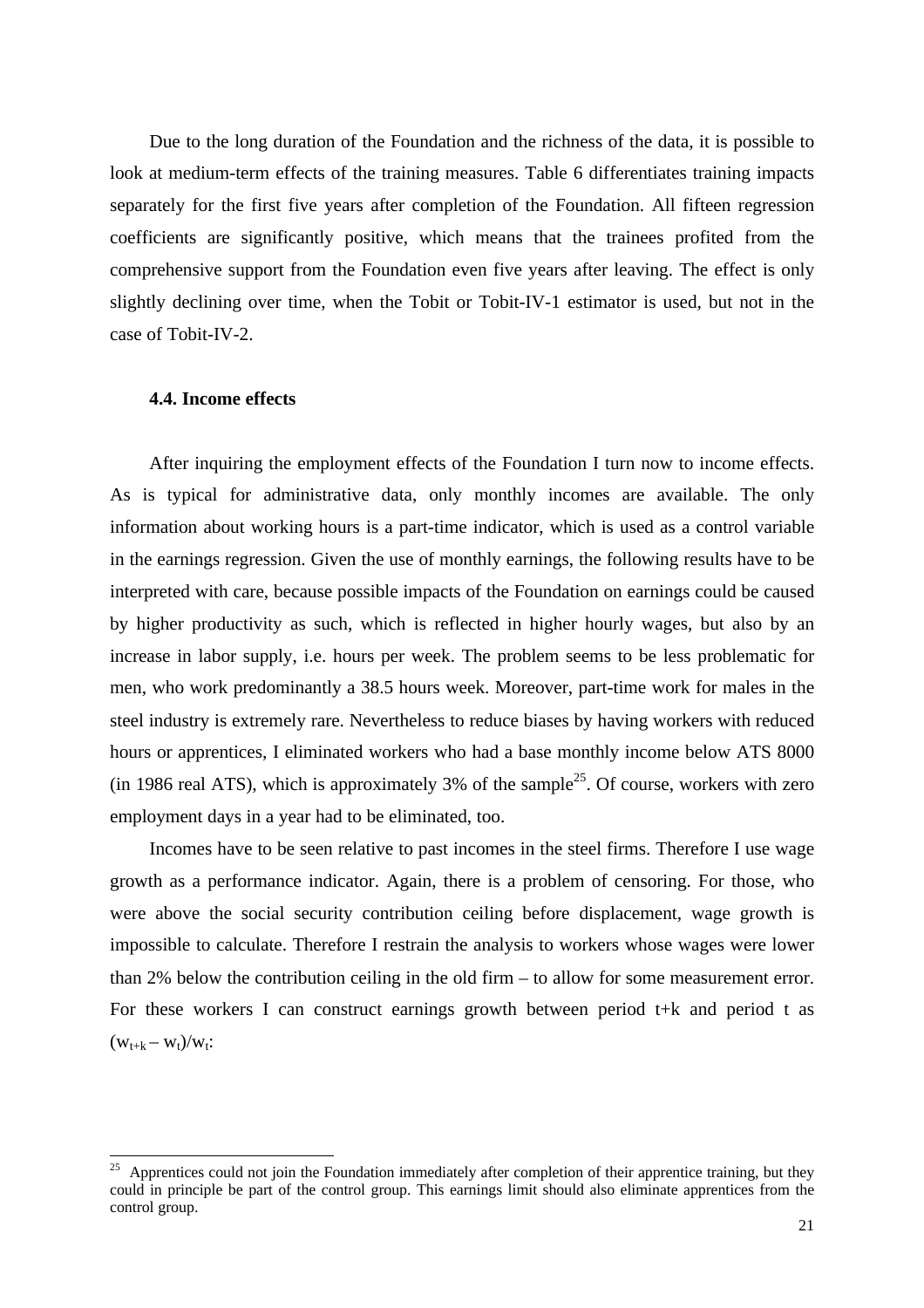$$
\left(\frac{w_{t+k}-w_t}{w_t}\right)^* = g_0 F_i + \mathcal{G}Z_i + \mathcal{D}
$$

(4) 
$$
\frac{w_{t+k} - w_t}{w_t} = \left(\frac{w_{t+k} - w_t}{w_t}\right)^* \text{ if } w_{t+k} \leq C_{t+k}
$$

$$
\frac{w_{t+k} - w_t}{w_t} = \frac{C_{t+k} - w_t}{w_t} \text{ else}
$$

Still, the censoring problem in the second period has to be taken into account, which is the case if earnings in the second period are above  $C_{t+k}$  - the contribution ceiling -, which varies over time. This results in a Tobit model with varying upper limits. As the censoring is an un-intentional censoring in this case, i.e. wage growth above the social security ceiling could well be possible, but cannot be observed in the sample, the right interpretation of the

estimates is to use changes in the latent outcome \*  $t+k$   $\boldsymbol{v}_t$ *t*  $W_{t+k} - W$ *w*  $\left(w_{t+k} - w_t\right)$  $\begin{array}{c|c}\n\hline\n & t + k & t \\
\hline\n & \ddots & \n\end{array}$  $\left(\begin{array}{cc} & W_t & \end{array}\right)$ as driven by participation in the

Foundation  $F_i$ . The coefficient  $g_0$  itself is therefore the appropriate marginal effect.

The impact of the Foundation on earnings growth is on average a gain of 5 percentage points, when simple Tobit methods are used (Table 7). The impact rises to 6-7 percentage points whence IV methods are applied. Again, the higher impacts from Instrumental Variables estimates suggest that participants are negatively selected. The impact of the Foundation is rather similar for both genders, but less significant for females. It must be noted, though, that there could be still a problem with working hours for females, if one looks at the high mean earnings growth of 14%

The pattern for the different age groups is very interesting. Very high effects are measured for young workers below age 22, still high positive effects for those below age 37, but no positive impact – even two negative coefficients – can be found for workers above age 36. Again, hours effects could in part influence the very high impact for workers below age 22. This interpretation seems to be consistent with the impacts by income quantiles. Here, the highest impact is in below the median of the income distribution of the displaced workers, whereas no notable impact can be found for those above the median. Even if some of these impacts should be perturbed by hours effects, the positive effect of the Foundation is just evident in a different way: instead of increasing productivity as such, workers are encouraged to work long hours. From the point of view of social policy, the effects can be similarly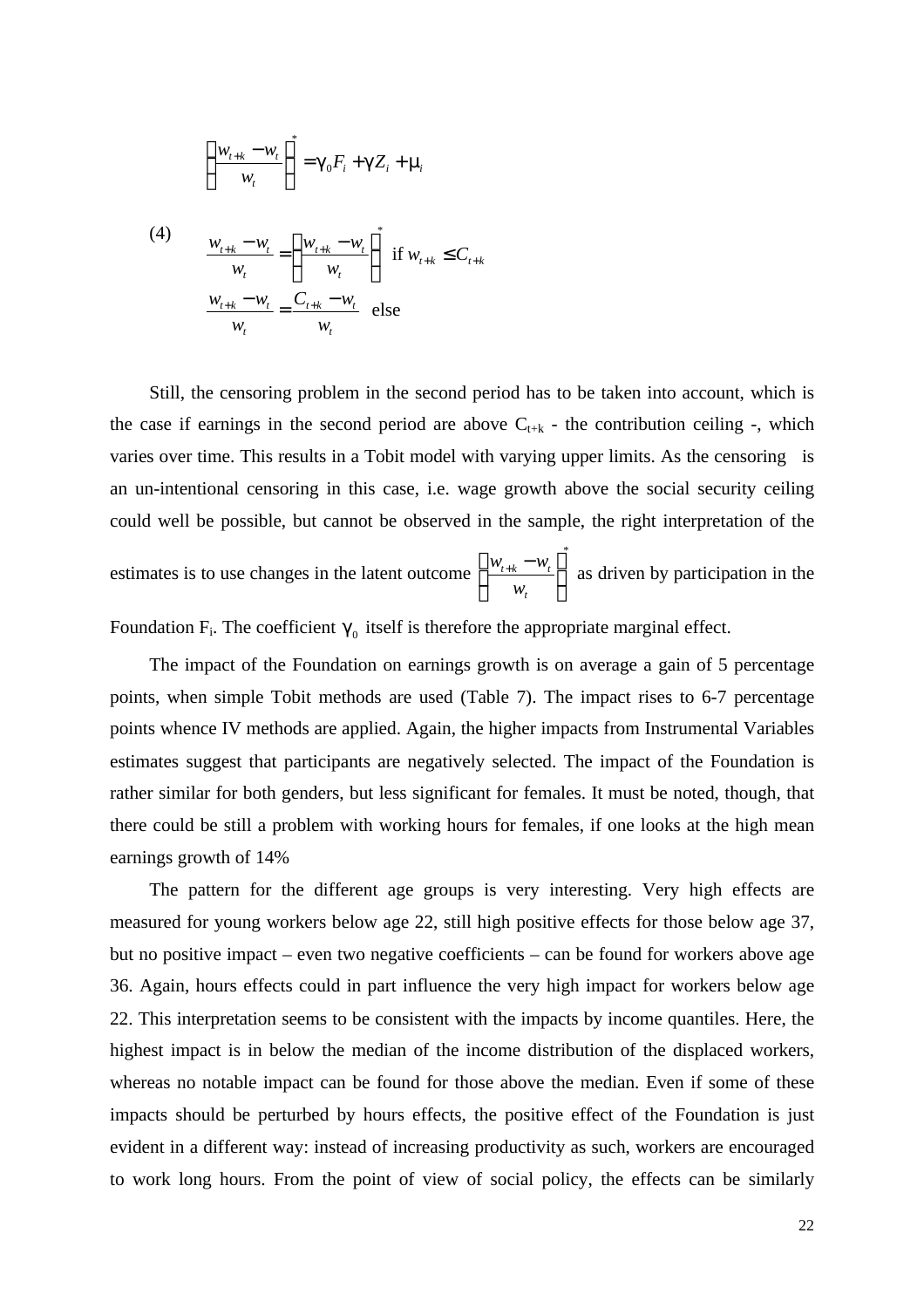assessed.<sup>26</sup> One problem for this evaluation strategy could be the exclusion of the high-wage workers due to the censoring problem. Given that no positive impact is found for high-wage workers, the general impact could be lower, if all high-wage workers would have been included in the estimation.

Finally, we can look if the impact of the Foundation on monthly earnings is fading over time. Within the five years after completion of the training, no fading away can be found (Table 8). This is re-assuring if the impact is to be interpreted as a productivity effect: there is no reason to believe, that a higher productivity of a worker – brought about by formal schooling or training – should disappear over time.

 An average return of 5-7 percentage points higher wage growth for trainees has to be compared to returns to formal education in Austria. Fersterer and Winter-Ebmer (2000) estimate returns to an additional year of education between 1991 and 1997 in the range of 8- 10%, slightly falling over time. How does the return to the training in the Foundation compare to this? Trainees stay on average 18 months in the Foundation, thereof 6 weeks of occupational orientation and up to 4 months of outplacement, which leaves roughly more than a year for real full-time training. The return to this year of training compares well with the returns to formal education.

## **4.5. What types of training are the most productive?**

-

In the last Section I try to assess, what types of training are the most successful. There is some information on the type of training an individual got, with respect to formal or informal education, but also with respect to the job type the individual wants to be trained. Moreover, information about the duration in the Foundation is available. Finally, exit from the Foundation was coded into different categories: if the worker found a new job immediately, if she was recalled in one of the Steel firms or if she continued education after exiting the official training in the Foundation. These regressions have to concentrate on trainees alone, because this information is useful only for them. It has to be noted, that also in this case it has to be suspected, that selection processes play a role, i.e. how long an individual wants to and

<sup>&</sup>lt;sup>26</sup> These patterns practically reinforce the general earnings pattern for these groups after displacement. Whereas the whole group of workers in the first quartile (the youngest) experience very high earnings growth, those above the median (also those above age 36) experience on average declining wages in this five year period.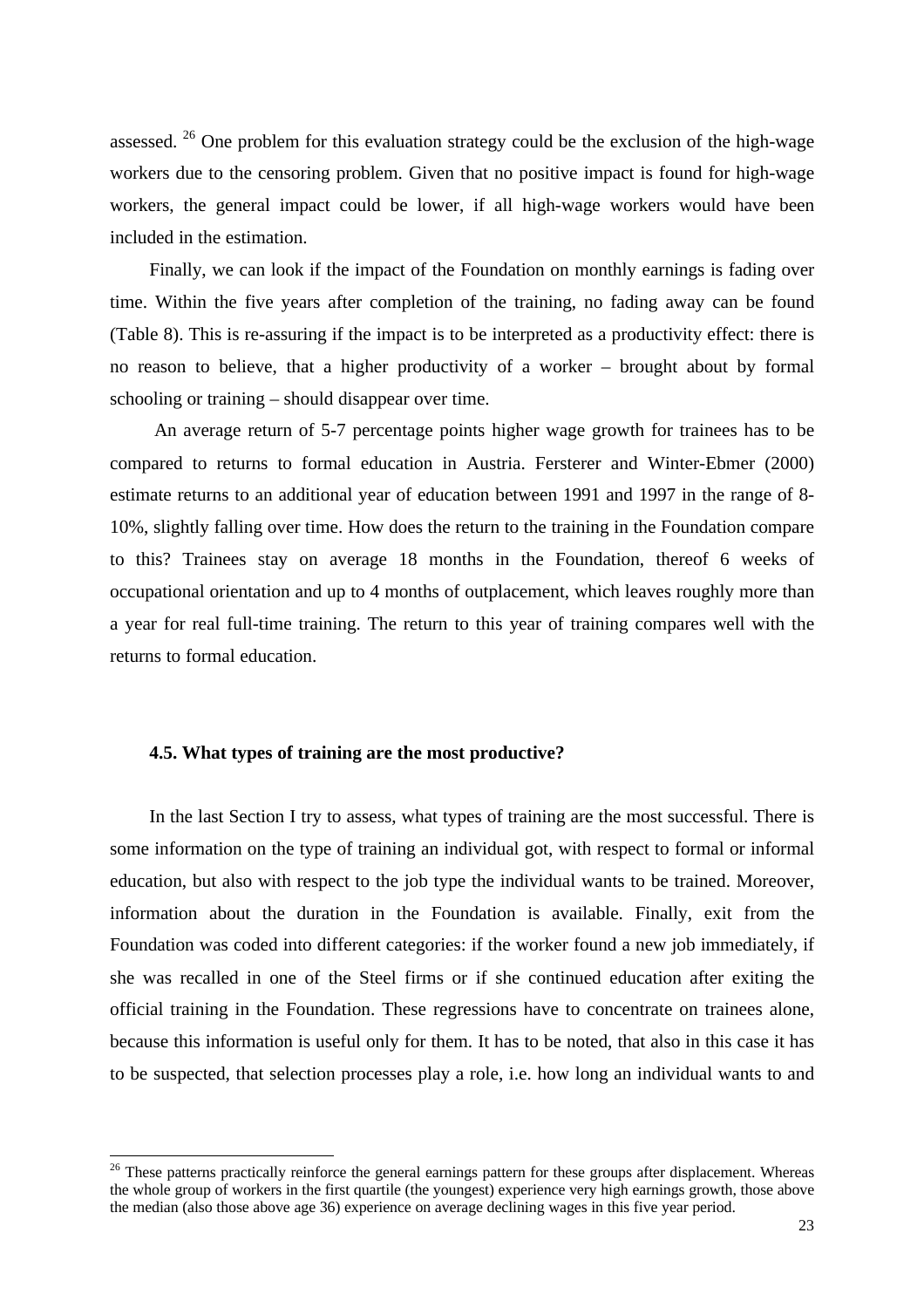does stay with the Foundation. Unfortunately, no instrumentation procedure seems possible for this problem.

Results for employment and wage growth are contained in Table 9. Interestingly, workers who stayed longer in the Foundation have slightly less employment days, but considerably less earnings growth. Interpreted with care – because of possible selection problems – this seems to indicate, that the duration in the Foundation is too long in some cases.

As expected, workers who opted for outplacement without training, those who continued with a form of training after leaving the Foundation and those who are expelled from the Foundation before finishing their training, work less days per year. There are no detrimental earnings consequences except for those who continue with formal training elsewhere.

Concerning the type of training there seems to be that formal schooling (mainly technical high school) and training at polytechnics or vocational colleges is most profitable in terms of higher earnings growth. There is less noticeable impact on days worked. The training for a construction job as well as for commercial jobs seem the most promising as regards wages, whereas agricultural jobs and jobs in creative sectors are least promising. Again, there is not much impact on days worked, except for agricultural jobs.

Separate results by gender and age are presented in the Appendix. Here we see, that long duration in the Foundation has a significantly negative effect only for the age group above age 27. If trainees opt for outplacement without training or are expelled from the Foundation, both gender and age groups have significantly less employment days. Differences among the groups occur concerning the type of training: young workers profit more in terms of employment if they get formal schooling or attend a polytechnical school. Moreover, the effect of being trained for a social, agricultural or construction job is more negative for young workers; women profit more, if they are trained for other service occupations.

Concerning wage growth, again we see that there is no negative duration effect for younger workers, but for workers above age 27 duration in the Foundation could be too long already. Young workers profit by a recall into the Steel Firms, they also profit more if they get a university training, where workers above age 27 profit more from a polytechnical school. Concerning the type of training we see that young workers profit more from technical, metal and construction jobs in terms of wages.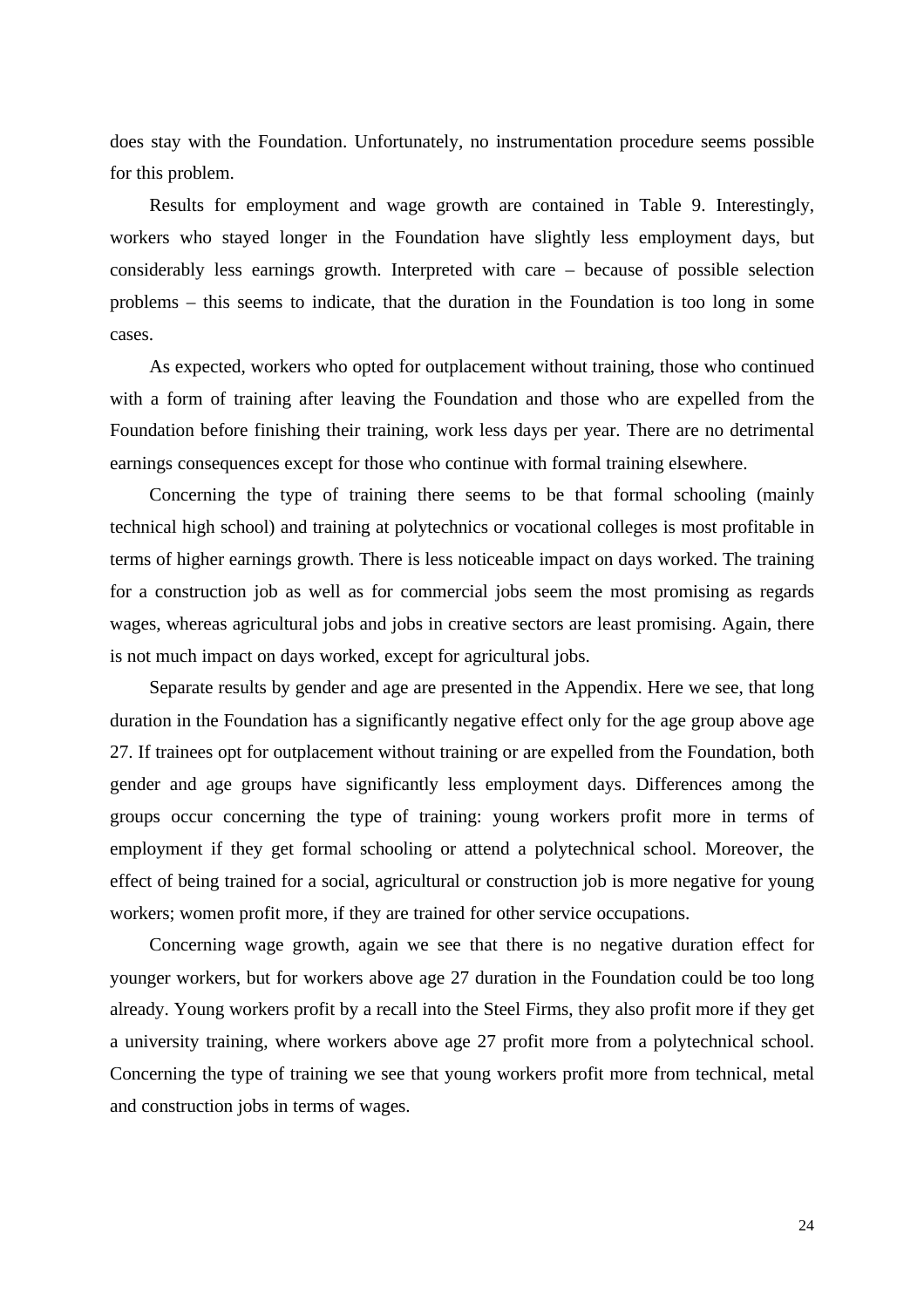#### **5. Cost-Benefit analysis**

l

Most labor market programs do not find significant program effects: recently Martin (2000) for the OECD, Heckman et al (2000) for the U.S. and Fitzenberger and Speckesser (2000) for Germany found only marginally positive impacts for specific groups in the population. Due to its comprehensive and long-term oriented structure, sizable positive employment and wage effects of the Steel Foundation could be found. Therefore, it seems useful to compare formally costs and benefits of the Foundation in a long-term view. This is particularly appropriate here, because the benefits of the Foundation are calculated for as long as five years after quitting the training scheme. Such a formal cost-benefit-analysis is only rarely done in typical evaluation studies, mainly because in most cases the measured benefits are small in the first place. It should be noted though, that the costs and especially the benefits in Table 10 should be seen as approximate figures only, which hinge on a number of approximations and assumptions. They should give a basic view of the associated dimensions only.

Costs and benefits are measured in Millions of real Dollars (base 1998). Costs are basically taken from the books of the Foundation, whereas the benefits are extrapolated lifetime gains from the Foundation based on the regressions in Tables 5 and 7. Some of the costs are only approximated, because the costs were not directly borne by the Foundation or the books were not differentiated enough for a proper calculation. For benefits in general lower bounds of the estimates were used, together with some sensible assumptions for the behavior of trainees after the five year period, they were observed in the data.

The total costs borne by the Steel firms themselves are 25.1 Million Dollars. This sum reduces to 20.6 Millions if the contribution to the Foundation due to the matched wage restraint of the workers is excluded. This sum corresponds to the reduced contributions to social security funds, the firms can save because of the lower wage bill. The remaining workforce paid 9 Million Dollars by reducing their wage demands by 0.75 (and later by 0.25) percent. The contributions of the trainees themselves had to be approximated, because no actual figures were available. As the trainees had to deposit their redundancy payments, I calculated a maximal interest loss by using a five percent interest rate and the maximum deposit of ATS 100,000 and added interest lost on voluntary redundancy pay which was only required until  $1993<sup>27</sup>$  Moreover, trainees have to incur opportunity costs due to lost income

<sup>&</sup>lt;sup>27</sup> Whereas no details on interest income from contractual redundancy pay was available, the exact amount of interest income from voluntary redundancy payments was recorded.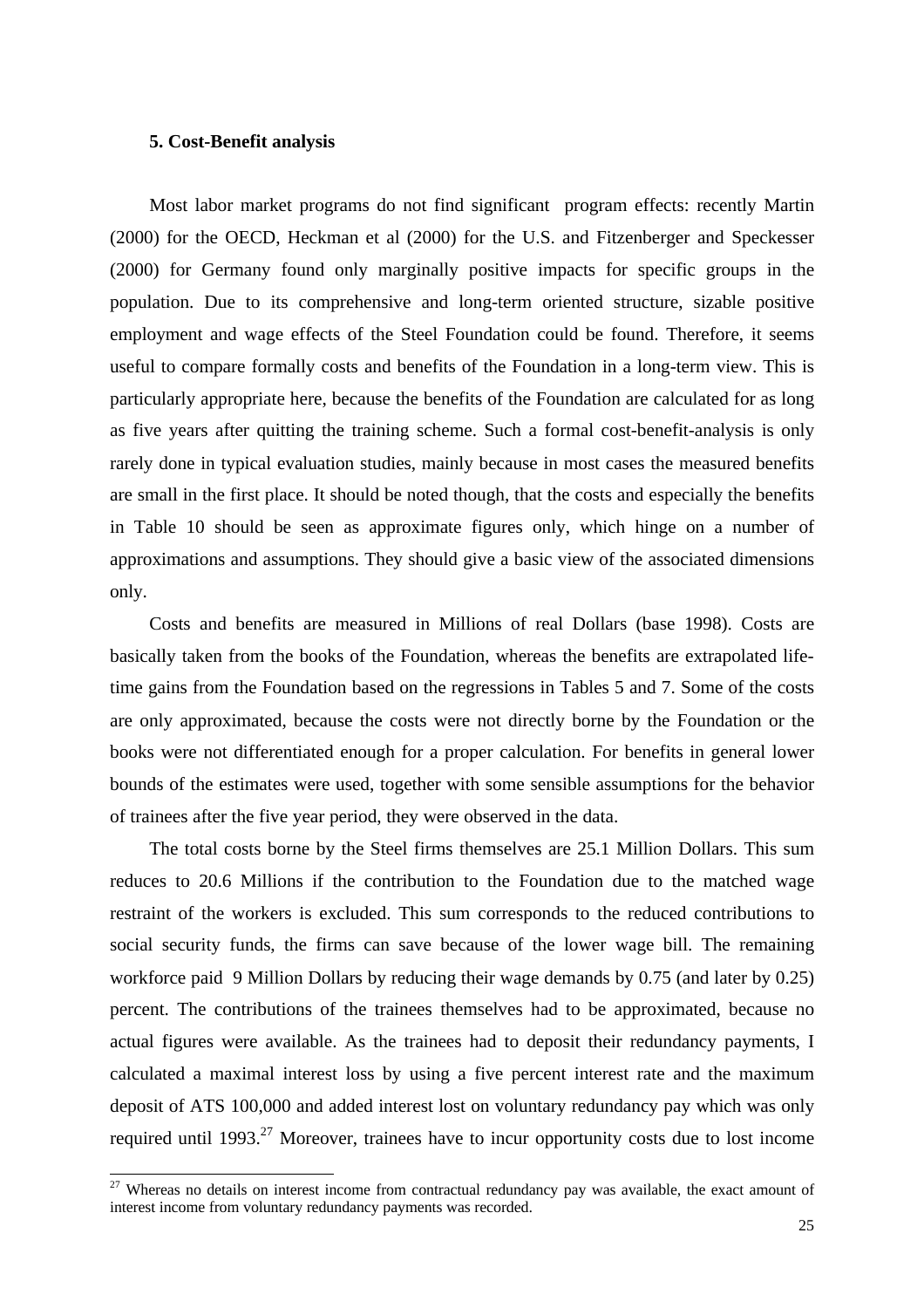during participation. These costs can only be estimated as average wages minus mean unemployment benefits and stipends. Likewise, public subsidies consisted of direct subsidies from the local government plus extended unemployment benefit duration for trainees – with exact figures only for the former. For the latter I assumed 13 months of additional receipt of unemployment benefits (18 months duration in the Foundation minus five months average benefit duration for workers in the steel industry) and a mean benefit level of ATS 9000 per month. These "hidden" costs of the Foundation – together with lost taxes on the opportunity costs of trainees - increase the public subsidies to 21.8 Million Dollars, which is exactly one third of total costs of 66.9 Millions.

The calculation of benefits is much more difficult, because possible benefits from participation can be felt throughout the working life of the trainees. A proper life-time calculation of benefits seems impossible for most evaluation studies, because in most cases nothing is known about the time path of the benefits. Here, I can observe participants for at least five years after the Foundation and can therefore estimate treatment effects for the first five years after training. Interestingly, the treatment effects both for wage growth and for employment do not diminish over these five years (see Tables 6 and 8). This is not particularly astonishing for wage growth, because if the training served to increase productivity of trainees, wages should be permanently higher thereafter. It is more remarkable for employment effects, where training could serve as a crises intervention program with (hopefully) high short-run effects but not so high long-run effects.

As the typical trainee enters the Foundation at age 31, I take 30 years as the time period for wage gains. A variant of the calculation takes only 10 years as the period where positive wage gains from training are received. I use the lowest regression result of 5% wage gain, together with a discount rate of  $4\%$  over time.<sup>28</sup> Note that this discount rate is rather high, because it should also take possible wage growth over these 30 years into account. The proper "nominal" discount rate must therefore be 4% plus the expected long-term wage growth. In the higher scenario, wage gains are 42 Millions, in the lower scenario 24 Million Dollars. For employment gains I assume that positive employment gains are reached only in the first 10 years. Again, the lowest Tobit measure of 45 days from Table 5 is used and the employment gain is transformed into income by using mean incomes from the sample. This results in an employment gain corresponding to 51 Million Dollars.

The total benefits vary according to my assumptions between 75 and 93 Million Dollar and are considerably above the total costs. Again, it has to be said that the amount of benefits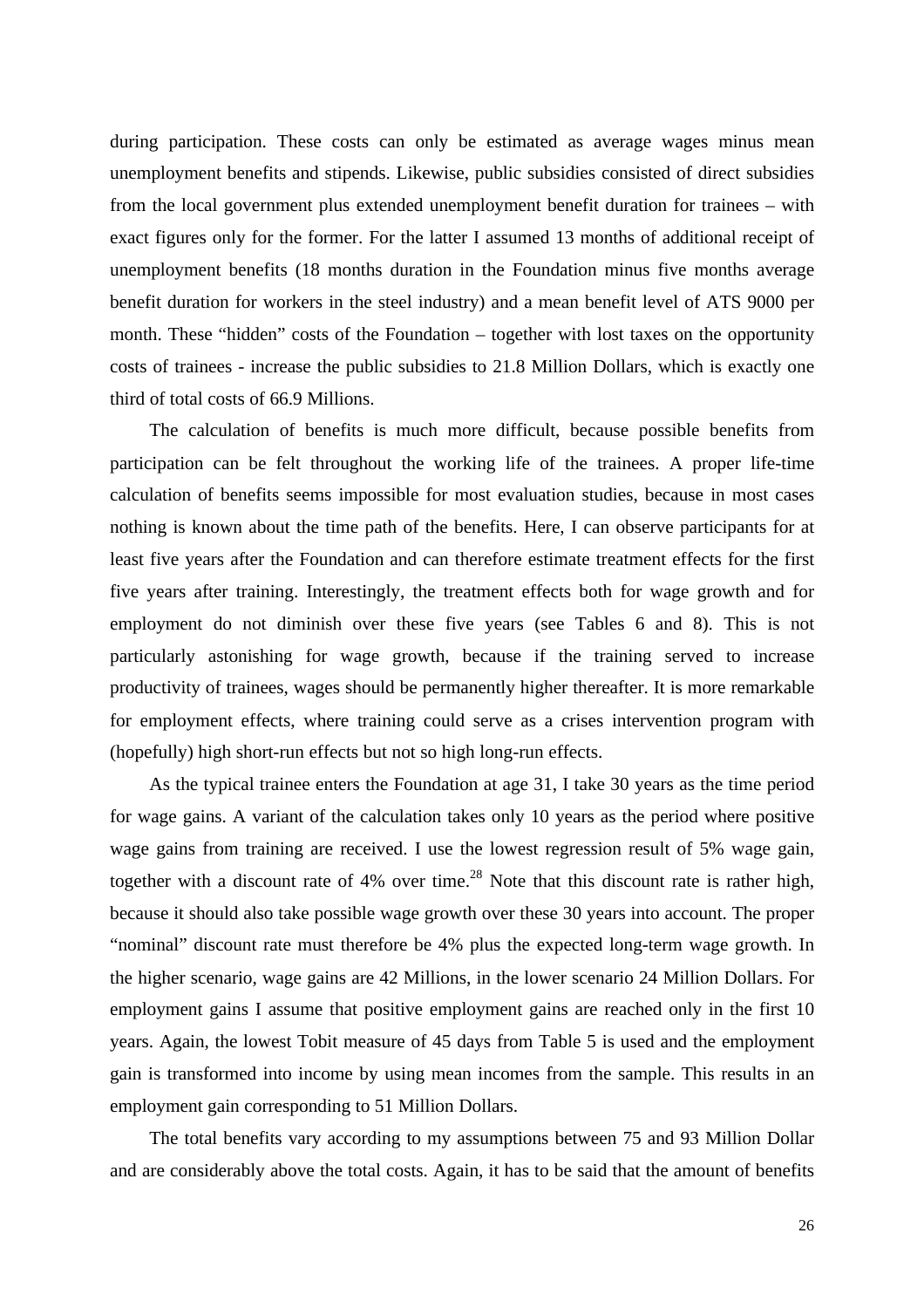is highly dependent upon the assumptions I have made. Let us assume that wage and employment gains would be present only in the first five years – the period where they have been properly estimated from the available data -, even in that case the benefit amount would be close to the total costs.

Another cost-benefit analysis can be made for the public. For the public only the costs borne by the local government and the increased benefit duration are important, which amounts to 21.8 Million Dollars. The wage and employment gains of the Foundation bring forth sizable revenues from taxes. For this calculation I took a marginal tax rate of 41% and included also increased contributions to unemployment and health insurance (but not old-age pension insurance). Using the higher measure for wage gains (a), we receive a tax increase of 51 Million Dollars which is considerably higher as the public costs of 22 Millions. In a strict calculation we should also take into account lower public expenditures due to reduced unemployment of the trainees in the future. Following the calculated employment gains shown above, these reduced unemployment costs would add up to further 17 Million Dollars in the first 10 years. So it seems fair to say, that the public cost-benefit analysis should be positive irrespective of the assumptions used. Moreover it seems highly probable that the total cost-benefit calculation is also positive, but here the margin is somewhat smaller and, therefore, the degree of confidence must be somewhat lower.

A final cost-benefit calculation concerns the value of the Foundation to the steel firms themselves. What is the value of the Foundation to the steel firms? Several answers are possible. The firms can use the Foundation as a subsidized training and recruitment reservoir. In fact, ten percent of trainees were later recalled into one of the steel firms. A more realistic assumption is that the Foundation can serve as a public relations project in order to facilitate the downsizing necessities. For this supposition speaks the history of the Foundation: the management of the steel firms tried to strike a deal with the unions to make the downsizing possible in the first place, the management initiated an increase in the scholarship for trainees in order to induce more highly-paid workers to join. Moreover, the culture of "no-dismissals" and the high unionization in the steel firms would have made mass layoffs practically impossible without an extensive social plan. If the Foundation is, accordingly, seen as a social plan, how costly is it? Given the number of redundancies, we can calculate costs per laid off worker. In my sample I have 17,391 workers who were dismissed by the steel firms in the period 1988 to 1998 and (!) fell unemployed immediately after the dismissal. In general some people switch to a new job without an intervening unemployment spell, which would increase

1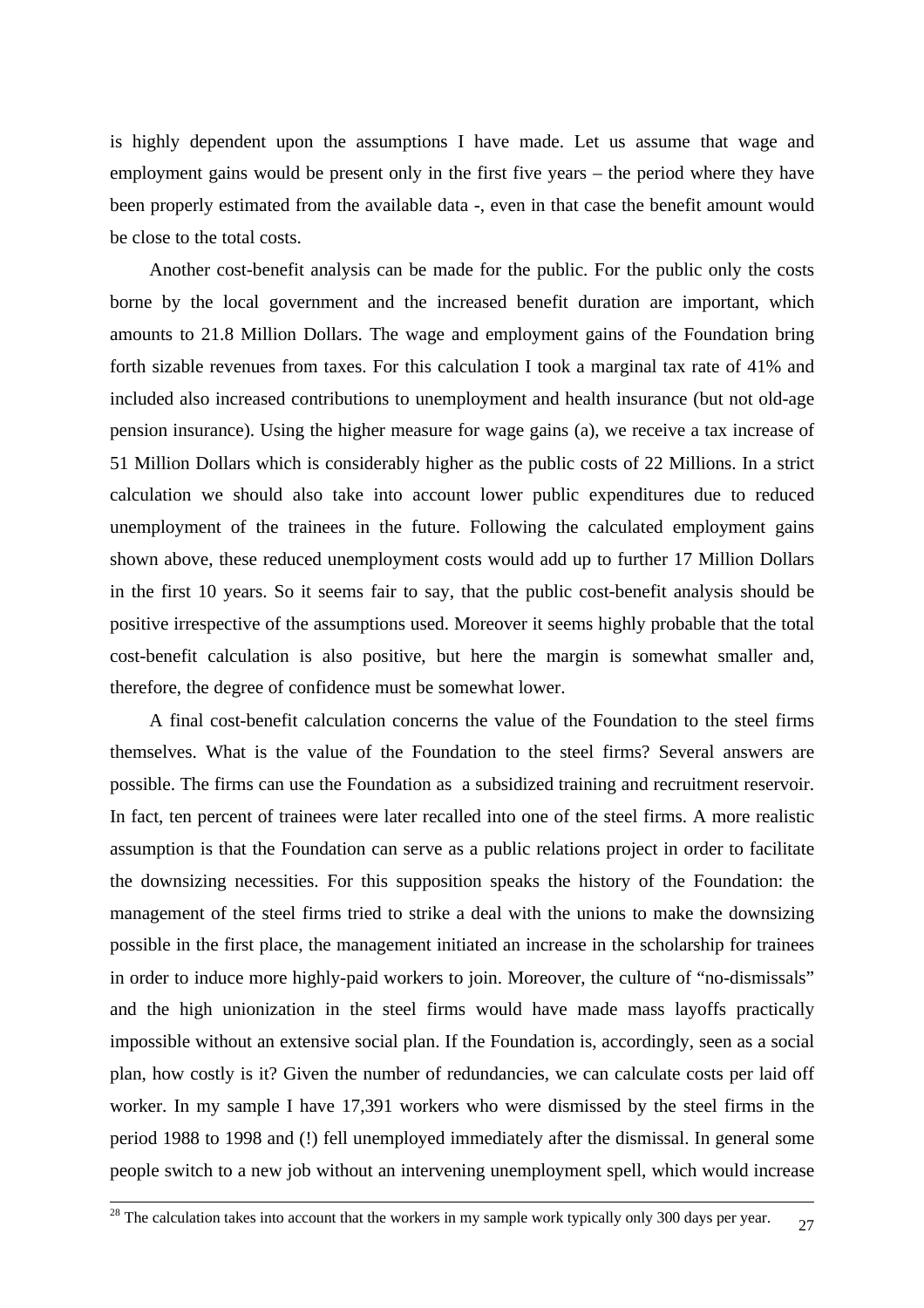the (unobserved) number of actual redundancies. If we just consider the 17,391 displaced persons we can get an upper bound for the costs of downsizing: using the Steel Foundation as an instrument to facilitate the downsizing had costs of 1443 Dollars per redundant worker at a maximum, a relatively low amount to buy constantly good labor relations in bad times.<sup>29</sup>

## **6. Conclusions**

l

This evaluation has looked at employment and wage gains due to the Steel Foundation for a period of five years. In this period the Foundation seems to be successful in several respects: trainees can achieve higher wages, they have also better employment prospects as compared to the control group. Whereas employment effects are noticeable mainly for the old workers, wage gains are found only for young and low-wage workers. This points to one problem of the analysis: As wage gains could not be calculated for high-wage workers because of data problems, measured wage gains could found to be biased upwards, if the whole group of displaced workers could be observed.

Moreover, in a cost-benefit analysis, it seems to be that costs are significantly lower than discounted long-term benefits; this is true for costs at large, but also more narrowly for public expenditures and public returns. For the steel firms themselves, the Foundation seems to be a relatively cheap project to get away with a mass dismissal of steel workers. Some questions remain to be answered: why do so few eligible workers participate in the Foundation, given that their private return is so high? One answer to this question could be the strict regulations of the Foundation: members have to commit to a supervised occupational re-orientation workshop which might be embarrassing because of the psychological assessment of one's qualifications and motives. They also have to commit to a full-time retraining program which will evidently be more stressfull than, say, being unemployed for a few weeks. Another reason can lie in time preferences of the individuals. The benefits of the Foundation – which are found to be substantial – do not accrue before completing the retraining and have to be accumulated over more than 10 years. On the other side, costs of participating – which are mainly opportunity costs for lost income – accrue immediately. If people are impatient, the immediate costs will weigh more heavily.

What is the special feature of this Foundation, that makes it more successful than other projects? One answer can lie in the comprehensive and long-term direction of the

 $29$  In this calculation other costs like redundancy payments as such were not included. But this analysis considers correctly only the marginal costs per dismissal caused by the Foundation.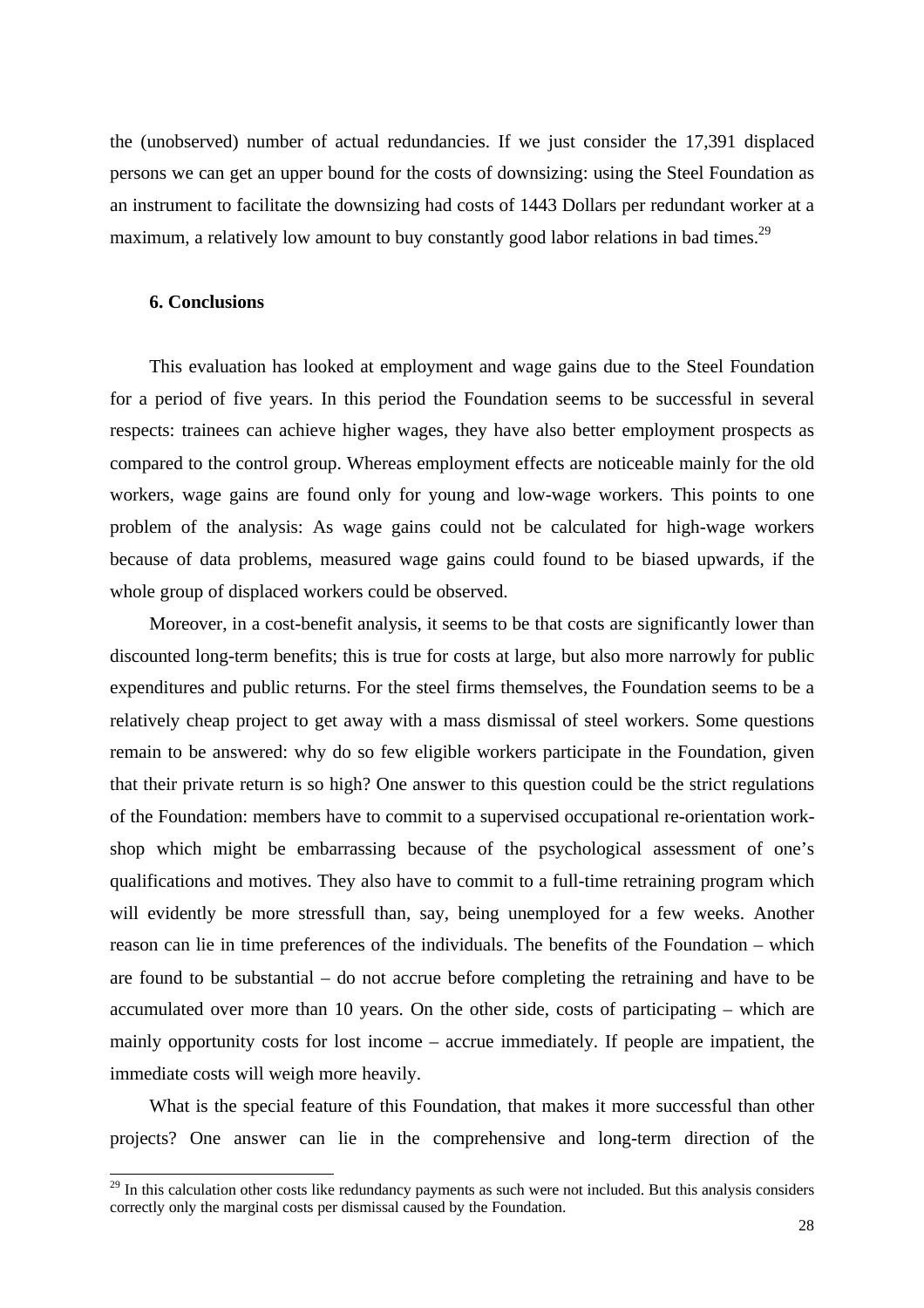occupational re-orientation and re-training scheme. This long-term orientation will allow a closer examination of personal qualifications and also more generous and radical career changes. The immediate and consistent effort in the first weeks to keep the workers mentally attached to the labor market might overcome another problem which might arise in the case of hyperbolic discount rates: If workers have hyperbolic discount rates – i.e. they discount the immediate future higher than the more distant future – more impatient workers have been found to reduce search effort and stay unemployed longer.<sup>30</sup> The first weeks of an unemployment spell may therefore be very important in order not to lose contact with the labor market. Another reason can lie in the spirit of the organization; the cooperative character – starting with the financial structure, the governance of the Foundation and the program – can possibly improve motivation of the participants and facilitate a self-determined learning environment. The financial structure – with sizeable contributions by the Steel Firms and the remaining workers – will foster closer monitoring of the Foundation by both management and the unions. Both "donors" have something to lose: the management wants to continue with the wage-cut the unions have agreed, whereas the unions have to justify this wage-cut towards its members.

Can this program be extended to other regions like developing countries or countries in transition where restructuring processes in major industries often occur? One important limitation is for the downsizing firms to remain on the market – otherwise the organization and financing of the Foundation cannot be done in such a way. Another issue concerns the local environment: a functioning local infrastructure is needed, which can, on the one hand, finance long-term oriented labor market policies, on the other hand, it must be able to offer a diversified set of training slots at different institutions to allow a highly individualized retraining.

l

 $30$  More impatient workers are expected to search less, but also to accept lower wage offers. In the case of hyperbolic discounting the search effect dominates. See DellaVigna and Paserman (2000) for an empirical test.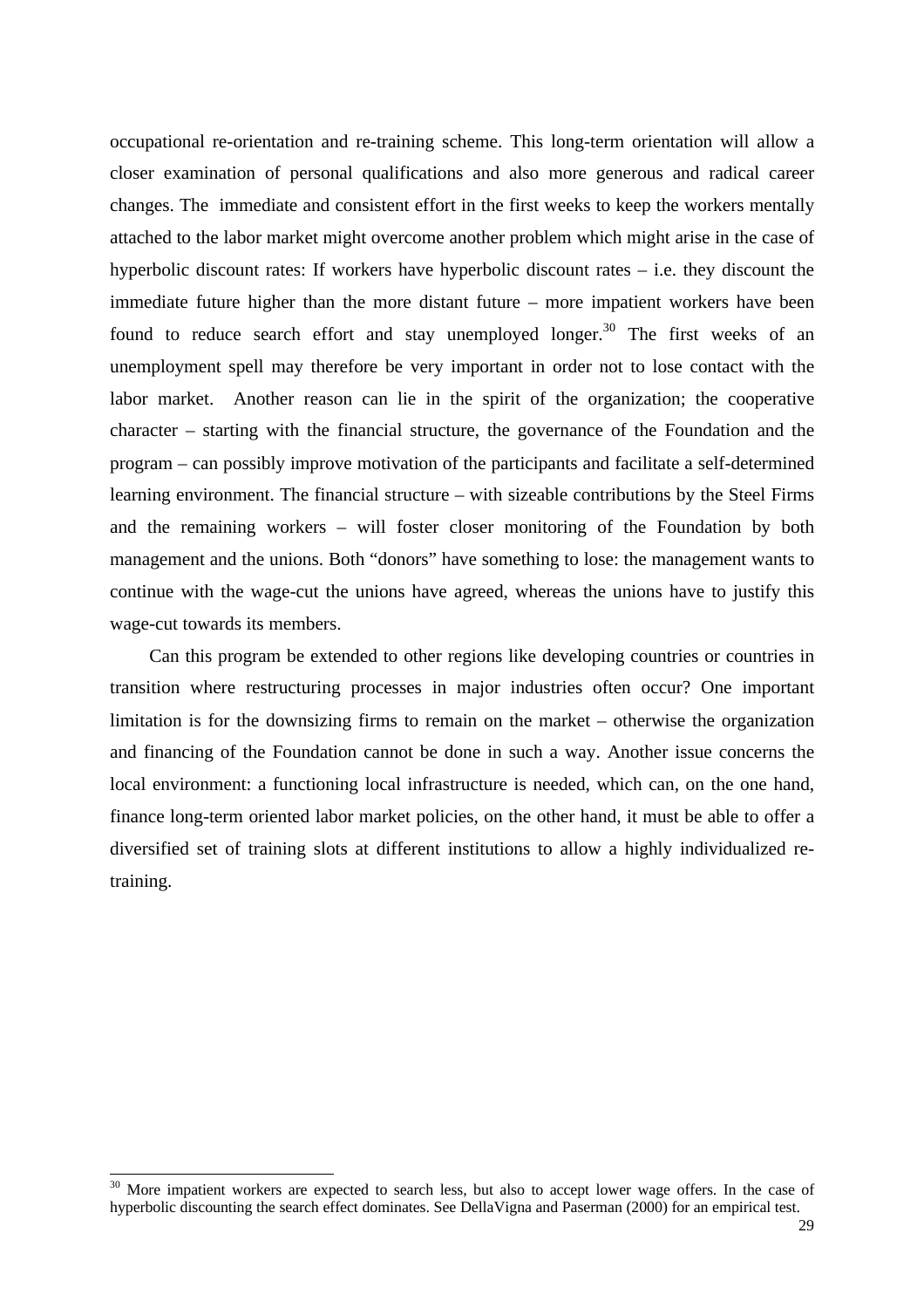|                                                 | Mean<br>years | duration in # of persons |
|-------------------------------------------------|---------------|--------------------------|
| Project and firm formation                      | 1.35          | 80                       |
| Outplacement after occupational.<br>orientation | 0.80          | 259                      |
| Type of education:                              |               |                          |
| Apprenticeship training                         | 1.71          | 334                      |
| Training courses                                | 1.17          | 735                      |
| Formal schooling                                | 2.57          | 446                      |
| University                                      | 2.87          | 125                      |
| Field of education:                             |               |                          |
| Commercial jobs                                 | 1.66          | 283                      |
| Technical jobs                                  | 1.90          | 649                      |
| Creative jobs                                   | 2.05          | 33                       |
| Social jobs                                     | 2.19          | 184                      |
| Other service jobs                              | 1.61          | 78                       |
| Agricultural job                                | 1.91          | 21                       |
| Mining and construction                         | 1.23          | 37                       |
| Metal and electrical occupation                 | 1.53          | 327                      |
| Other manufacturing occ.                        | 1.75          | 28                       |

Table 1a: Mean duration in the Foundation in years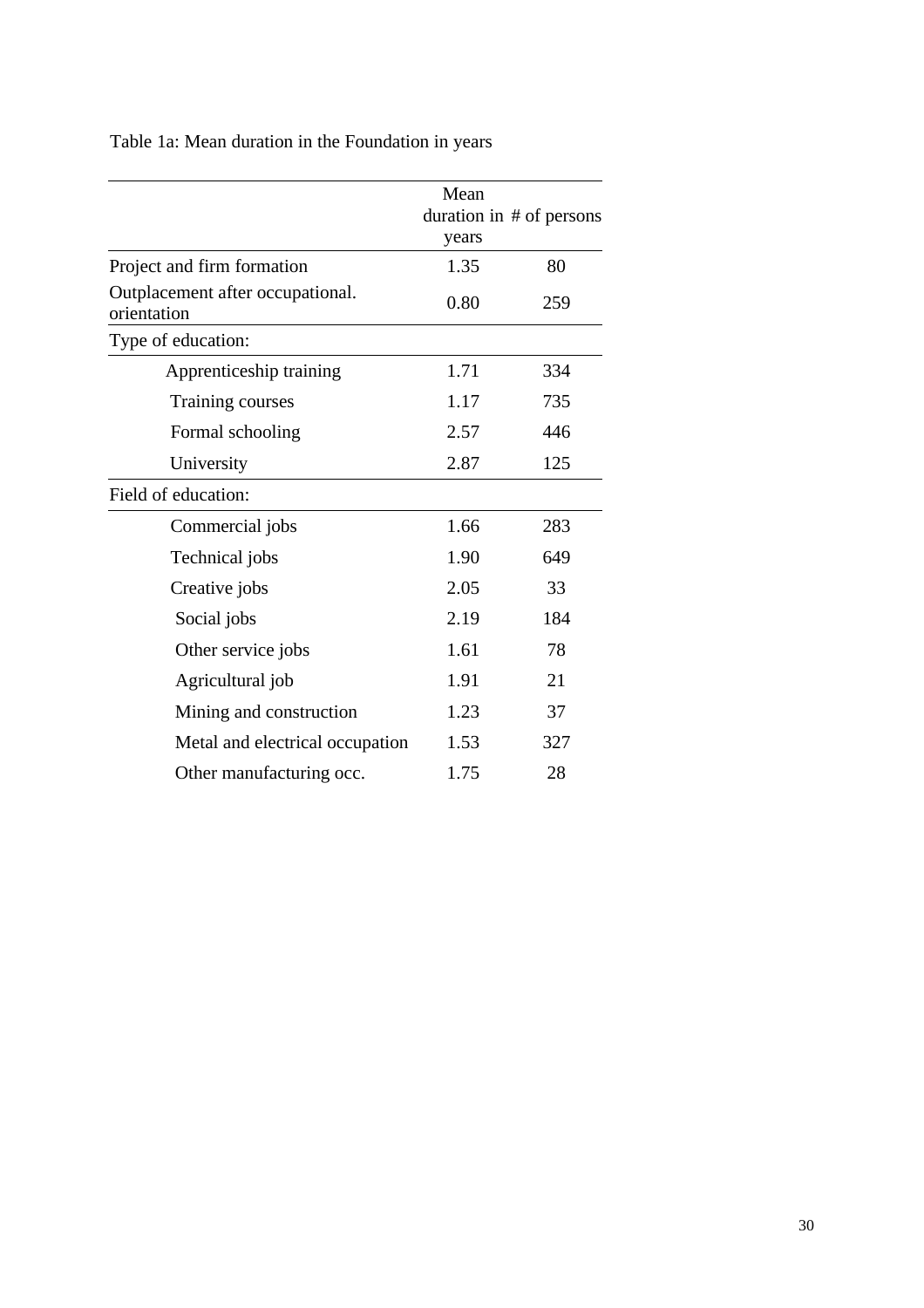|                                      | Mean<br>years | duration in $#$ of persons |
|--------------------------------------|---------------|----------------------------|
| Outplacement without training        | 1.84          | 93                         |
| <b>Expulsion from Foundation</b>     | 1.04          | 48                         |
| External firm                        | 1.38          | 1314                       |
| Continued education after Foundation | 3.11          | 243                        |
| Non-employment                       | 1.39          | 106                        |
| Other reasons                        | 0.89          | 84                         |
| New firm formation                   | 1.41          | 73                         |
| Recall into steel firm               | 1.09          | 208                        |

## **Table 1b : Mean duration in the Foundation in years by exit route**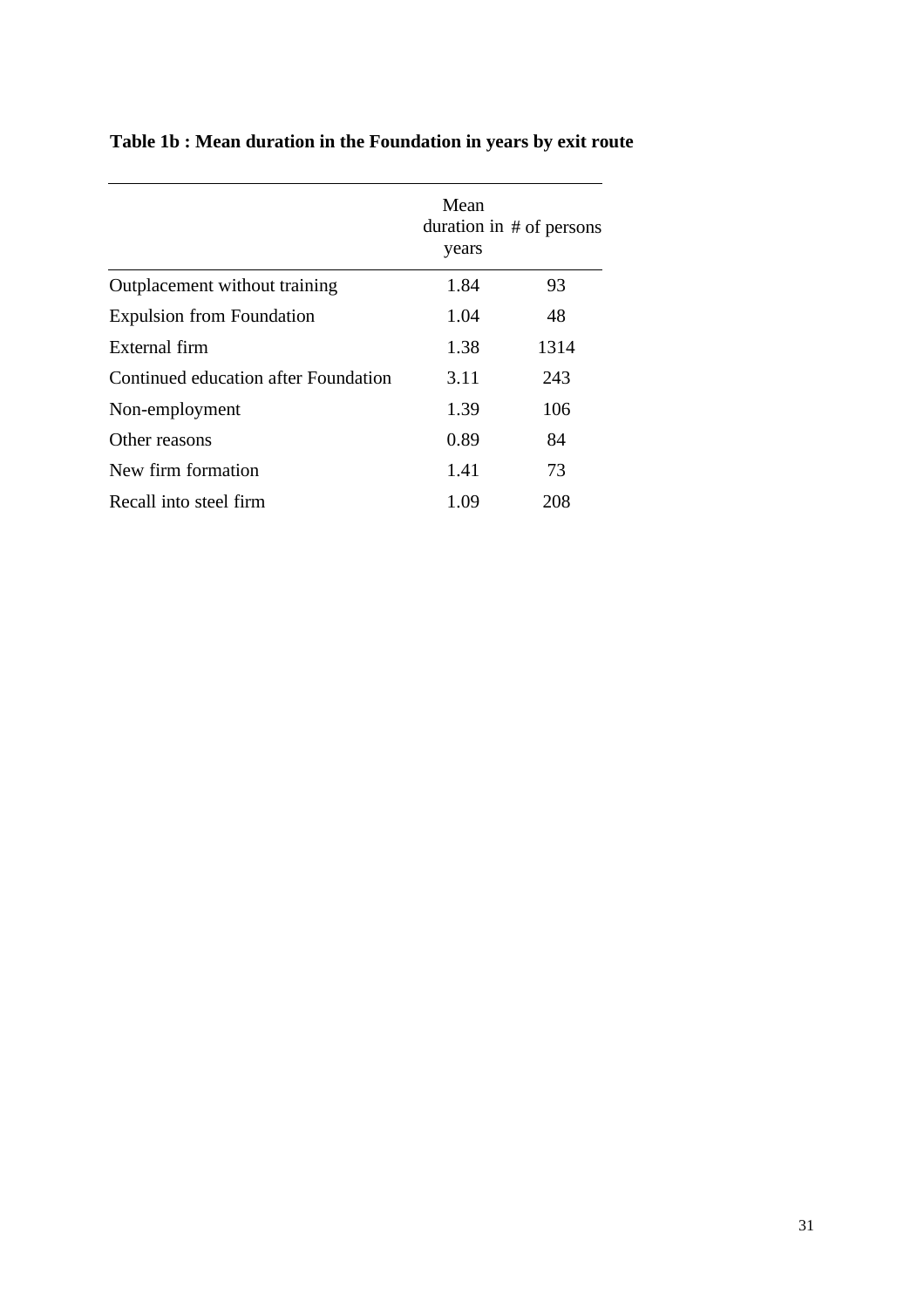|  |  | Table 2: New firm formation in the Steel Foundation |
|--|--|-----------------------------------------------------|
|--|--|-----------------------------------------------------|

| Ongoing projects as of March 1998   | 9   |  |
|-------------------------------------|-----|--|
| Successful projects                 | 44  |  |
| Unsuccessful projects               | 55  |  |
| Total firm formation projects       | 108 |  |
|                                     |     |  |
| Types of projects                   |     |  |
| Consulting and planning             | 29  |  |
| <b>Services</b>                     | 23  |  |
| Machinery and metal works           | 11  |  |
| Energy and environmental technology | 10  |  |
| Trade and transport                 | 13  |  |
| Public relations, film              | 8   |  |
| Other projects                      | 14  |  |

Source: Steel Foundation, 1987 - 3/1998, 108 projects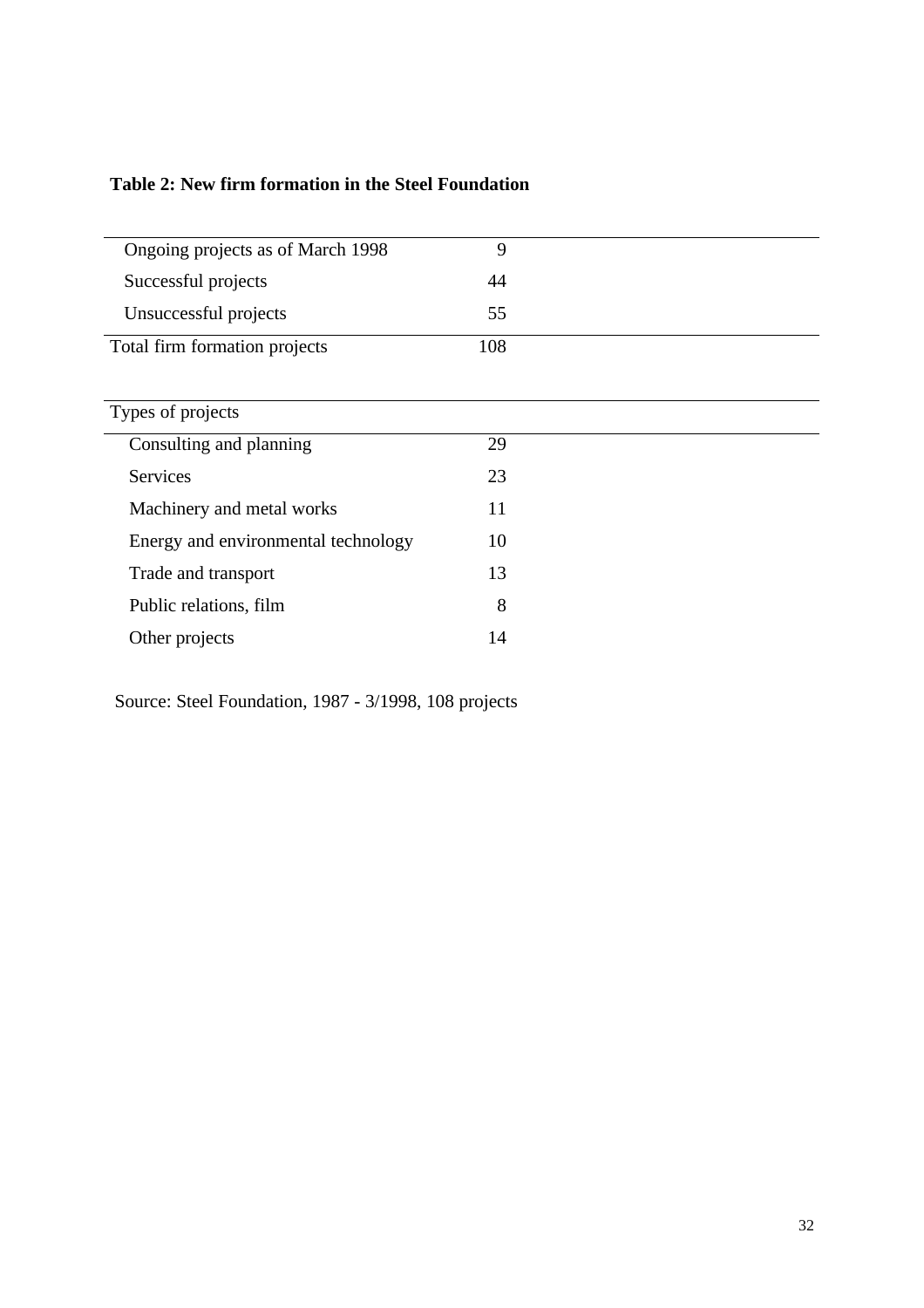|                                          |                           | Trainees |                   | Controls          |          |
|------------------------------------------|---------------------------|----------|-------------------|-------------------|----------|
|                                          | Mean duration of training | 1.48     | (1.14)            |                   |          |
| Age at redundancy                        |                           | 31.08    | (9.94)            | 35.83             | (13.67)  |
| Tenure in steel firm                     |                           | 7.72     | (6.51)            | 7.74              | (8.08)   |
|                                          | Last wage in steel firms  | 18,979.0 | (5039.7)          | 17,747.7          | (5330.3) |
| (real ATS per month)<br>Wage $_{t+1}^*$  |                           |          | 18,415.6 (4986.8) | 16,230.5          | (5530.6) |
| Wage $t+2$ <sup>*</sup>                  |                           |          | 18,663.5 (5175.3) | 16,979.9 (5706.4) |          |
| Wage $_{t+3}$ *                          |                           |          | 18,943.1 (5362.5) | 17,552.5 (5820.9) |          |
| Wage $_{t+4}$ *                          |                           |          | 19,522.6 (5457.3) | 18,018.5          | (6031.9) |
| Wage $_{t+5}$ *                          |                           |          | 19,635.7 (5686.6) | 18,057.6 (6326.9) |          |
| Employed days $_{t+1}$                   |                           | 274.6    | (131.7)           | 199.6             | (158.1)  |
| $\_^{\prime\prime} -$                    | $t+2$                     | 296.7    | (121.9)           | 216.7             | (157.7)  |
| $\_^{\mathrm{H}}\_$                      | $t+3$                     | 301.6    | (120.6)           | 226.9             | (156.1)  |
| $\_$ $\hspace{-1.5mm}$ $\hspace{-1.5mm}$ | $t + 4$                   | 299.9    | (123.0)           | 240.4             | (153.5)  |
| $-$ " $-$                                | $t+5$                     | 296.7    | (126.7)           | 253.5             | (147.3)  |
| Unemployed days $_{t+1}$                 |                           | 71.9     | (115.2)           | 87.1              | (133.4)  |
| $-$ " $-$                                | $t+2$                     | 54.7     | (108.9)           | 85.1              | (129.7)  |
| $-$ " $-$                                | $t+3$                     | 50.6     | (107.1)           | 76.2              | (122.0)  |
| $-$ " $-$                                | $t+4$                     | 48.5     | (107.2)           | 71.3              | (122.3)  |
| $\_^{\prime\prime} -$                    | $t+5$                     | 40.2     | (98.6)            | 60.9              | (114.1)  |

## **Table 3: Basic statistics of trainees and controls**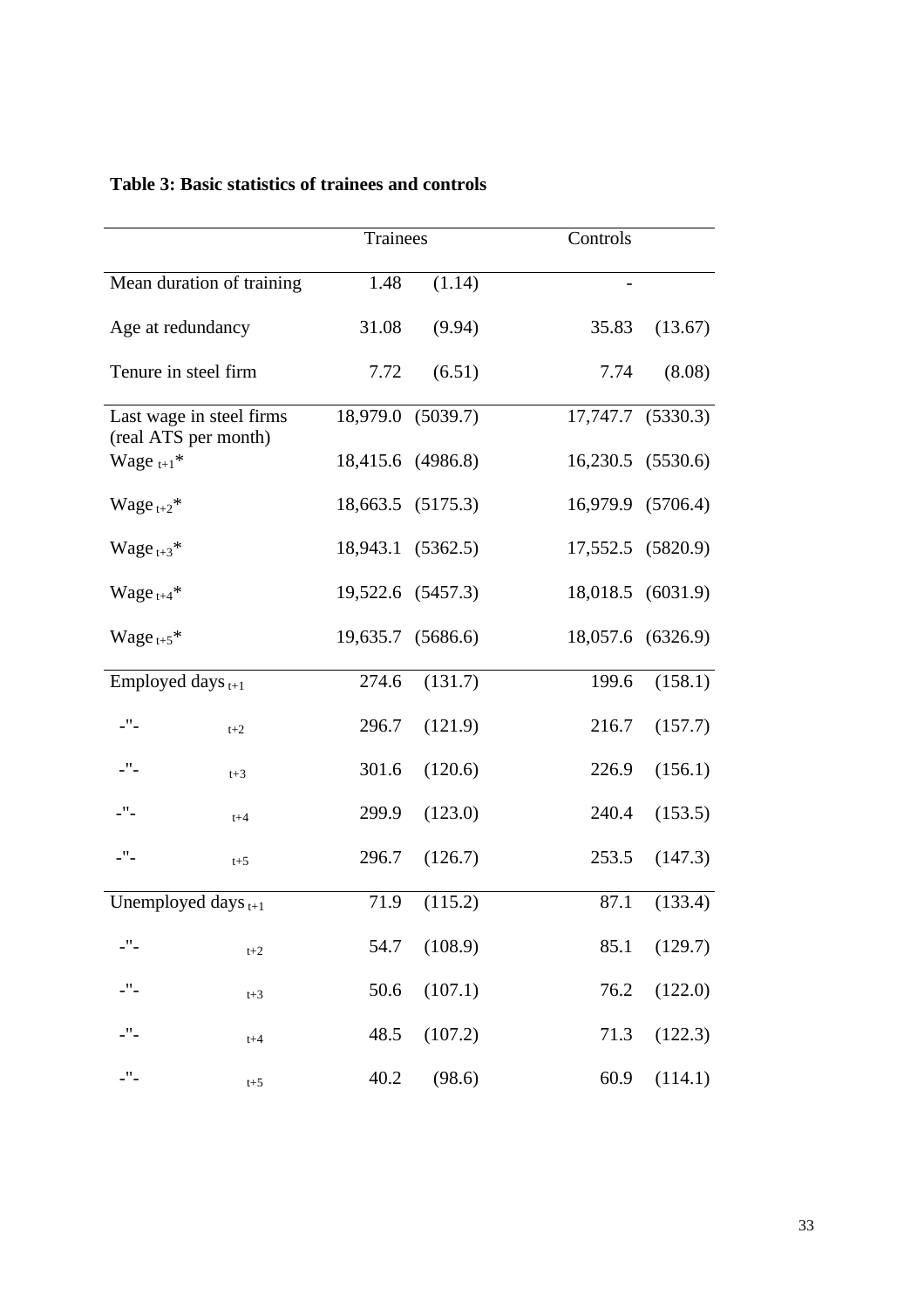|                                     | <b>Males</b> |                    | <b>Females</b> |                    |
|-------------------------------------|--------------|--------------------|----------------|--------------------|
|                                     |              |                    |                |                    |
| Age                                 |              | $0.026$ $(0.002)$  |                | $0.024$ $(0.004)$  |
| Age <sup>2</sup> /100               | $-0.042$     | (0.002)            | $-0.036$       | (0.006)            |
| Tenure in steel firm                | 0.016        | (0.001)            | 0.007          | (0.003)            |
| (years)                             |              |                    |                |                    |
| Tenure in steel $\text{firm}^2/100$ |              | $-0.059$ $(0.007)$ |                | $-0.029$ $(0.014)$ |
| Married $(0/1)$                     | $-0.024$     | (0.006)            | $-0.036$       | (0.010)            |
| # of children                       |              |                    | $-0.019$       | (0.009)            |
| <b>Education</b> : base             |              |                    |                |                    |
| compulsory                          |              |                    |                |                    |
| - apprentice                        | 0.146        | (0.064)            |                | $0.128$ $(0.101)$  |
| - master                            | 0.168        | (0.055)            |                | $0.166$ $(0.121)$  |
| - technical middle school           | 0.376        | (0.110)            |                |                    |
| - comm. middle school               | 0.270        | (.0107)            |                | 0.525(0.261)       |
| - general High school               | 0.218        | (0.108)            |                | $0.149$ $(0.140)$  |
| - technical high school             | 0.017        | (0.050)            |                |                    |
| - comm. High school                 | 0.081        | (0.064)            | 0.099          | (0.126)            |
| - other high school                 | 0.069        | (0.072)            | 0.043          | (0.095)            |
| - university                        | 0.085        | (0.066)            |                | $-0.015$ $(0.057)$ |
| - missing                           | 0.186        | (0.090)            | 0.027          | (0.092)            |
| Foreign citizen $(0/1)$             | $-0.031$     | (0.012)            | $-0.053$       | (0.013)            |
| White-collar worker $(0/1)$         | 0.032        | (0.008)            |                | $-0.024$ $(0.014)$ |
| Part-time worker $(0/1)$            |              |                    | -0.046         | (0.012)            |
| # jobs since 1972                   | $-0.003$     | (0.001)            | $-0.003$       | (0.001)            |
| Hard-to-place because of            | $-0.026$     | (0.008)            | $-0.028$       | (0.013)            |
| health problems $(0/1)$             |              |                    |                |                    |
| Firm size/1000                      |              | $-0.012$ $(0.002)$ | 0.001          | 0.004              |
| Occupation: base metal              |              |                    |                |                    |
| - Service                           |              | $-0.058$ $(0.007)$ |                | $-0.118$ $(0.013)$ |
| - Other production                  | $-0.034$     | (0.006)            | $-0.069$       | (0.009)            |
| worker                              |              |                    |                |                    |
| - Trade                             |              | $-0.048$ $(0.007)$ |                | $-0.077$ $(0.008)$ |
| - Technician                        |              | $-0.030$ $(0.008)$ |                | $-0.058$ $(0.011)$ |
| - Administration                    |              | $-0.040$ $(0.007)$ |                | $-0.153$ $(0.051)$ |
| $\mathbf N$                         | 14545        |                    | 2846           |                    |
| Mean entry probability              | 0.123        |                    | 0.097          |                    |
| Pseudo $R^2$                        | 0.189        |                    | 0.152          |                    |

# **Table 4: Entry into the Foundation<sup>31</sup>**

l

<sup>&</sup>lt;sup>31</sup> Marginal effects from a univariate probit regression, LHS is entry into the Foundation. All RHS variables are measured at the time of redundancy, standard errors in parenthesis. 11 time dummies not reported.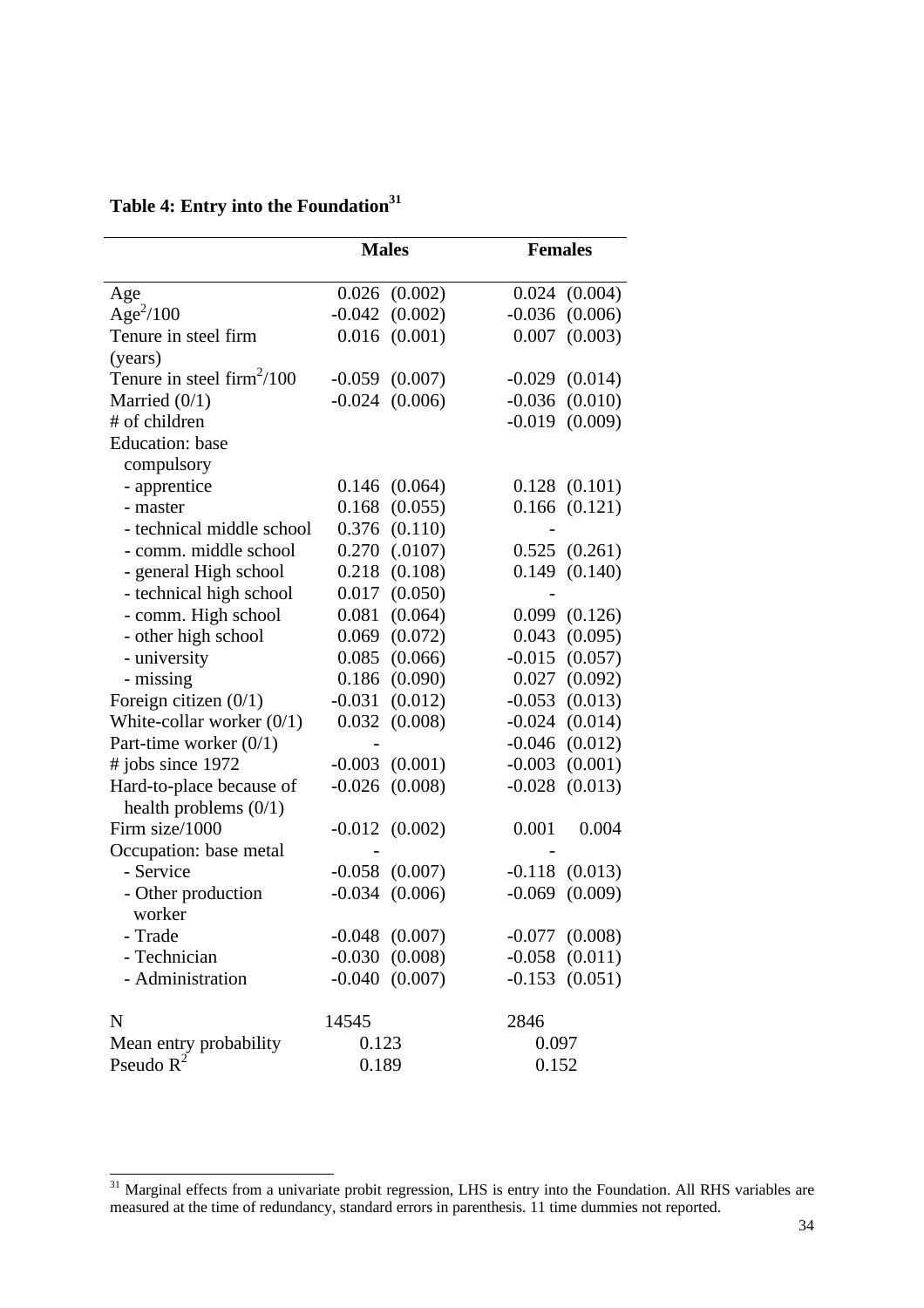| Group           | N     | <b>Mean</b><br>employment | <b>Tobit</b>    | $Tobit - IV-1$     | $Tobit - IV-2$      |
|-----------------|-------|---------------------------|-----------------|--------------------|---------------------|
| All             | 39318 | days per year<br>232.8    | 44.78<br>(2.75) | 79.96<br>(9.22)    | 73.8<br>(13.75)     |
| Men             | 32150 | 235.4                     | 43.97<br>(2.91) | 67.39<br>(9.46)    | 55.78<br>(14.34)    |
| Women           | 7168  | 220.9                     | 35.14<br>(7.31) | 5.49<br>(27.53)    | 57.79<br>(37.99)    |
| $Age^{33} < 22$ | 9643  | 254.3                     | 32.94<br>(5.87) | $-2.94$<br>(17.51) | $-20.77$<br>(29.36) |
| Age 22 - 26     | 10256 | 259.1                     | 38.26<br>(5.51) | 33.34<br>(16.53)   | 39.93<br>(27.02)    |
| Age $27 - 36$   | 9424  | 273.5                     | 14.11<br>(5.09) | 81.81<br>(16.32)   | 98.92<br>(22.22)    |
| Age > 36        | 9995  | 146.6                     | 41.31<br>(4.89) | 81.52<br>(15.19)   | 53.78<br>(23.71)    |
| Previous Wage   |       |                           |                 |                    |                     |
| $1st$ quartile  | 9641  | 245.5                     | 31.32<br>(5.75) | 52.96<br>(17.70)   | 93.69<br>(24.94)    |
| $2nd$ quartile  | 9623  | 247.9                     | 35.38<br>(5.13) | 60.55<br>(13.56)   | 75.56<br>(19.86)    |
| $3rd$ quartile  | 9606  | 224.6                     | 35.26<br>(5.23) | 47.60<br>(17.22)   | $-5.89$<br>(27.20)  |
| $4th$ quartile  | 10456 | 214.3                     | 67.44<br>(5.66) | 77.38<br>(24.41)   | 78.15<br>(38.89)    |

**Table 5: Employment gains (days per year) of trainees vs. controls (average effects in year one to five after training)<sup>32</sup>**

 $32$  Same control variables as in Table 4 plus 4 dummies for the year t after training, standard errors in parentheses. The coefficients correspond to marginal effects (as well as the re-calculated standard errors) of the censored LHS variable (see eq. 3 in text).

LHS  $=$  employment days in calendar year (0-365).

 $\frac{33}{33}$  Age at entry in Foundation or redundancy, respectively.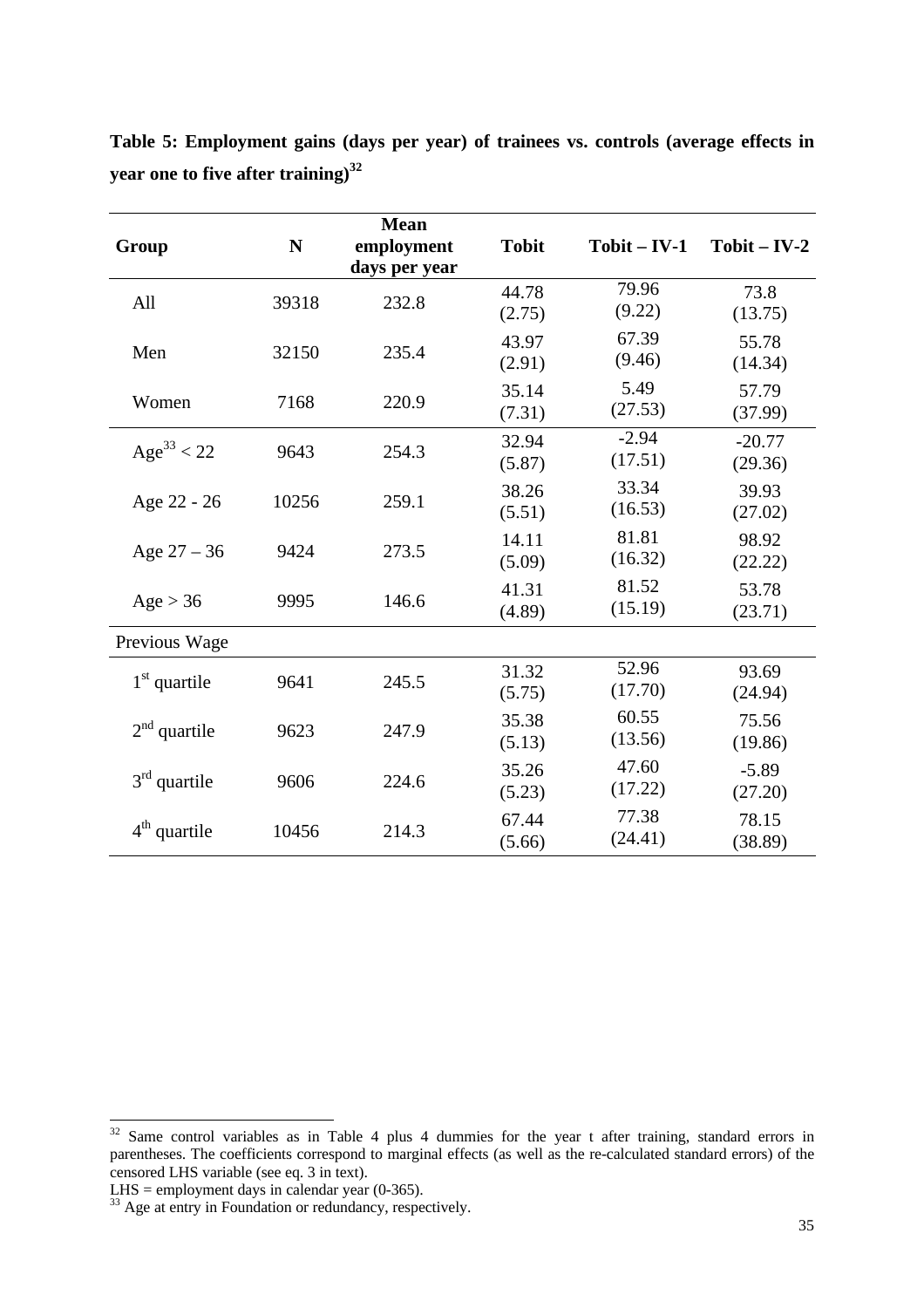| <b>Period</b> | N    | <b>Mean</b><br>employment<br>days per year | <b>Tobit</b>    |                   | $Tobit - IV-1$ $Tobit - IV-2$ |
|---------------|------|--------------------------------------------|-----------------|-------------------|-------------------------------|
| Year $t + 1$  | 9622 | 209.72                                     | 40.13<br>(5.05) | 86.32<br>(16.10)  | 45.92<br>(23.37)              |
| Year $t + 2$  | 8718 | 226.77                                     | 51.90<br>(4.95) | 98.63<br>(16.57)  | 96.38<br>(24.76)              |
| Year t $+3$   | 7895 | 236.09                                     | 55.14<br>(6.07) | 107.73<br>(18.84) | 97.07<br>(28.64)              |
| Year t $+4$   | 7010 | 247.93                                     | 43.22<br>(7.09) | 90.88<br>(23.45)  | 98.41<br>(34.84)              |
| Year t $+5$   | 6073 | 257.71                                     | 25.92<br>(8.33) | 77.90<br>(34.73)  | 98.08<br>(50.94)              |

**Table 6: Employment gains (days per year) of trainees vs. controls one to five years after training<sup>34</sup>**

<sup>-</sup> $34$  Same control variables as in Table 5, standard errors in parentheses. The coefficients correspond to marginal effects (as well as the re-calculated standard errors) of the censored LHS variable (see eq. 3 in text).  $L$ HS = employment days in calendar year (0-365)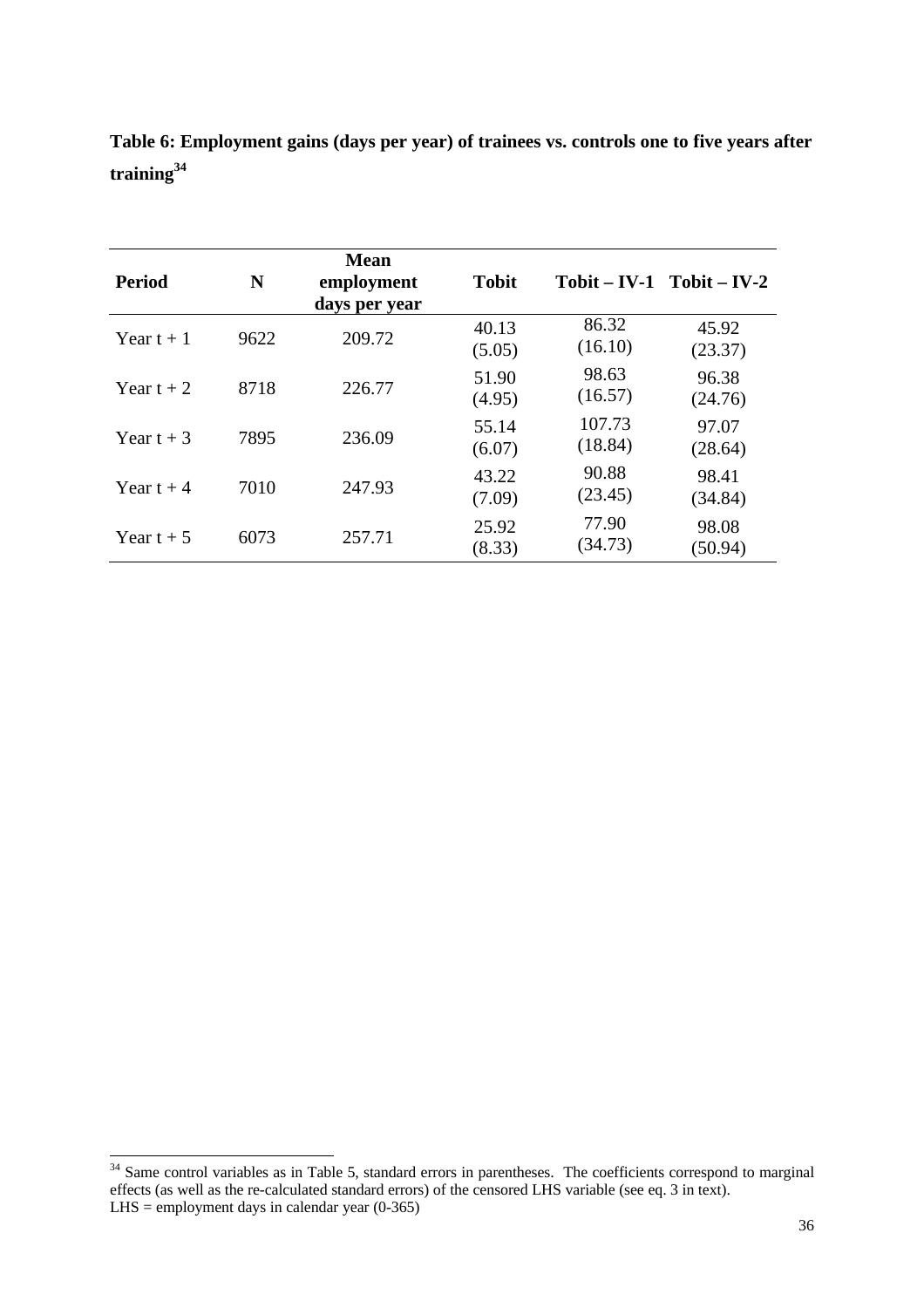| Group                | $\mathbf N$ | Mean wage<br>growth compared<br>to base year | <b>Tobit</b>        | Tobit-<br>$IV-1$    | Tobit-<br>$IV-2$    |
|----------------------|-------------|----------------------------------------------|---------------------|---------------------|---------------------|
| All                  | 24572       | 0.047                                        | 0.052<br>(0.006)    | 0.065<br>(0.017)    | 0.072<br>(0.022)    |
| Men                  | 20702       | 0.030                                        | 0.050<br>(0.006)    | 0.060<br>(0.017)    | 0.059<br>(0.023)    |
| Women                | 3870        | 0.139                                        | 0.023<br>(0.019)    | 0.046<br>(0.076)    | 0.034<br>(0.091)    |
| Age $< 22^{36}$      | 6601        | 0.111                                        | 0.118<br>(0.014)    | 0.129<br>(0.037)    | 0.185<br>(0.054)    |
| Age 22 - 26          | 7900        | 0.072                                        | 0.081<br>(0.011)    | 0.150<br>(0.031)    | 0.070<br>(0.045)    |
| Age $27 - 36$        | 6892        | 0.013                                        | 0.004<br>(0.009)    | 0.067<br>(0.025)    | 0.094<br>(0.030)    |
| Age > 36             | 3179        | $-0.073$                                     | $-0.056$<br>(0.012) | $-0.051$<br>(0.026) | 0.001<br>(0.035)    |
| <b>Previous Wage</b> |             |                                              |                     |                     |                     |
| $1st$ quartile       | 6141        | 0.183                                        | 0.150<br>(0.017)    | 0.219<br>(0.052)    | 0.236<br>(0.058)    |
| $2nd$ quartile       | 6141        | 0.090                                        | 0.042<br>(0.011)    | 0.058<br>(0.026)    | 0.055<br>(0.034)    |
| $3rd$ quartile       | 6151        | $-0.049$                                     | $-0.008$<br>(0.009) | 0.037<br>(0.022)    | 0.030<br>(0.027)    |
| $4th$ quartile       | 6144        | $-0.171$                                     | 0.012<br>(0.009)    | $-0.059$<br>(0.022) | $-0.059$<br>(0.034) |

**Table 7: Wage gains of trainees vs. controls (average effects in year one to five after training)<sup>35</sup>**

 $35$  Same control variables as in Table 4 plus 4 dummies for the year after training, plus variables in new job: white-collar, part-time, # of previous jobs. Standard errors in parentheses.

LHS = growth in real monthly income relative to base year in the steel firm.

<sup>&</sup>lt;sup>36</sup> Age at entry in Foundation or redundancy, respectively.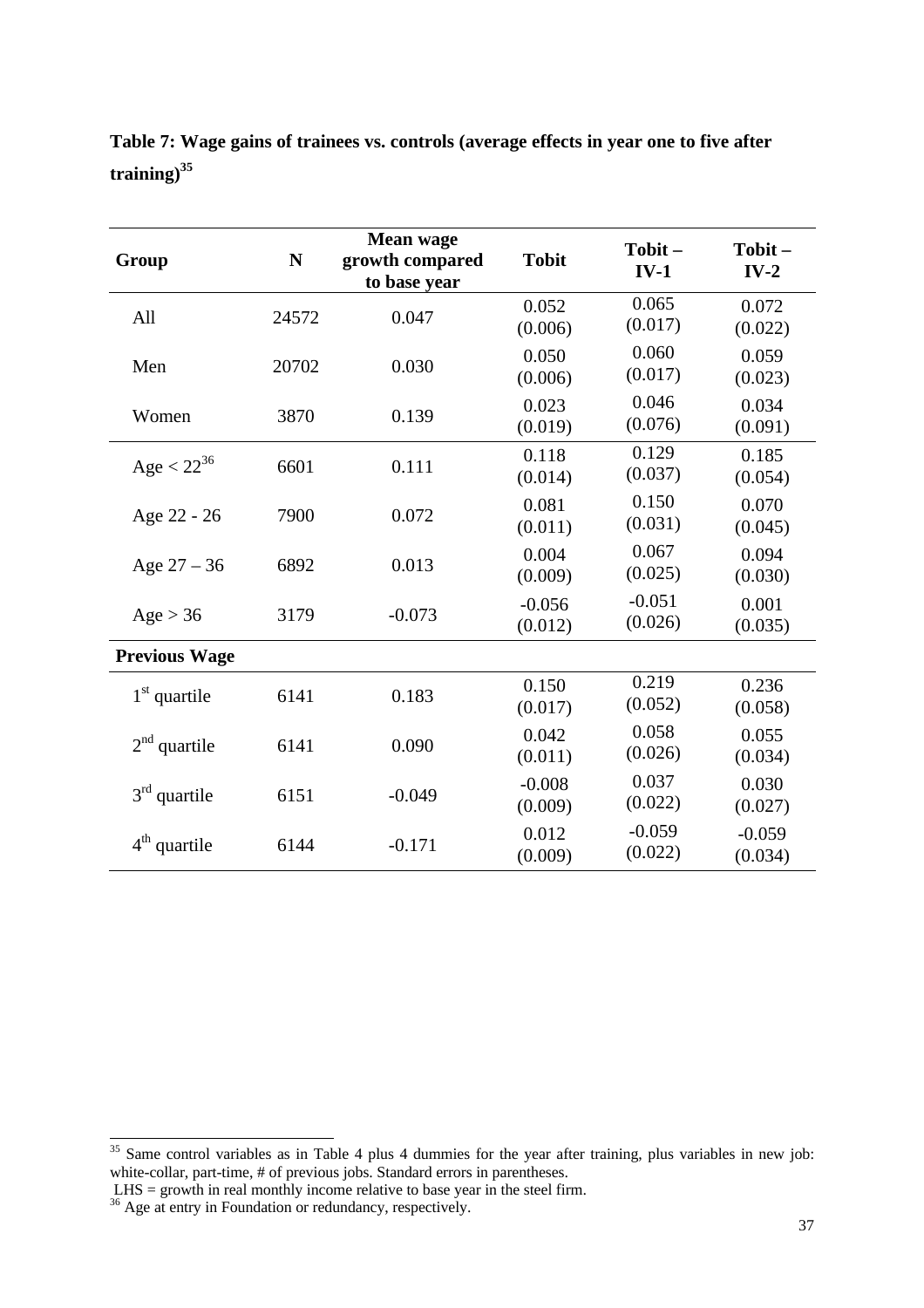| <b>Period</b> | N    | Mean wage growth<br>compared to base year | <b>Tobit</b>     | Tobit-<br>$IV-1$ | $\textbf{Tobit} -$<br>$IV-2$ |
|---------------|------|-------------------------------------------|------------------|------------------|------------------------------|
| Year $t + 1$  | 5820 | $-0.027$                                  | 0.075<br>(0.011) | 0.040<br>(0.029) | 0.045<br>(0.041)             |
| Year $t + 2$  | 5335 | 0.018                                     | 0.053<br>(0.012) | 0.072<br>(0.032) | 0.085<br>(0.045)             |
| Year $t + 3$  | 4934 | 0.057                                     | 0.050<br>(0.012) | 0.057<br>(0.031) | 0.096<br>(0.039)             |
| Year t $+4$   | 4474 | 0.095                                     | 0.072<br>(0.015) | 0.121<br>(0.038) | 0.181<br>(0.048)             |
| Year t $+5$   | 4009 | 0.129                                     | 0.057<br>(0.017) | 0.156<br>(0.064) | 0.150<br>(0.084)             |

**Table 8: Wage gains of trainees vs. controls one to five years after training<sup>37</sup>**

 $37$  Same control variables as in Table 2 plus variables in new job: white-collar, part-time, # of previous jobs. Individuals close to social security ceiling (-2%) in the base year excluded, standard errors in parentheses. LHS = growth in real monthly income relative to base year in the steel firm.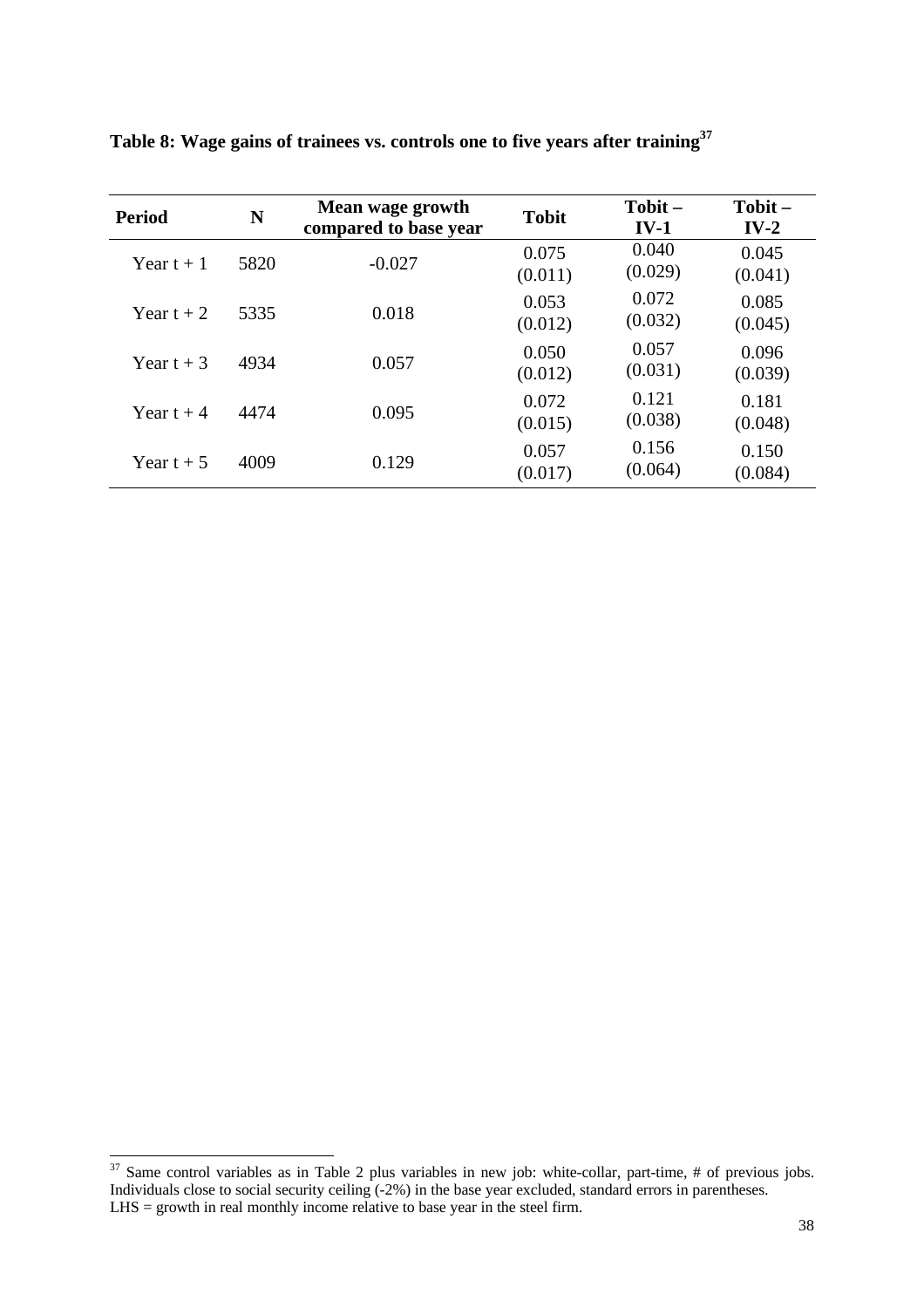| <b>Variable</b>                                                       | <b>Employment</b> | Wage growth | <b>Mean</b> |
|-----------------------------------------------------------------------|-------------------|-------------|-------------|
| Duration of training                                                  | $-3.54$           | $-0.065$    | 1.35        |
| (years)                                                               | (0.99)            | (0.011)     | (1.02)      |
| <b>Reason for exit from</b><br><b>Foundation:</b><br>(Base: new firm) |                   |             |             |
| - Outplacement                                                        | $-25.11$          | 0.011       | 0.03        |
| without training                                                      | (5.40)            | (0.052)     | (0.16)      |
| - Expulsion from                                                      | $-25.49$          | 0.027       | 0.02        |
| Foundation                                                            | (6.20)            | (0.060)     | (0.14)      |
| - Continued educ.                                                     | $-26.56$          | $-0.098$    | 0.09        |
| after Foundation                                                      | (3.18)            | (0.034)     | (0.29)      |
| -Other reasons                                                        | $-31.44$          | $-0.080$    | 0.02        |
|                                                                       | (5.92)            | (0.053)     | (0.15)      |
| - Recall into Steel                                                   | 6.92              | 0.005       | 0.13        |
| firm                                                                  | (3.28)            | (0.031)     | (0.34)      |
| <b>Type of training</b><br>(base: apprentice)                         |                   |             |             |
| - other training                                                      | 0.69              | $-0.001$    | 0.38        |
|                                                                       | (2.31)            | (0.028)     | (0.48)      |
| - formal schooling                                                    | 6.59              | 0.101       | 0.19        |
|                                                                       | (3.03)            | (0.036)     | (0.39)      |
| - polytechnical school                                                | 7.71              | 0.127       | 0.02        |
|                                                                       | (5.43)            | (0.075)     | (0.12)      |
| - university                                                          | $-7.85$           | 0.011       | 0.04        |
|                                                                       | (4.63)            | (0.051)     | (0.20)      |
| - unknown                                                             | $-1.12$           | 0.067       | 0.21        |
|                                                                       | (3.18)            | (0.037)     | (0.41)      |
| <b>Training type (base:</b><br>commercial job)                        |                   |             |             |
| - technical job                                                       | 0.99              | 0.035       | 0.31        |
|                                                                       | (2.88)            | (0.033)     | (0.46)      |
| - creativ job                                                         | $-5.76$           | $-0.108$    | 0.02        |
|                                                                       | (7.61)            | (0.069)     | (0.13)      |
| - social job                                                          | 0.79              | $-0.054$    | 0.08        |
|                                                                       | (3.66)            | (0.041)     | (0.27)      |

## **Table 9: Employment and Wage effects of specific measures in the Foundation<sup>38</sup>**

<sup>&</sup>lt;sup>38</sup> Only trainees are in the sample, Tobit results are presented, standard errors in parentheses. Same control variables – if possible – are included as in Tables 4-8. The coefficients for employment correspond to marginal effects (as well as the re-calculated standard errors) of the censored LHS variable (see eq. 3 in text).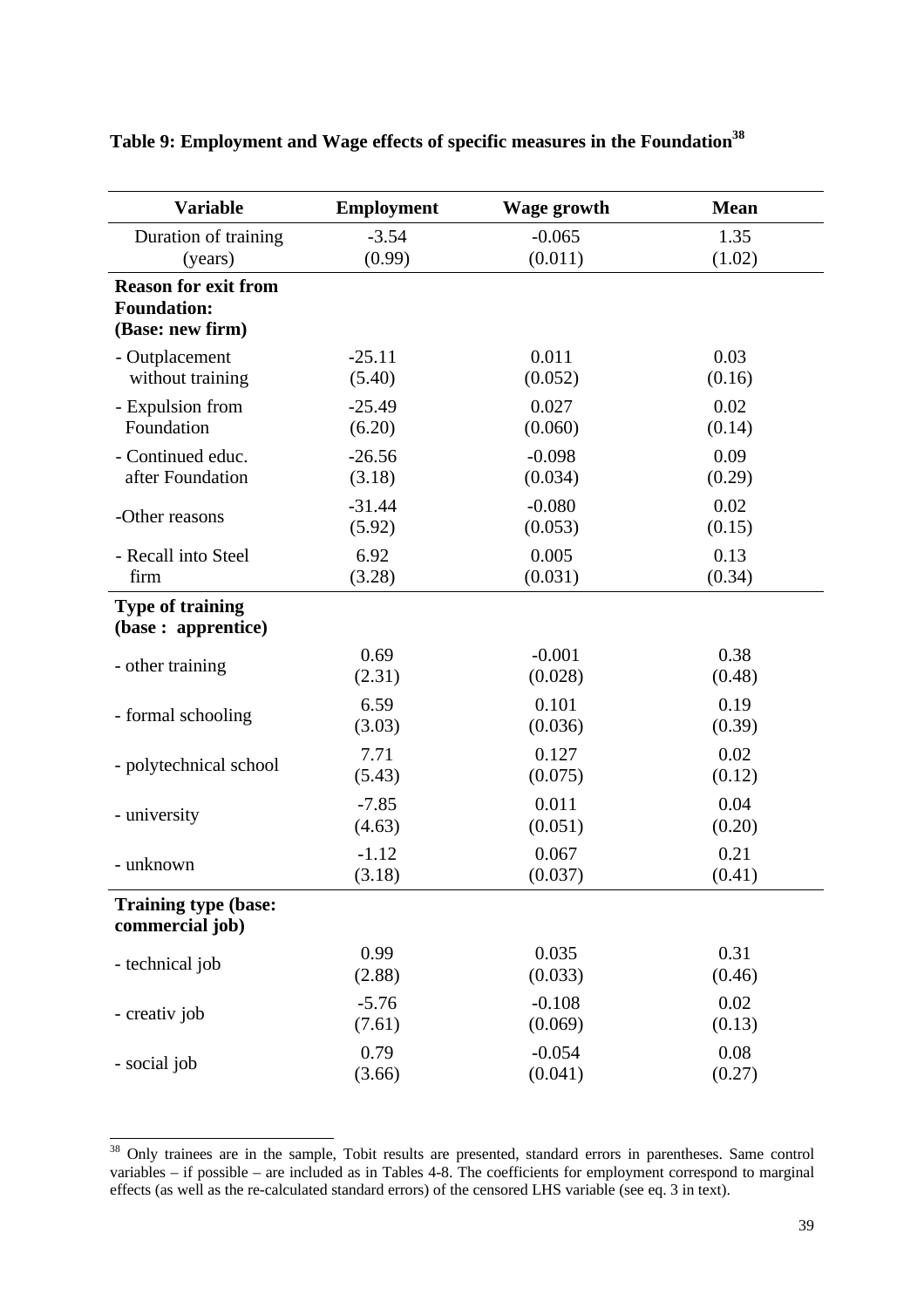| - other services       | 2.24     | 0.032    | 0.03   |
|------------------------|----------|----------|--------|
|                        | (4.53)   | (0.051)  | (0.18) |
| - agriculture          | $-22.10$ | $-0.299$ | 0.01   |
|                        | (9.33)   | (0.096)  | (0.09) |
| - construction         | $-2.03$  | 0.145    | 0.02   |
|                        | (6.17)   | (0.068)  | (0.13) |
| - metal and electrical | 6.55     | 0.029    | 0.19   |
|                        | (2.75)   | (0.033)  | (0.39) |
| - other production job | $-3.30$  | $-0.106$ | 0.02   |
|                        | (6.13)   | (0.070)  | (0.13) |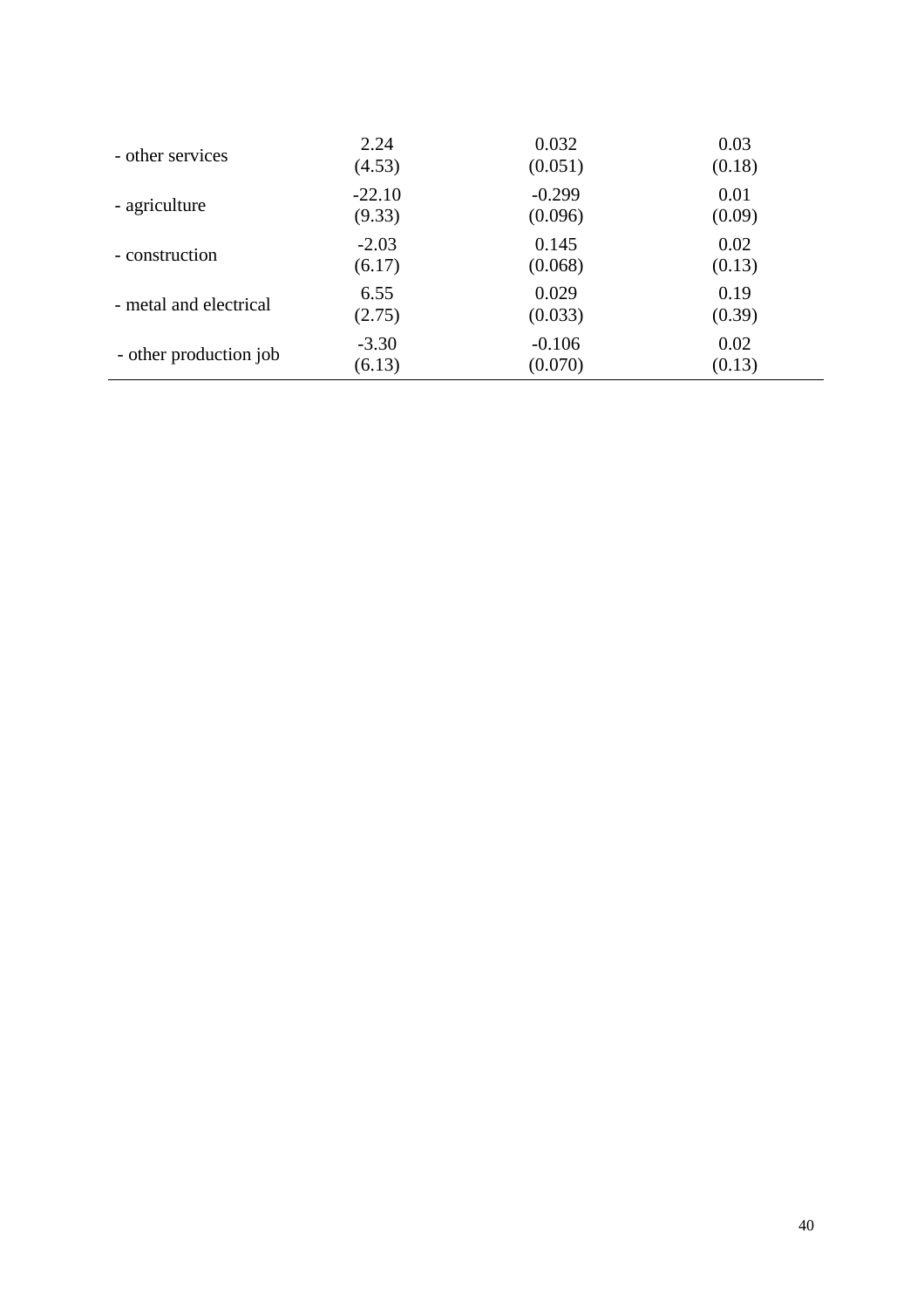# **Table 10: Cost-Benefit Analysis in 1998 Mio Dollars<sup>39</sup>**

|                                                                                                                                                     | <b>Costs</b> | <b>Benefits</b> |
|-----------------------------------------------------------------------------------------------------------------------------------------------------|--------------|-----------------|
| a) Steel firms A<br>(including matched wage restraint)                                                                                              | 25.1         |                 |
| b) Steel firms B<br>(excluding matched wage restraint)                                                                                              | (20.6)       |                 |
| Remaining Workforce<br>(wage restraint)                                                                                                             | 9.0          |                 |
| Trainees themselves<br>(interest from severance pay<br>+ opportunity costs for lost earnings)                                                       | 11.0         |                 |
| Public subsidies<br>$(direct$ subsidies $+$ longer benefit duration<br>+ lost tax receipts)                                                         | 21.8         |                 |
| <b>Total costs</b>                                                                                                                                  | 66.9         |                 |
| a) Wage gain: 5% over 30 years,<br>discounted by 4%                                                                                                 |              | 41.9            |
| b) Wage gain: 5% over 10 years,<br>discounted by 4%                                                                                                 |              | 23.9            |
| Employment gain: $+45$ days over 10 years<br>discounted by 4%                                                                                       |              | 51.0            |
| <b>Total benefits</b>                                                                                                                               |              | $74.9 - 92.9$   |
|                                                                                                                                                     |              |                 |
| Tax gains induced by wage (scheme a) and<br>employment gains, marginal tax rate including<br>contributions for unemployment and health<br>insurance |              | 51.5            |
| Reduced unemployment benefits induced by<br>increased employment of trainees                                                                        |              | 16.9            |

<u> 1980 - Johann Barn, mars ann an t-Amhain Aonaich an t-Aonaich an t-Aonaich an t-Aonaich an t-Aonaich an t-Aon</u>

<sup>-</sup><sup>39</sup> See the text for the used assumptions and approximations.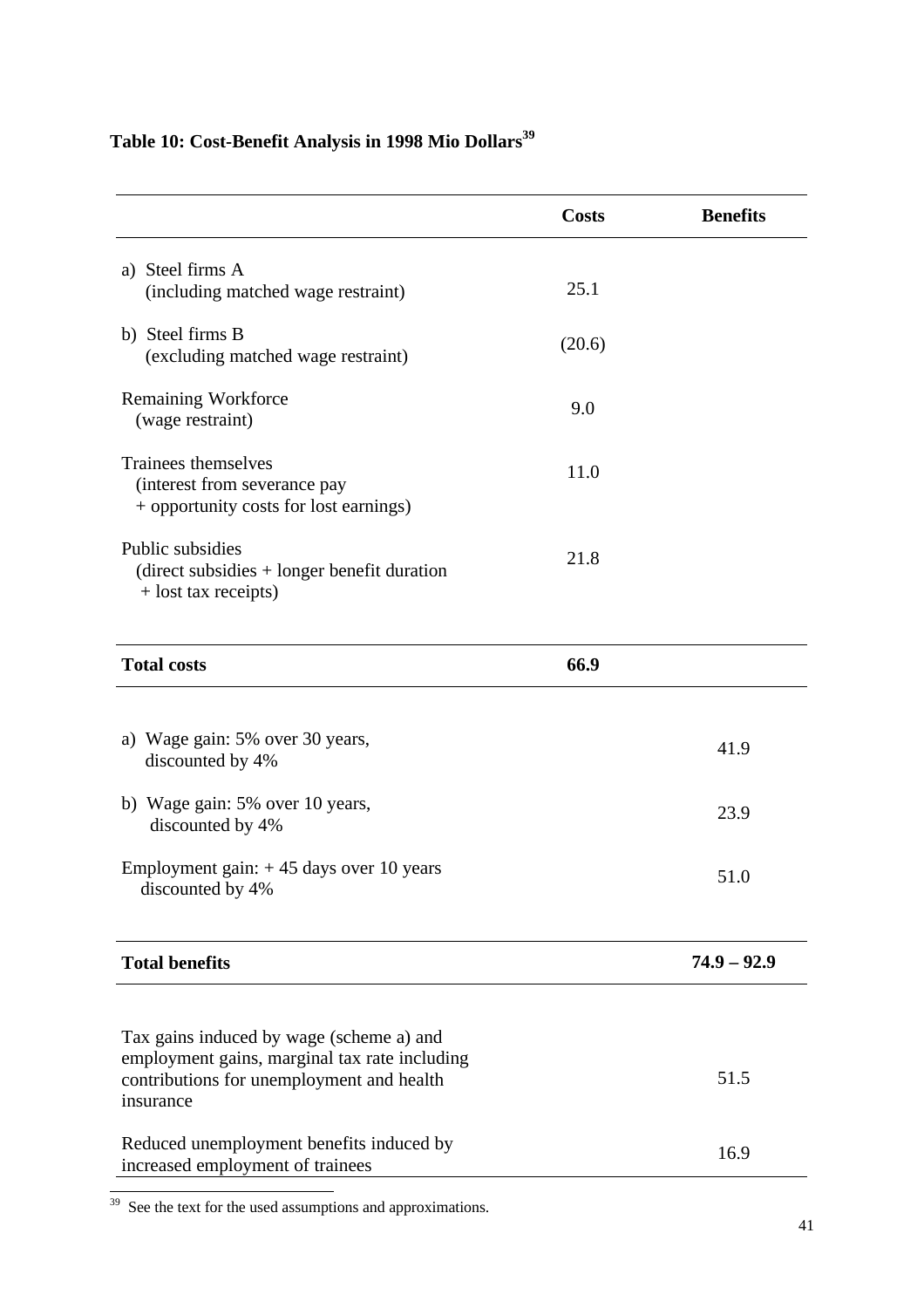



Source: Steel Foundation, 1996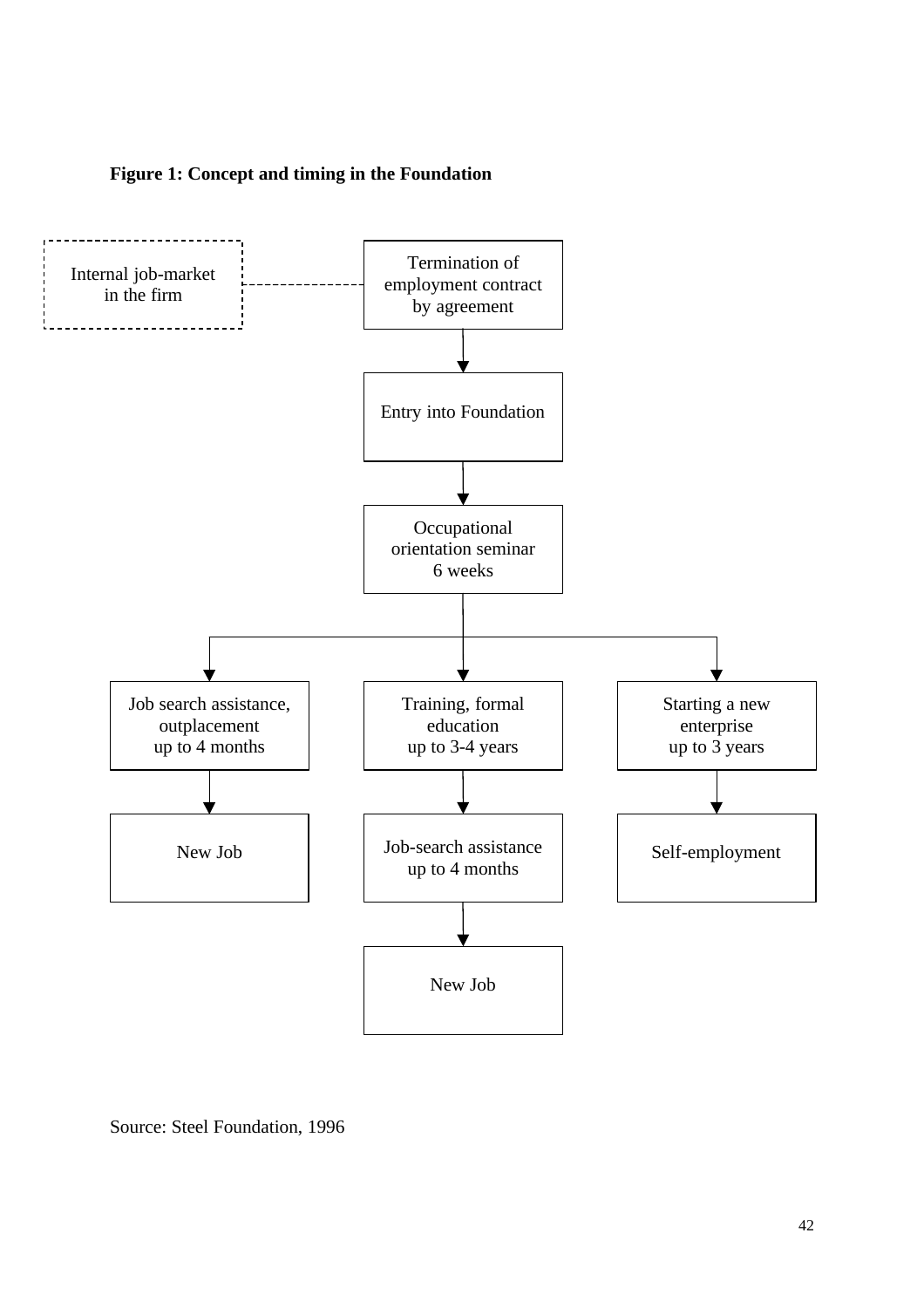## **Figure 2: Sampling design**



 $E =$  employment spell in steel firm, U = unemployment spell, F = trainee in Foundation, +1 = first year after Foundation or redundancy, respectively. Person 3 is a trainee, persons 1and 2 are part of the control group, person 4 is not.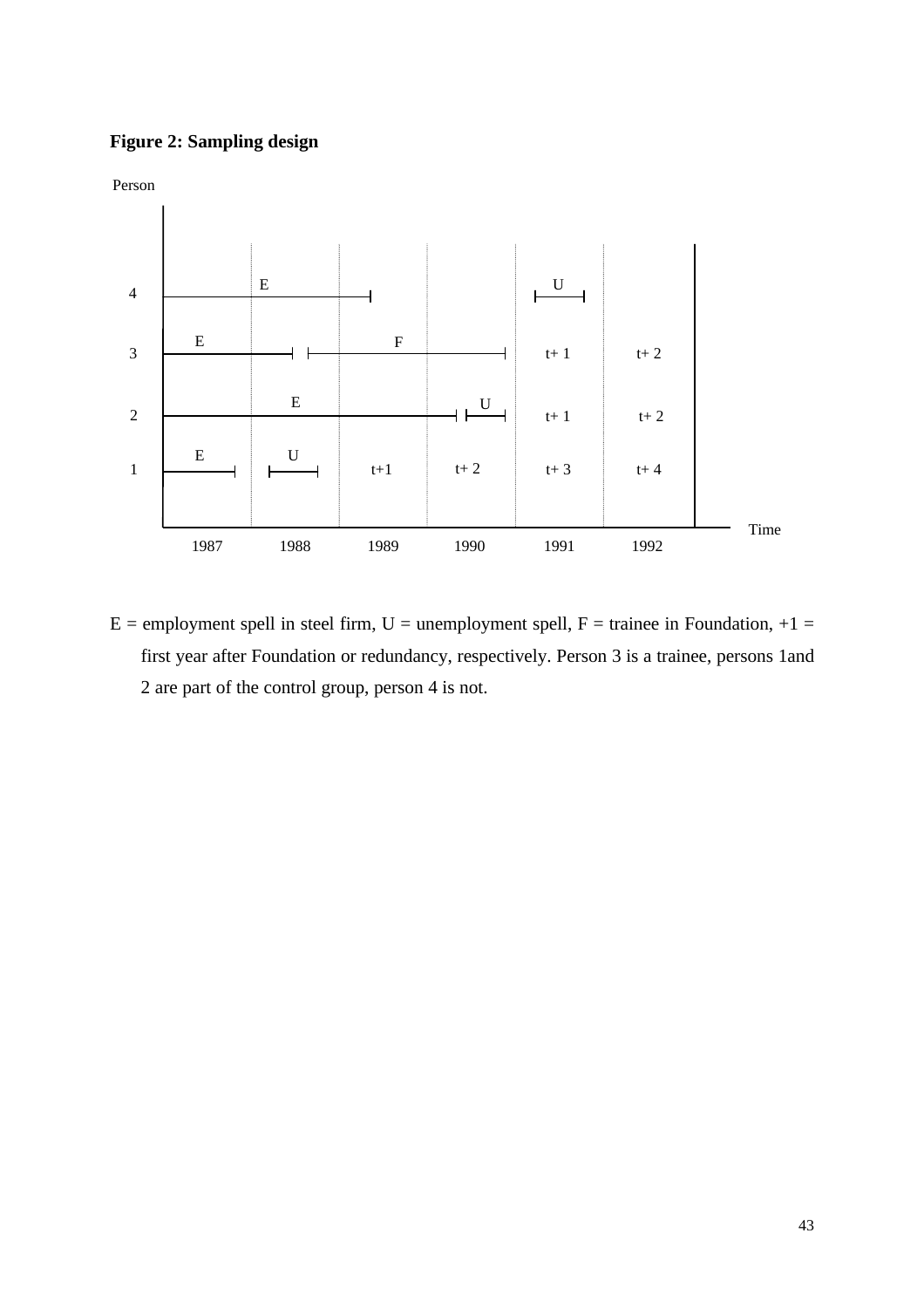#### **References:**

AMS (Arbeitsmarktservice Österreich): Leistungsbezieherdaten 1998, Wien, 1999.

- Blumberger, Walter, Nemeth, Dietmar and Hans Reinsprecht: *Analyse der Zugangsproblematik und der Selektionskriterien zu Kursen der Arbeitsmarktverwaltung*, 1993, mimeo, Institut für Berufs- und Erwachsenenbildung, Linz.
- Carabelli, Umberto, Ceci, Anna, Ciucciovino, Silvia and Leonello Tronti: The Management of Redundancies in Europe: The Case of Italy, *Labour* 13/1, 1999, 327-283.
- Card, David: *Using Geographic Variation in College Proximity to Estimate the Return to Schooling*, NBER working paper #4483, 1993.
- Dar, Amit and Indermit S. Gill: *Evaluations of Retraining Programs in OECD countries: Implications for Economies in Transition*, The World Bank, Report IDP-156, 1995.
- Dary, Jeanette A., Anderson, Joe S. and Nicholas DiMarco: Outcome Comparisons of Formal Outplacement Services and Informal Support, *Human Ressource Development Quarterly* 6-3, 1995, 275-288.
- Davis, Steven J., Haltiwanger, John C. and Scott Schuh: *Job Creation and Destruction*, The MIT-Press (Cambridge, MA), 1996.
- Deakin, Simon and Frank Wilkinson: Managing Labour Redundancies: The Case of Great Britain, *Labour* 13-1, 1999, 41-90.
- Decker, Paul T. and Walter Corson: International Trade and Worker Displacement: Evaluation of the Trade Adjustment Assistance Program, *Industrial and Labor Relations Review* 48, 1995, 758-774.
- DellaVigna, Stefano and Daniele M. Paserman: Job Search and Hyperbolic Discounting, mimeo, Harvard University, November 2000.
- Dipplinger, Erich: Die Studie Arbeitsstiftungen: Stellungnahme aus der Sicht der von der Stahlstifung betreuten Unternehmen, in: Lechner, Ferdinand and Walter Reiter (eds.): *Arbeitsstiftungen, Erfahrungen und Entwicklungsperspektiven*, Wissenschaftsverlag (Wien), 1991, 81-82.
- Eder, Johannes: *Die Arbeitsstiftung als arbeitsmarktpolitisches Instrument*, Masters thesis, University of Business and Economics, Vienna, 1997.
- Emerson, Michael: Regulation or Deregulation of the Labor Market, *European Economic Review* 32, 1988, 775-817.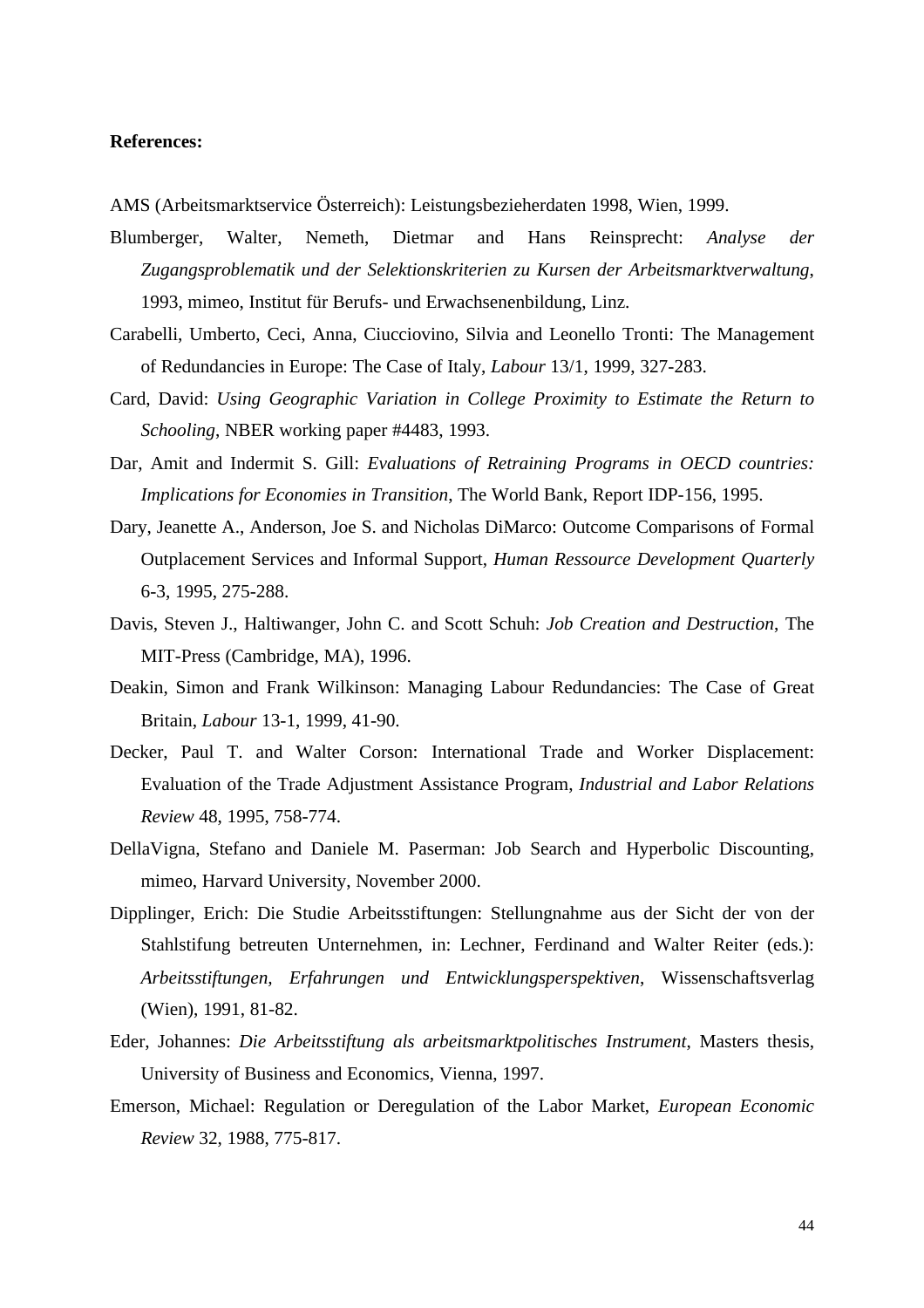- Evans-Klock, Christine, Kelly, Peggy, Richards, Peter and Corinne Vargha: Worker Retrenchment: Preventive and Remedial Measures, *International Labour Review* 138, 1999, 47-66.
- Fersterer, Josef and Rudolf Winter-Ebmer: *Are Austrian Returns to Education Falling Over Time*, CEPR Discussion Paper 2313, London, 2000.
- Fitzenberger, Bernd and Stefan Speckesser: *Zur wissenschaftlichen Evaluation der Aktiven Arbeitsmarktpolitik in Deutschland: Ein Überblick*, ZEW Discussion Paper 00-06, Mannheim, 2000.
- Gerich, Joachim: *Arbeitsstiftungen, eine Analyse von Arbeitsstiftungen in Braunau und Vöcklabruck*, Part II, mimeo, Linz, 1997.
- Heckman, James, LaLonde, Robert and Jeffrey A. Smith: The Economics and Econometrics of Active Labor Market Programs, in: Ashenfelter, Orley and David Card (eds.), *Handbook of Labor Economics*, Vol. III, North-Holland (Amsterdam), 2000.
- Heseler, Heiner and Ulrich Mückenberger: Managing Labour Redundancies: The Case of Germany, *Labour* 13-1, 1999, 183-236.
- Irsigler, Hans-Peter: *Die Arbeitsstiftung*, Dissertation, University of Linz, 1990.
- Kerz, Sebastian: *Bewältigung der Stahlkrisen in den USA, Japan und der EU*, Vandenhoeck & Ruprecht (Göttingen). 1991.
- Kodré, Petra and Reiner Buchegger: *Regionen im Umbruch: Lokale Arbeitsmarktpolitik im europäischen Vergleich*, mimeo, Linz, 1998.
- Lechner, Ferdinand and Walter Reiter (eds.): *Arbeitsstiftungen, Erfahrungen und Entwicklungsperspektiven*, Wissenschaftsverlag (Wien), 1991.
- Long, Scott: *Regression Models for Categorical and Limited Dependent Variables*, Sage Publications (Thousand Oaks), 1997.
- Martin, John P.: What works among Active Labour Market Policies: Evidence from OECD Countries' Experience, *OECD Economic Studies* 30, 2000, 79-113.
- Mosley, Hugh and Thomas Kruppe: Employment Stabilization through Short-time Work, in: Schmid, Günther et al. (eds.), *International Handbook of Labour Market Policy and Evaluation*, 1996, Cheltenham (Edward Elgar), 594-622.
- Neuhofer, Max: *Zwischen Krise und Modernisierung. Soziale Dimension des Strukturwandels im Stahlsektor*, Ph.D. Thesis, University of Linz, 1996.
- Nigsch, Otto: *Effekte der Stahlstiftung, Beabsichtigte und nichtbeabsichtigte*, Vöest-Alpine (Linz), 1995.
- Nigsch, Otto: *Stiftungseintritte: Brüche und Brücken*, mimeo, Linz, 1991.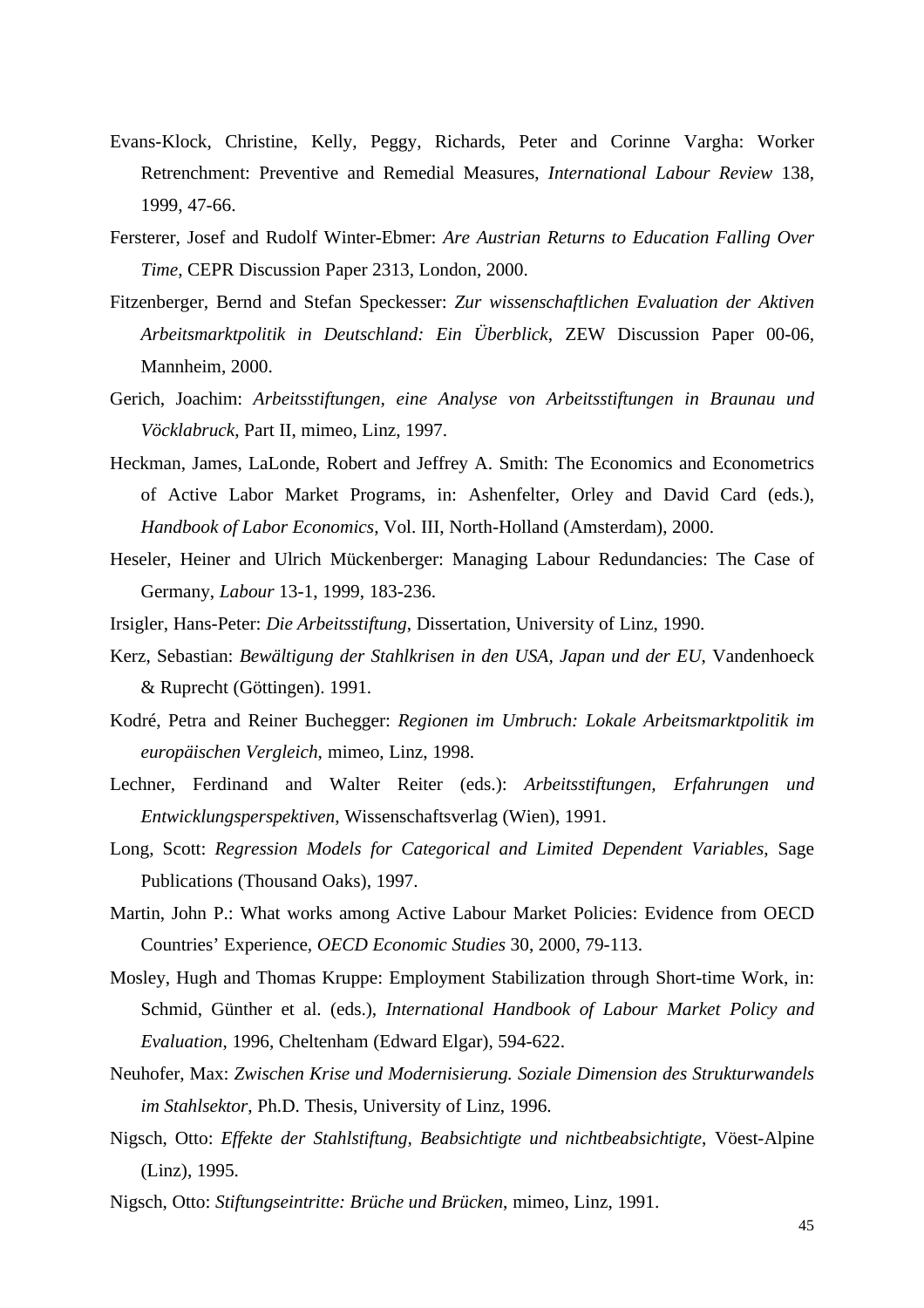- Princic, Thomas: *Arbeitsstiftungen in Oberösterreich*, Masters thesis, University of Linz, 1993.
- Saarstahl Völkingen GMBH (ed.): *Die saarländische Lösung 1987. Das soziale Konzept Stahlindustrie*, 1987, Vökingen.
- Seckauer, Hansjörg: *Arbeitsstiftungen, eine Analyse von Arbeitsstiftungen in Braunau und Vöcklabruck*, mimeo, Linz, part I, 1997.
- Steininger, Karl: *Die praktische Relevanz der Stahlstiftung beim Personalabbau in der verstaatlichten Industrie*, Masters thesis, University of Linz, 1993.
- Toharia, Luis and Antonio Ojeda: The Management of Redundancies in Europe: The Case of Spain, *Labour* 13/1, 1999, 237-268.
- Voest-Alpine Stahlstiftung,: Leitgedanken von Arbeitsstiftungen, mimeo, Linz, 1998.
- Winter-Ebmer, Rudolf and Josef Zweimüller: Manpower Training and Employment Stability, *Economica*, 63, 1996, 113-130.
- Winter-Ebmer, Rudolf: Firm Size, Earnings, and Displacement Risk, *Economic Inquiry*, 2001 forthcoming.
- Winter-Ebmer, Rudolf: *Benefit Duration and Unemployment Entry: Quasi-Experimental Evidence for Austria*, mimeo, CEPR Discussion Paper #1521, December 1996.
- Winter-Ebmer, Rudolf: Potential Unemployment Benefit Duration and Spell Length: Lessons from a Quasi-Experiment in Austria, *Oxford Bulletin of Economics and Statistics*, 1998, 33-46.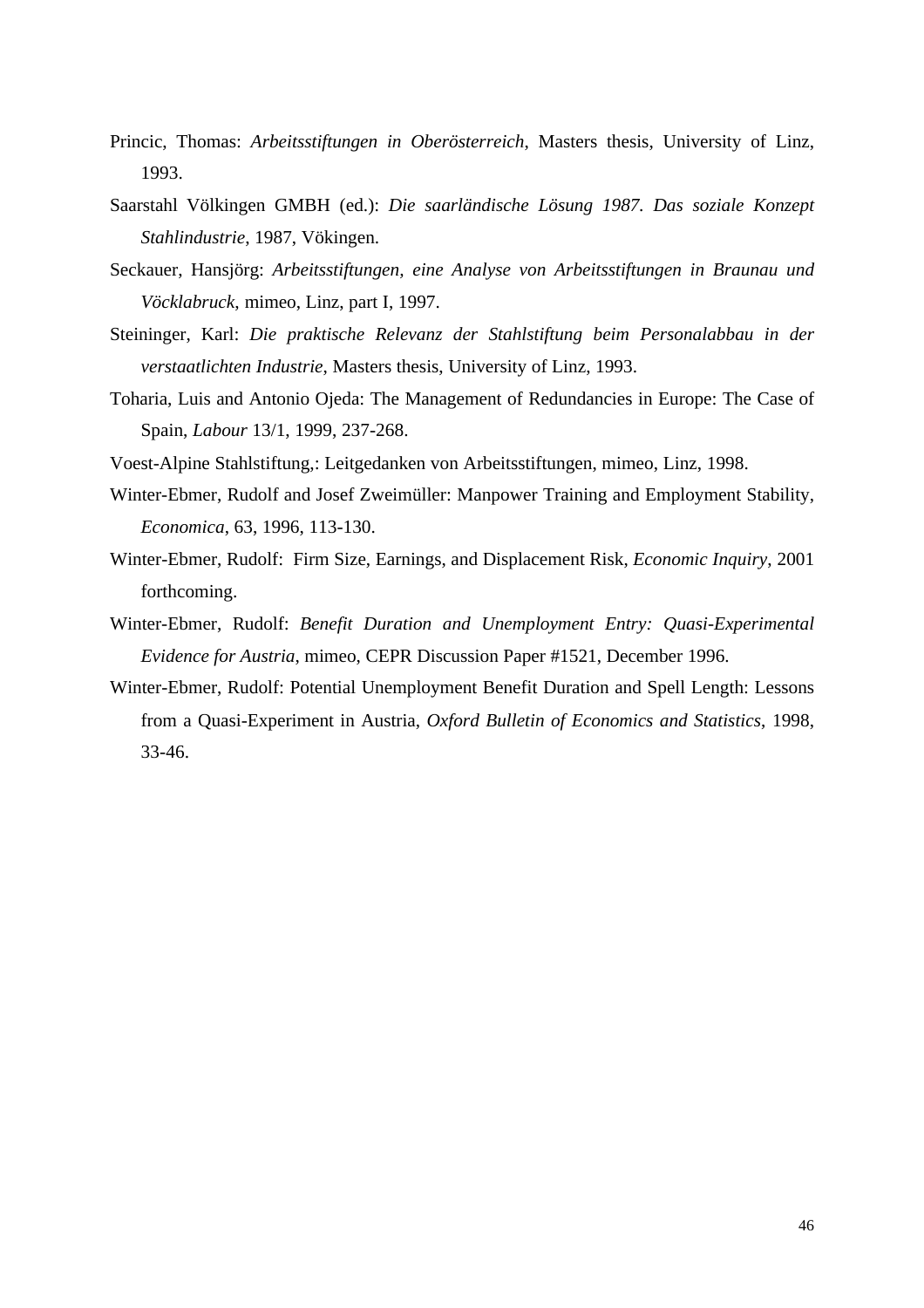| <b>Variable</b>                                                       | <b>Employment</b>   | <b>Employment</b> | <b>Employment</b>   | <b>Employment</b>   |
|-----------------------------------------------------------------------|---------------------|-------------------|---------------------|---------------------|
|                                                                       | <b>Males</b>        | <b>Females</b>    | age < 27            | $age \geq 27$       |
| <b>Duration</b> (years)                                               | $-11.17$            | $-7.44$           | $-7.76$             | $-13.47$            |
|                                                                       | (18.59)             | (5.80)            | (4.05)              | (2.05)              |
| <b>Reason for exit from</b><br><b>Foundation: (Base: new</b><br>firm) |                     |                   |                     |                     |
| - Outplacement without                                                | $-53.41$            | $-64.39$          | $-45.82$            | $-65.67$            |
| training                                                              | (7.52)              | (15.23)           | (16.24)             | (7.31)              |
| - Expulsion from                                                      | 54.71               | $-64.00$          | $-50.56$            | $-55.88$            |
| Foundation                                                            | (9.26)              | (20.69)           | (13.12)             | (10.95)             |
| - Continued educ. after                                               | $-61.16$            | $-43.56$          | $-82.41$            | $-53.07$            |
| Foundation                                                            | (4.93)              | (16.59)           | (9.95)              | (5.36)              |
| - Other reasons                                                       | $-63.49$            | $-158.50$         | $-58.30$            | $-74.17$            |
|                                                                       | (7.36)              | (32.68)           | (13.58)             | (8.42)              |
| - Recall into Steel firm                                              | 47.48               | $-23.89$          | 44.41               | 35.80               |
|                                                                       | (6.32)              | (18.59)           | (13.72)             | (6.57)              |
| Type of training (base:<br>apprentice)                                |                     |                   |                     |                     |
| - other training                                                      | 2.34                | 19.81             | 28.23               | 5.57                |
|                                                                       | (4.48)              | (16.67)           | (9.66)              | (4.86)              |
| - formal schooling                                                    | 25.21               | 38.17             | 40.45               | 28.54               |
|                                                                       | (5.82)              | (21.93)           | (12.16)             | (6.42)              |
| - polytechnical school                                                | 26.00               | 30.39             | 46.51               | 27.91               |
|                                                                       | (12.37)             | (32.68)           | (30.06)             | (12.37)             |
| - university                                                          | $-23.39$            | $-0.19$           | $-12.07$            | $-17.10$            |
|                                                                       | (7.79)              | (26.17)           | (23.93)             | (8.03)              |
| - unkown                                                              | 3.30                | 14.86             | 2.62                | 5.34                |
|                                                                       | (6.30)              | (16.96)           | (11.41)             | (6.40)              |
| Training type (base:<br>commercial job)                               |                     |                   |                     |                     |
| - technical job                                                       | 4.53                | $-15.21$          | $-27.57$            | 1.37                |
|                                                                       | (5.51)              | (16.81)           | (11.70)             | (5.49)              |
| - creativ job                                                         | $-8.09$             | $-12.75$          | $-27.05$            | $-11.81$            |
|                                                                       | (10.69)             | (28.58)           | (19.15)             | (11.51)             |
| - social job                                                          | 0.93                | 4.32              | $-52.04$            | 6.67                |
|                                                                       | (6.98)              | (16.64)           | (12.56)             | (6.85)              |
| - other services                                                      | $-5.70$             | 43.28             | 35.07               | 5.75                |
|                                                                       | (8.95)              | (15.81)           | (24.87)             | (7.91)              |
| - agriculture                                                         | $-58.44$            | 50.75             | $-77.87$            | $-49.94$            |
|                                                                       | (14.25)             | (60.27)           | (36.15)             | (14.75)             |
| - construction                                                        | $-14.22$<br>(10.84) |                   | $-58.05$<br>(24.09) | $-12.40$<br>(12.07) |

## **Appendix 1: Employment effects of specific measures in the Foundation**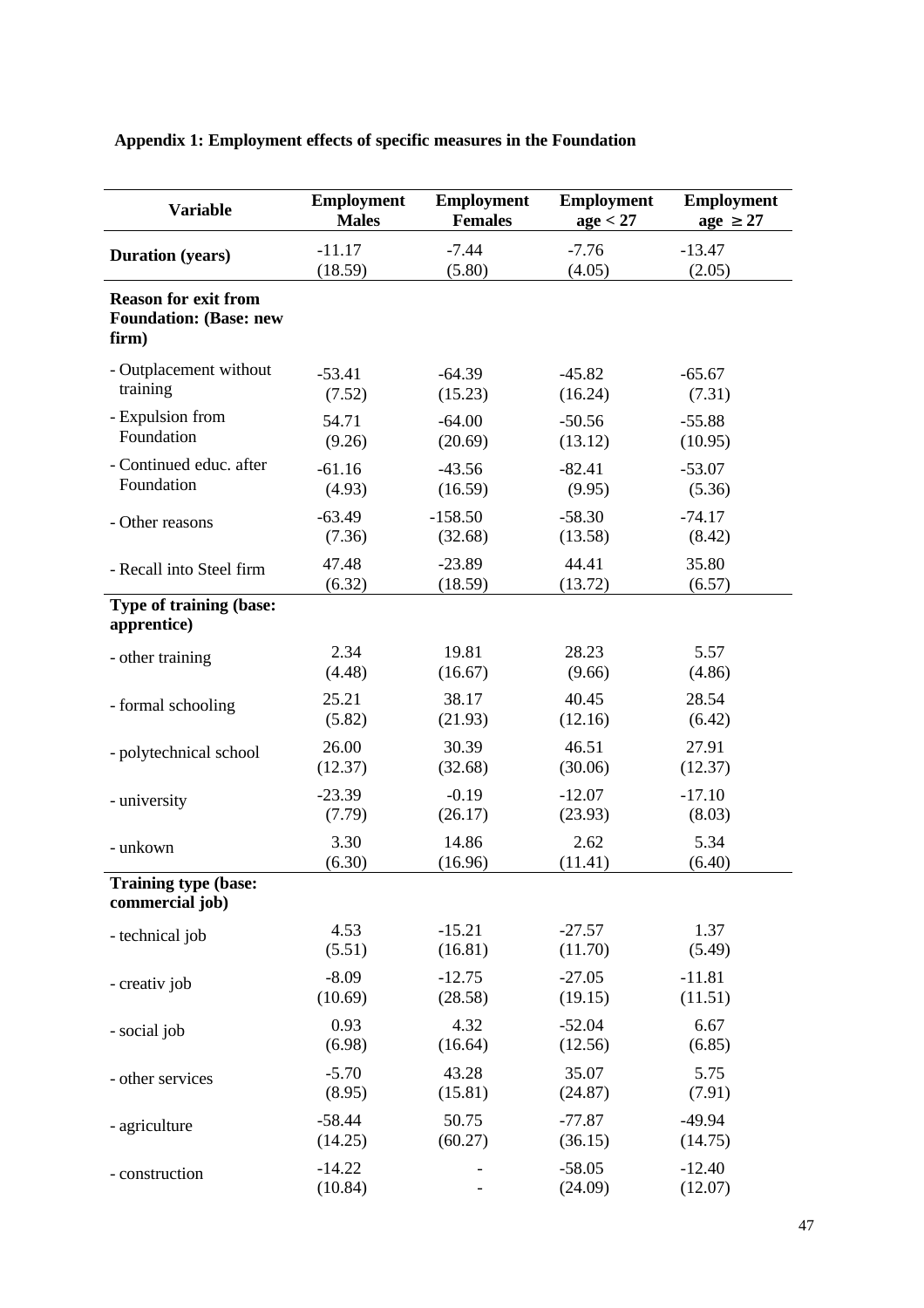| - metal and electrical | 18.40   | 59.53   | $-8.15$ | 23.37   |
|------------------------|---------|---------|---------|---------|
|                        | (5.57)  | (42.92) | (10.57) | (5.87)  |
| - other production job | $-9.82$ | 41.81   | 20.34   | $-9.35$ |
|                        | (11.21) | (30.67) | (43.87) | (10.88) |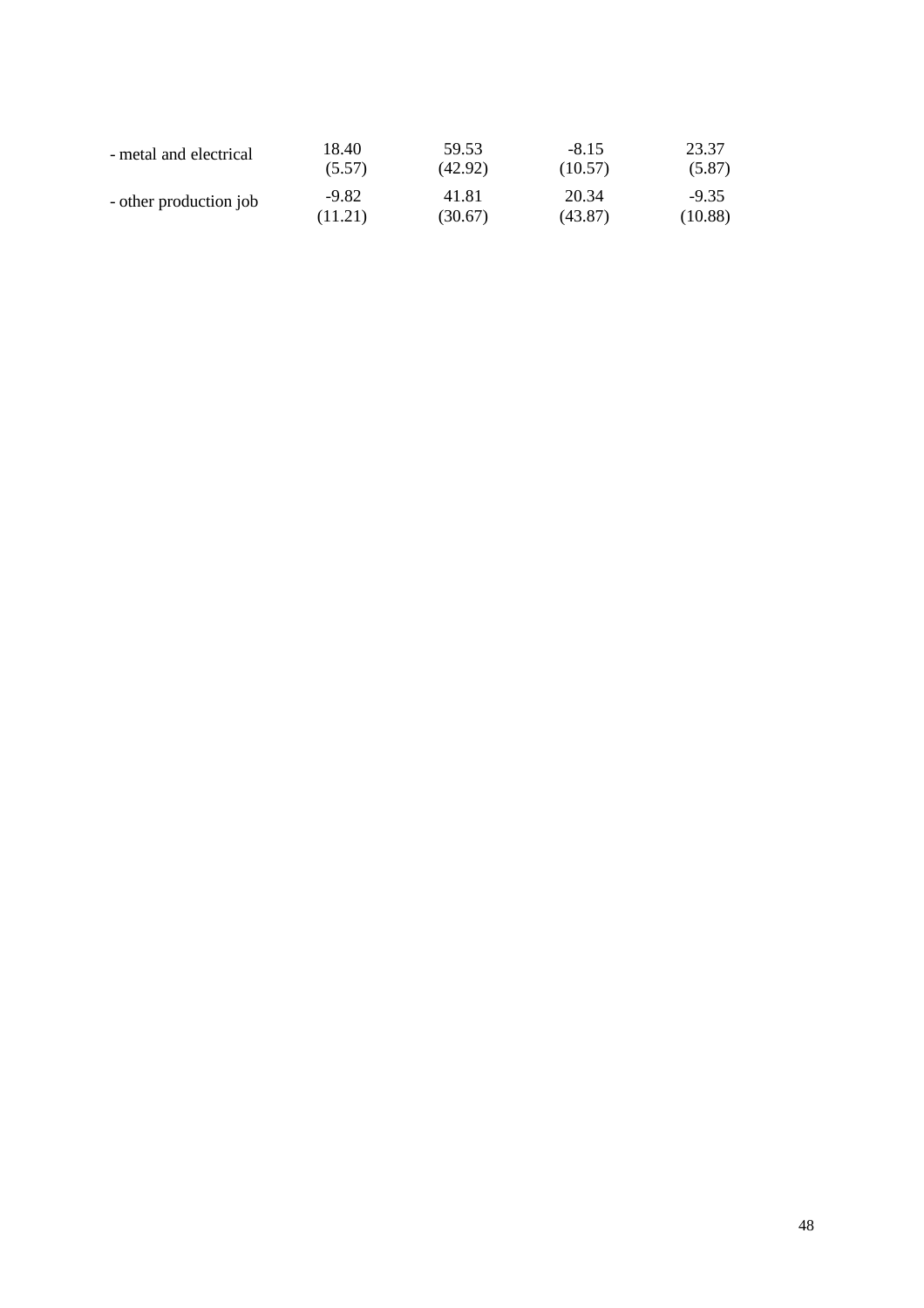| <b>Variable</b>                                                       | <b>Wage Growth</b> | <b>Wage Growth</b> | <b>Wage Growth</b> | <b>Wage Growth</b> |
|-----------------------------------------------------------------------|--------------------|--------------------|--------------------|--------------------|
|                                                                       | <b>Male</b>        | Female             | age < 27           | $age \geq 27$      |
| <b>Duration</b> (years)                                               | $-0.019$           | $-0.016$           | $-0.008$           | $-0.018$           |
|                                                                       | (0.004)            | (0.005)            | (0.007)            | (0.004)            |
| <b>Reason for exit from</b><br><b>Foundation: (Base: new</b><br>firm) |                    |                    |                    |                    |
| - Outplacement without                                                | $-0.002$           | $-0.001$           | 0.009              | $-0.011$           |
| training                                                              | (0.018)            | (0.016)            | (0.030)            | (0.017)            |
| - Expulsion from                                                      | $-0.007$           | 0.074              | 0.015              | $-0.005$           |
| Foundation                                                            | (0.021)            | (0.020)            | (0.025)            | (0.023)            |
| - Continued educ. after                                               | $-0.030$           | $-0.038$           | $-0.007$           | $-0.024$           |
| Foundation                                                            | (0.011)            | (0.015)            | (0.019)            | (0.011)            |
| - Other reasons                                                       | $-0.027$           | 0.014              | 0.077              | $-0.056$           |
|                                                                       | (0.017)            | (0.039)            | (0.026)            | (0.019)            |
| - Recall into Steel firm                                              | $-0.006$           | 0.010              | 0.042              | $-0.002$           |
|                                                                       | (0.010)            | (0.015)            | (0.018)            | (0.010)            |
| Type of training (base:<br>apprentice)                                |                    |                    |                    |                    |
| - other training                                                      | 0.00005            | $-0.009$           | 0.001              | 0.004              |
|                                                                       | (0.009)            | (0.014)            | (0.016)            | (0.009)            |
| - formal schooling                                                    | 0.027              | 0.046              | 0.027              | 0.027              |
|                                                                       | (0.012)            | (0.018)            | (0.021)            | (0.012)            |
| - polytechnical school                                                | 0.035              | $-0.008$           | $-0.008$           | 0.045              |
|                                                                       | (0.026)            | (0.026)            | (0.054)            | (0.024)            |
| - university                                                          | $-0.0004$          | 0.006              | 0.114              | $-0.003$           |
|                                                                       | (0.017)            | (0.023)            | (0.047)            | (0.016)            |
| - unkown                                                              | 0.027              | $-0.026$           | 0.050              | 0.020              |
|                                                                       | (0.013)            | (0.015)            | (0.019)            | (0.013)            |
| Training type (base:<br>commercial job)                               |                    |                    |                    |                    |
| - technical job                                                       | 0.013              | 0.009              | 0.049              | 0.007              |
|                                                                       | (0.012)            | (0.017)            | (0.020)            | (0.011)            |
| - creativ job                                                         | $-0.034$           | $-0.028$           | $-0.053$           | $-0.017$           |
|                                                                       | (0.024)            | (0.025)            | (0.033)            | (0.024)            |
| - social job                                                          | $-0.018$           | $-0.014$           | 0.041              | $-0.023$           |
|                                                                       | (0.015)            | (0.014)            | (0.028)            | (0.013)            |
| - other services                                                      | $-0.013$           | 0.010              | $-0.049$           | 0.009              |
|                                                                       | (0.021)            | (0.012)            | (0.040)            | (0.016)            |
| - agriculture                                                         | $-0.104$           | 0.009              | 0.025              | $-0.097$           |
|                                                                       | (0.032)            | (0.043)            | (0.066)            | (0.031)            |
| - construction                                                        | 0.047<br>(0.022)   |                    | 0.092<br>(0.039)   | 0.027<br>(0.023)   |

## **Appendix 2: Wage Growth effects of specific measures in the Foundation**